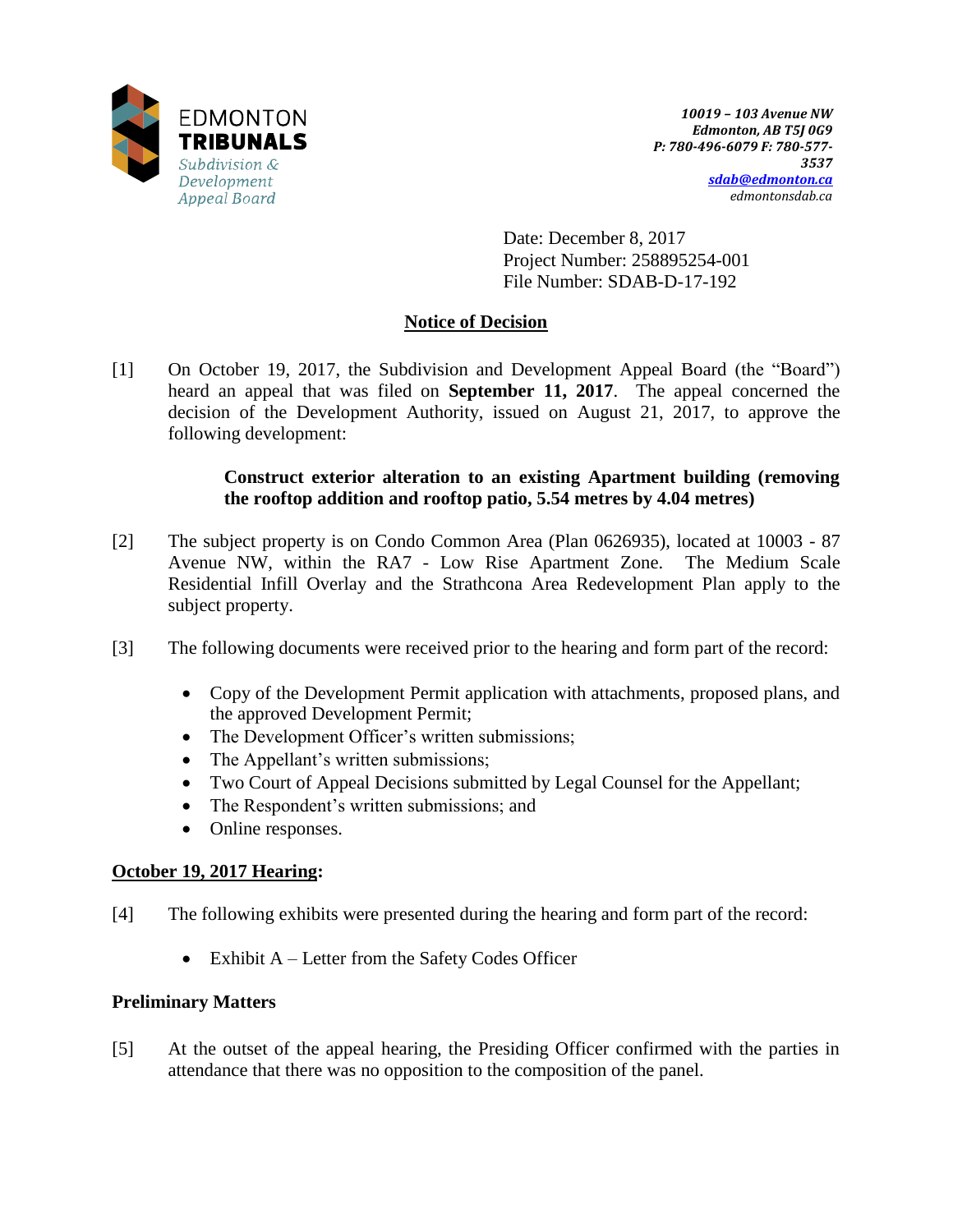- [6] The Presiding Officer outlined how the hearing would be conducted, including the order of appearance of parties, and no opposition was noted.
- [7] The appeal was filed on time, in accordance with Section 686 of the *Municipal Government Act*, RSA 2000, c M-26 (the "*Municipal Government Act*").

## **Summary of Hearing**

- *i) Position of Mr. Noce, Legal Counsel for Ms. Stenzel, the Appellant*
- [8] Mr. Noce sent Legal Counsel for the Respondent a letter on October 15, 2017 indicating he would be requesting a postponement of the hearing. He spoke to Mr. Forgues on October 16, 2017 explaining the reason for the postponement request. Mr. Forgues replied by email that day indicating that he was agreeable to a postponement, but his client was not.
- [9] Mr. Noce advised that if the Board proceeded with the hearing, he was not able to continue past 3:30 p.m. because he needed to pick up his children from school as there was no one else that could pick them up on this day. He believed that it would be unfair to continue the hearing in his absence.
- [10] He referred to two Court of Appeal Decisions that dealt with postponement requests to support this argument.
- [11] There is an ongoing law suit between the Condominium Corporation and the Appellant which is in the early stages. The Corporation provided the Court with its submission and the Appellants are in the process of preparing their documents as the Respondents to the Court application filed by the Corporation. The matter is scheduled to be heard on November 8, 2017.
- [12] He has not been able to cross-examine on the affidavit filed by the Corporation in support of its application. However, the Respondent included that affidavit as part of the submission to this Board. The Appellants have a legal right to cross-examine and he needs the opportunity to cross-examine on that affidavit in order to properly prepare for this hearing. It would be unfair for the Board to rely on the affidavit before crossexamination.
- [13] The Condominium chose to submit the materials which opened the door for him to cross examine on the affidavit. If they chose not to file the affidavit, he could not make that argument. He still has an issue with proceeding without cross-examining on the Respondent's affidavit.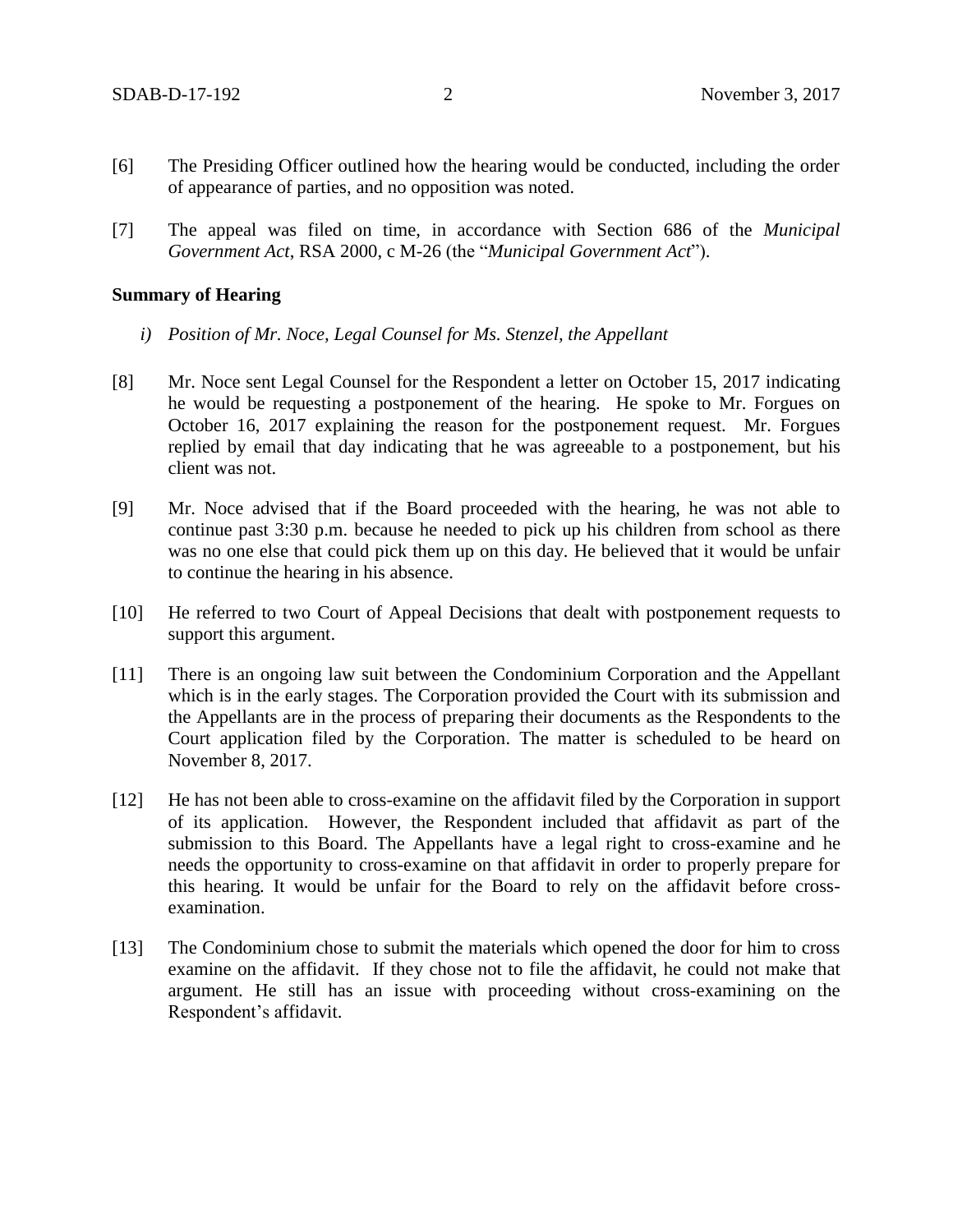- [14] Counsel for the Appellant asked to postpone the hearing past November 2, 2017 as stated in his letter. In his opinion, the roof top patio has been in existence for several years and postponing this hearing will have no impact on anyone. He provided sufficient notice to the Respondent that he would be requesting this postponement.
- [15] In response to questions by the Board, he stated that there is ongoing litigation between the parties in attendance at the hearing. The Condominium Board President chose to include the affidavit filed in that litigation in the Respondent's submission to the Board and therefore he has the right to cross examine in order to make his case for the Board hearing.
- [16] Counsel for the Appellant will also be preparing an affidavit for the Court hearing on November 8, 2017. It is an application in regular Chambers, however he believes that due to the complicated nature of the matter, it may need to be resolved in Special Chambers. He believes the Court will be looking at possibly April or May 2018 for that type of hearing.
- [17] In the litigation, the Respondents are seeking a declaration of the Court that the patio is an illegal roof top addition and they should be entitled to gain access to the unit to gain access to the roof top.
- [18] This Development Permit application is an attempt to add a cost to the process for the Condominium Corporation and the Appellant. If they are successful at the Courts, the Board would not have to proceed with the hearing. If there is an Order of the Court to demolish the structure, a Development Permit would not be required.
- [19] If the Board upholds the permit and denies this appeal, then there would be instruction from the Appellant to immediately seek permission to appeal. This would put a stay on the permit and the subsequent application to appeal to the Court of Appeal would likely be heard in January or February, 2018. If it were successful, the full appeal would likely be heard in 2019.
- [20] Nothing will be achieved today if the Respondents are successful. If the Board proceeds today, it is moot which will add to the leave to appeal process.
- [21] He would like to postpone the hearing *sine die*. If the hearing had started prior to the lawsuit, there would be a different process.
- [22] A member asked a question regarding the stability of the structure and the building. The Appellant provided an Engineering Report to the Board outlining that the roof top structure is stable and does not impose a risk to anyone if the appeal hearing is postponed. There is no issue with the building itself and the Board cannot deal with the building in any event.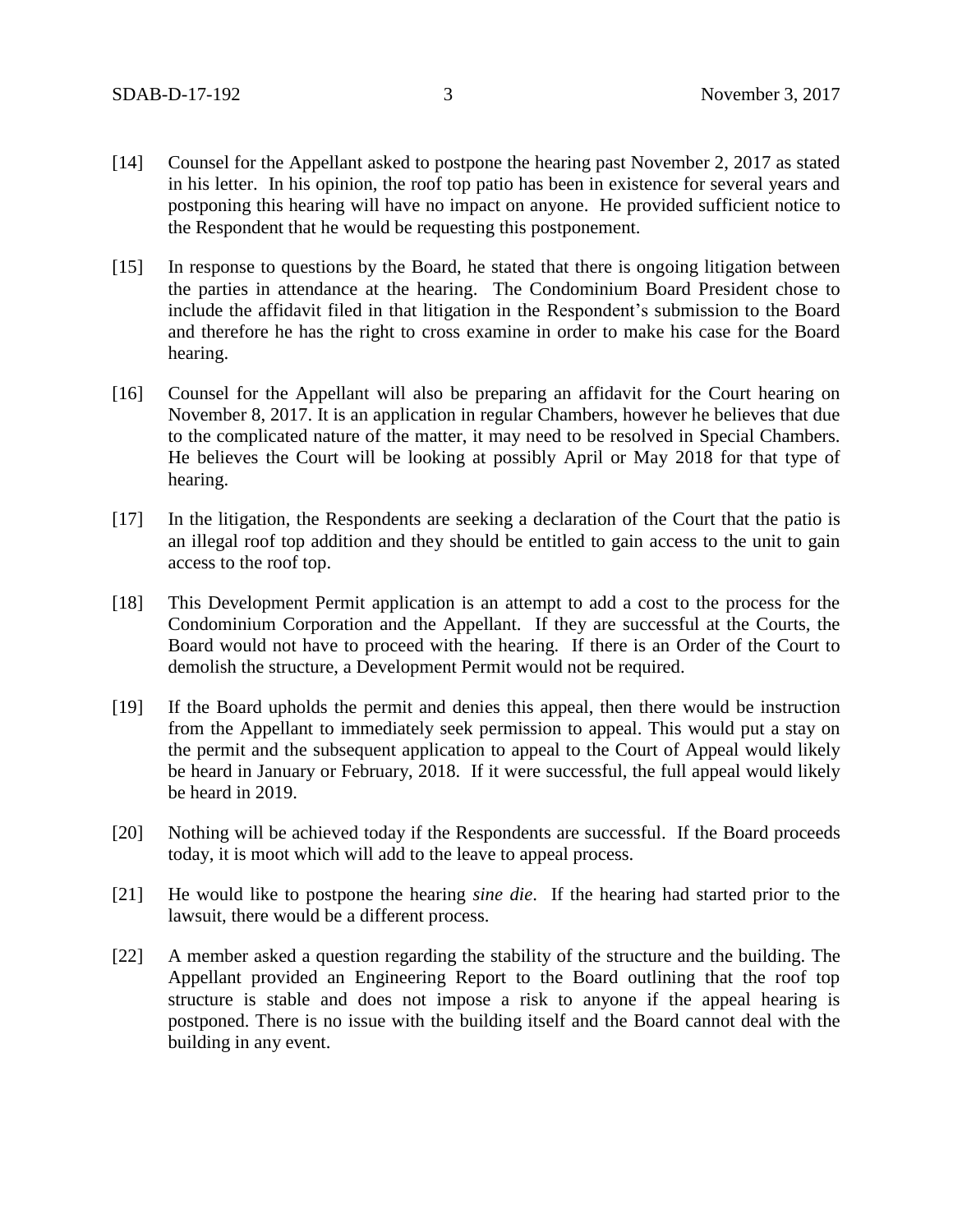# *ii) Position of Mr. Forgues, Legal Counsel for the Respondent, Mr. Yale*

- [23] Mr. Forgues stated that the Condominium Board will need a Court Order to gain access to the rooftop to remove the patio. They are in the early stages of the Court proceedings to secure access, a matter which is not within Board's jurisdiction in this appeal of the demolition permit.
- [24] He is not sure if he agrees with Mr. Noce that a Development Permit will not be needed if there is a Court order in his client's favour.
- [25] Granting a postponement of the appeal hearing will have a negative impact on all the parties in attendance as all of the Condominium Board Members took the day off work to attend the hearing. In his opinion, Mr. Noce did not provide sufficient notice to all of the Condominium Board regarding the postponement and they would like to proceed with the hearing.
- [26] He could not confirm the stability of the rooftop patio, but he did not believe there is urgency to access the unit.
- [27] In his opinion, there is prejudice to the Respondent if the postponement is granted.
- [28] He stated that cross-examining on the affidavit filed in support of the Chamber's application is not part of this appeal hearing process so that is not a reason for adjourning.
	- *iii) Position of Affected Property Owners*

#### Mr. Duebel, speaking on behalf of his daughter who resides in the Condominium

- [29] Mr. Duebel began to outline his substantive concerns and the Presiding Officer indicated that they were only dealing with the postponement request at this time.
- [30] He had nothing to add concerning the postponement request.
	- *iv) Rebuttal of the Appellant, Mr. Noce*
- [31] Issues will be settled in the Court of Queen's Bench that are outside the Board's jurisdiction and the Court decision will determine the issues.
- [32] If the Condominium Corporation is successful in establishing that the rooftop patio is illegal, the Development Permit will be moot as the Appellant will have nothing to defend it with.
- [33] If the Appellant (Respondent in the judicial hearing) is successful in the Court matter and the rooftop patio is allowed, the application for a permit is also moot as they will not have the authority to get the permit.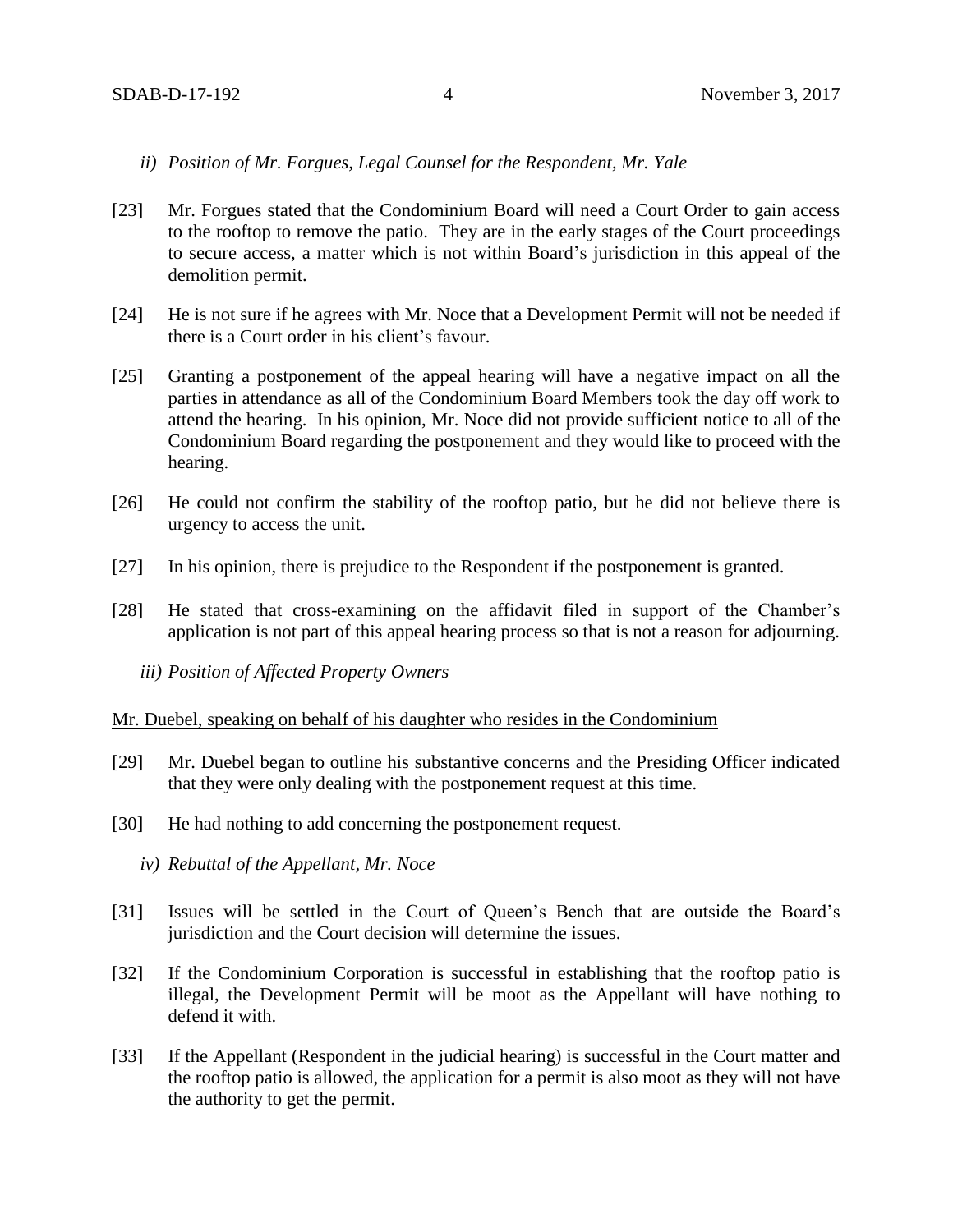- [34] The Board is hearing a matter that is beyond its scope as there are issues to be resolved about whether there is the prior permit is a legal permit and about ownership – the second matter is not usually in issue before the Board. The issue of legitimacy is not usually in play.
- [35] Ownership of the addition and validity of the prior Development Permit is not before the Board.

# **Decision**

[36] That the hearing for SDAB-D-17-192 be TABLED to November 23, 2017.

## **Reasons for Decision**

[37] While the Board recognized that the Respondent and the other affected parties would be inconvenienced by an adjournment, the Board granted the adjournment because it was a first request and in the circumstance the Board accepted that Mr. Noce's departure midhearing could leave his client in an unfair position and possibly unable to properly make her case.

## **November 23, 2017 Hearing:**

- [38] The following exhibits were presented during the hearing and form part of the record:
	- Exhibit A Condominium Additional Plan Sheet Certificate submitted by the Appellant
	- Exhibit B Notice of Change of Directors submitted by the Appellant
	- Exhibit  $C$  Marked up copy of Schedule B-2 submitted by M. Aquiletti
- [39] At the outset of the hearing, the Presiding Officer indicated that the Board Office received an email from Mr. Forgues, Legal Counsel for the Respondent, Mr. Yale, which indicated that he would not be in attendance at the hearing and asked the Board to proceed in his absence. Mr. Yale confirmed that this information was correct.
- [40] The Presiding Office indicated that the Board granted the postponement request at the previous hearing only on the basis of Mr. Noce's departure due to personal reasons and did not decide any other issues discussed at the prior portion of the hearing.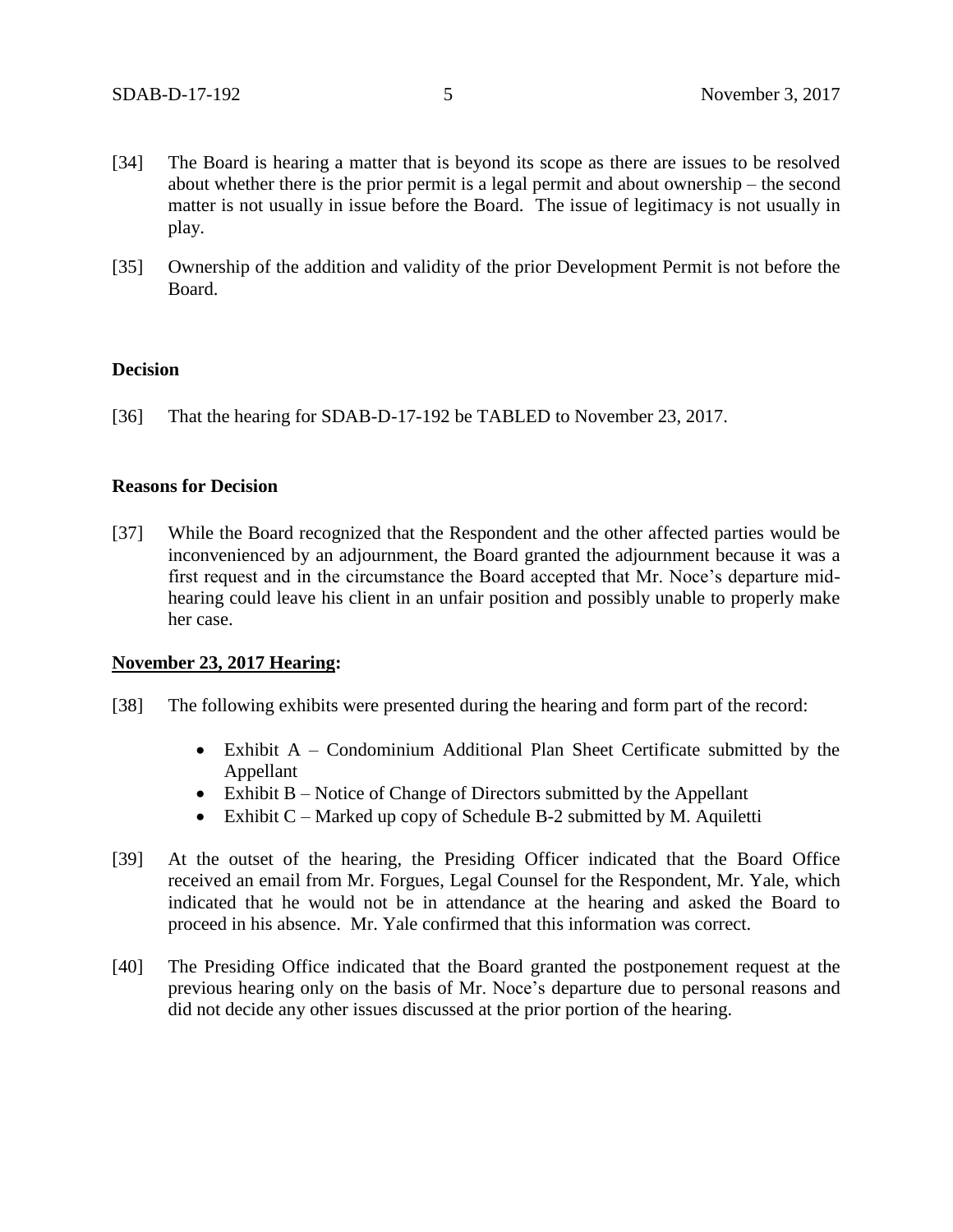## Summary of Hearing

- *i) Position of Mr. Noce, Legal Counsel for the Appellant, Ms. Stenzel*
- [41] Mr. Noce submitted Exhibit A, Condominium Additional Plan Sheet Certificate, and Exhibit B, Notice of Change of Directors.
- [42] Mr. Noce referred to photographs in the submitted materials showing the building from the rooftop and the side view. The rooftop patio is the structure in question.
- [43] There is a dispute as to whether or not the Appellant has the rightful opportunity to maintain and use the structure.
- [44] There is a dispute between the Appellant and the Respondent about whether the Appellant has exclusive use of the structure and whether the structure is compliant. These issues are beyond the jurisdiction of the Board.
- [45] The Board cannot make a determination about whether this area is common property, exclusive to the Appellant, or whether the Condominium Plan or Bylaw has been violated. Under the *Condominium Property Act*, RSA 2000, c C-22, the only forum to determine the rights and obligations of the Condominium Corporation is the Court of Queen's Bench.
- [46] In this type of Development Permit appeal hearing, ownership is normally not an issue. In a hearing on a regular permit, the property owner is known and there are no objections at the hearing as to the ownership of the property.
- [47] If a tenant makes an application in a building for a retail business, they would need the approval of the owner of the building and that does not come into play in this hearing.
- [48] Here there is ongoing litigation between the Condominium Corporation and the Appellant in the Court of Queen's Bench. The Condominium Corporation has filed an affidavit with the Court, but the Appellant has not. That affidavit is part of Respondent's submissions to the Board for this hearing.
- [49] Examination on that affidavit has not taken place and the Court of Queen's Bench application has been adjourned. He does not believe anything will take place until 2018 and the matter could take a year or two for resolution. That litigation will determine the legality of the structure and they will then be able to act appropriately. If it is determined that the structure is illegal or on common property, the Condominium Corporation can take steps to enforce the judgement of the Court.
- [50] If the Court rules that the structure is legal and the Appellant, Ms. Stenzel, has the right to maintain it, then a demolition permit would be inappropriate. Until that judicial determination, the Board is does not have the jurisdiction to determine the ownership. The Development Permit application is premature.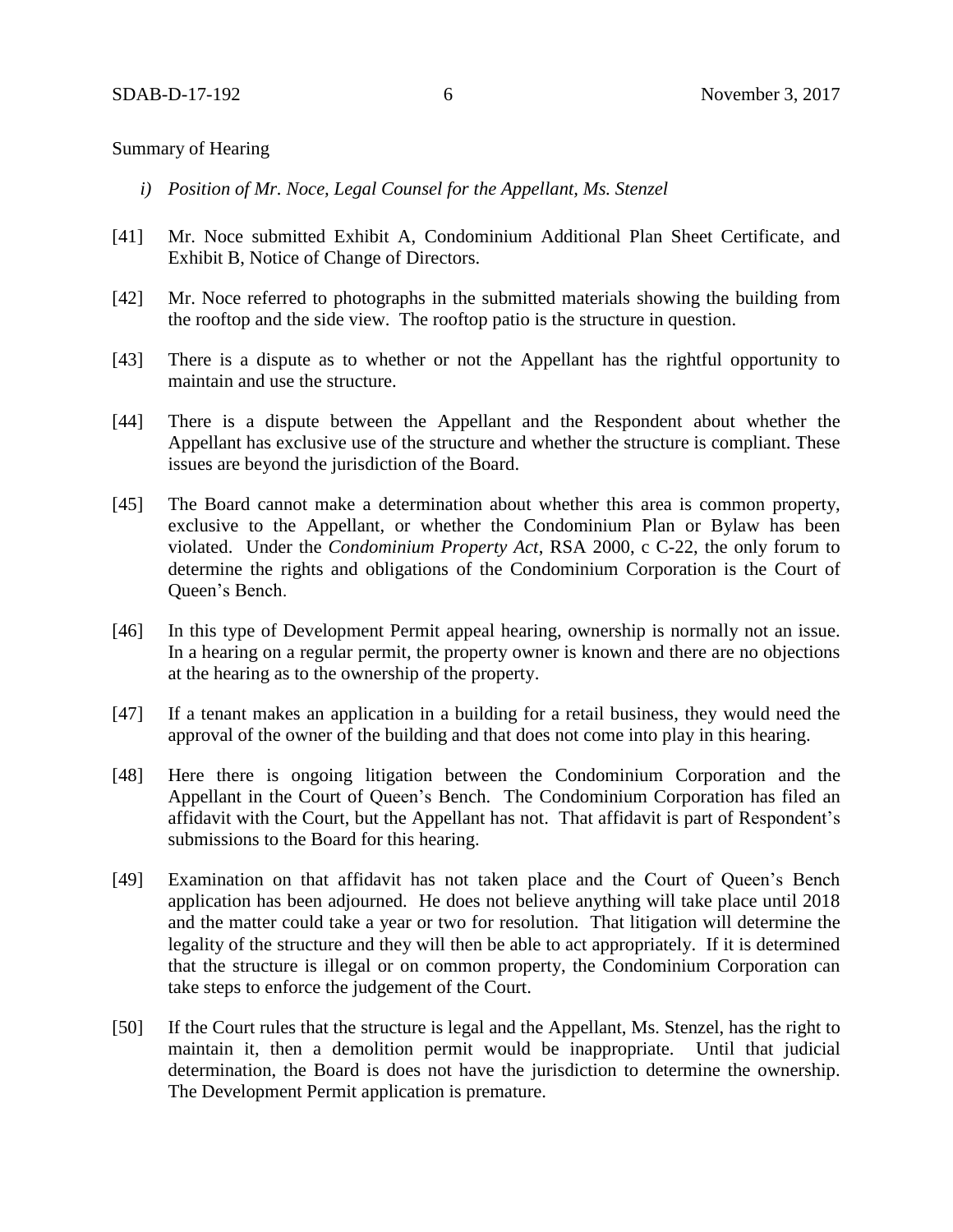- [51] On April 28, 2009, the Condominium Board approved a proposed development to construct an addition to an Apartment Building (4.88 metres by 5.49 metres access to a roof top deck). There is a valid Development Permit issued for this site.
- [52] Mr. Yale is the applicant for the demolition permit. He is a resident in the building, but is not on the Condominium Board. He was not appointed to the Condominium Board at the meeting October 30, 2017. Strangers cannot apply for anything and, in law, Mr. Yale is a stranger to the application. What is missing from the process is a resolution of the Condominium Board supporting the application for a demolition permit.
- [53] Mr. Noce referred to Section 13.2 Class A Permitted Development Excluding Signs of the *Edmonton Zoning Bylaw* which states:
	- 1. The applicant shall submit the appropriate application form fully and accurately completed in accordance with the following requirements.
		- a. the municipal address of land and buildings presently occupying the Site, if any;
		- b. a legal description of the land on which the proposed development is to occur, by lot, block, subdivision and registered plan numbers;
		- c. the applicant's name, address, interest in the land, and confirmation of the owner's authorization to apply for the Development Permit
- [54] This section has not been met because nothing was submitted to the Board to show that there was a resolution of the Condominium Board to make an application. They do not allow strangers to make a Development Permit application.
- [55] There are two significant hurdles the Board needs to address:
	- 1. The issue of ownership or exclusive use to the structure.
	- 2. The issue that Respondent is not on the Condominium Board nor an agent applying for a Development Permit without any confirmation of his status to make an application on behalf of the Condominium.
- [56] The Appellant's submission includes an approved Development Permit issued from Sustainable Development for the addition.
- [57] The Respondent's submission includes a Safety Codes Order from the City of Edmonton dated July 6, 2017. On July 24, 2017, the Safety Codes Order was withdrawn. There is no outstanding Order against the Appellant from the City with regard to the structure.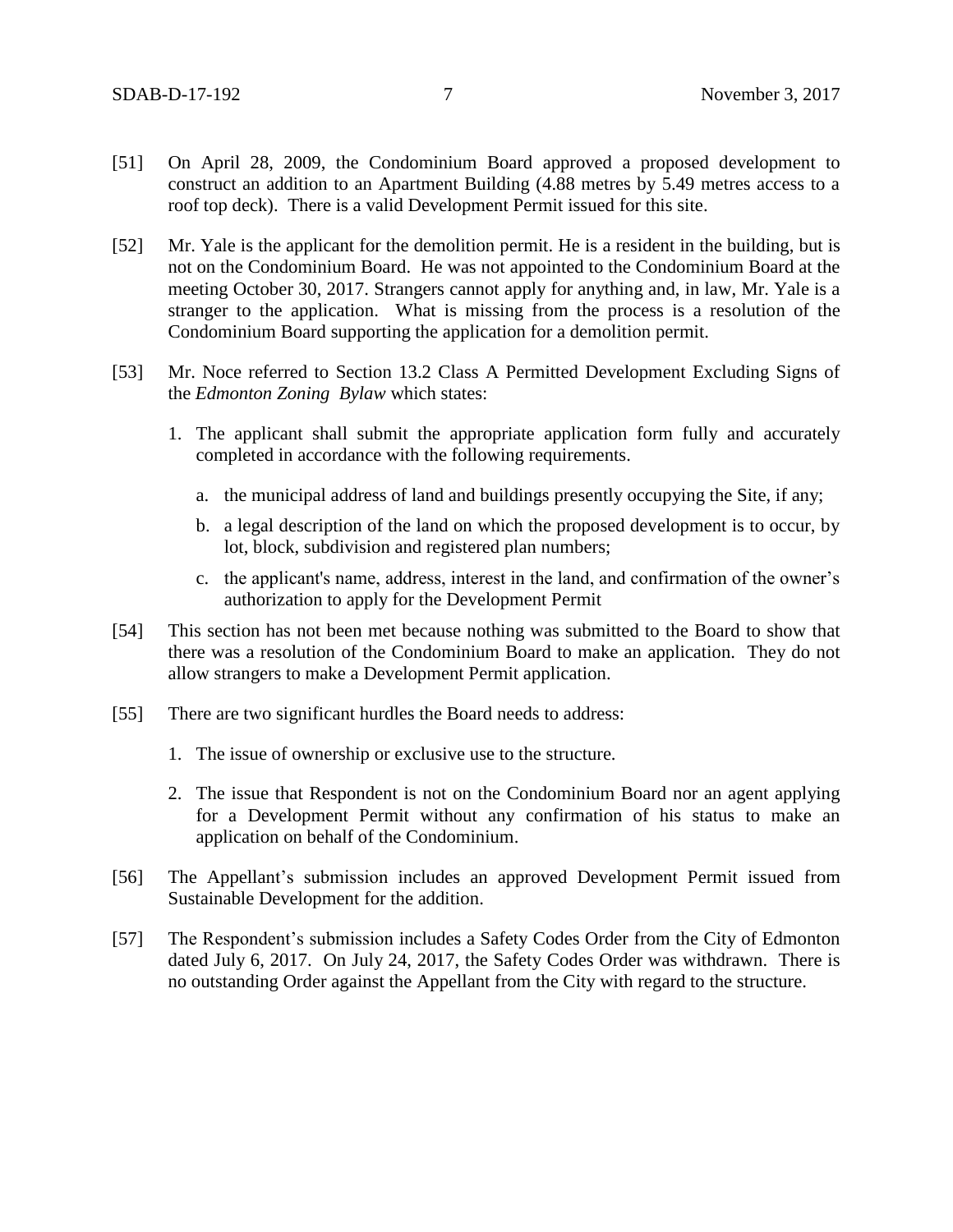- [58] The Appellant's submission includes a stamped letter from an Engineer who reviewed the deck. It confirms that the deck framing and railing, the floor modification and roof above, and the adjacent structural components, are structurally adequate to support the roof snow loads and code requirements. Based on the results of the design and construction review, they were advised that the work is now complete, in compliance with their recommendations, code requirements, and good construction practices.
- [59] In his opinion, there is no urgency or concern with regard to the structure itself.
- [60] In the Appellant's materials, there is a series of letters between the Condominium Board, the City, and the Appellant dating back to November 2008. There is documentation from the Condominium Board President at that time supporting the structure which was needed for the Building Permits. However, the current Board is taking a different perspective which raises the issue of estoppel and laches.
- [61] The Appellants provided these materials only to demonstrate the legal matters in dispute. These issues are beyond the jurisdiction of the Board, they are very complex. They require adjudication before the Board can even make a determination.
- [62] Ms. Stenzel stated that in the last few years there has been a change in the Condominium Board and there have been stressful issues since then. She has cooperated with all the inspection requests. The Respondents have made false accusations and their submissions are not complete.
- [63] Mr. Noce stated that given the dispute between the Appellant and the Respondent, the Board cannot make a determination about whether the permit should proceed. Therefore, the Board has only one course of action; it must allow the appeal and quash the permit. Any other decision would be premature.
- [64] In order to affirm a legitimate Development Permit, the Board has to be absolutely comfortable and certain that the person making the application has the right to do so. In the absence of these materials, the Board cannot make a decision. The Court of Queen's Bench will determine what they can or cannot do.
- [65] In his opinion, the structure is valid. It has a legitimate permit and an Engineer stamp. Further, there is no urgency for the Board to make a determination today. In these circumstances, the Board needs to quash the Development Permit.
- [66] Mr. Noce was asked to comment on the observation that the only section of the *Edmonton Zoning Bylaw* referencing the landowner is Section 17.2 Cancellation of a Development Permit and that when a Development Permit is issued, compliance with all development requirements is the issue and the question of ownership is not at play. He explained that a tenant cannot apply for a Home Based Business if the Condominium Board Bylaw does not allow for it which is something that the Board cannot deal with. Legitimacy of the party is in issue in this hearing. If the ownership cannot be determined, the application cannot proceed.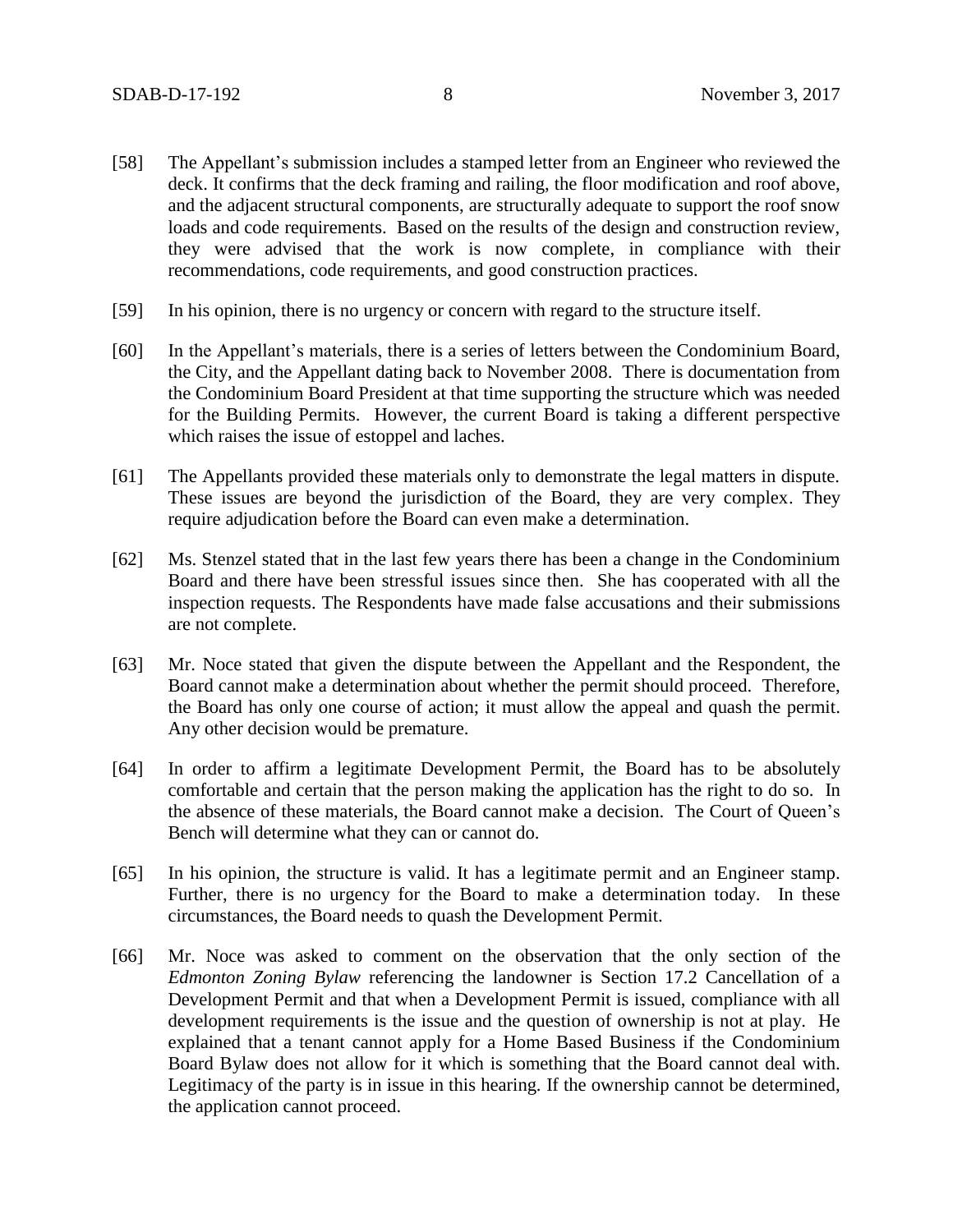- [67] When applying for a Development Permit, confirmation of owner consent is required. There is an obligation to show authorization from the owner. The Development Officer has jurisdiction over that. Here there is nothing in the application provided by the City. If evidence is provided to the Board, they can make that determination.
- [68] Section 13.2(1)(c) should be given its normal meaning. In his opinion, the Board must allow the appeal since there is no confirmation of ownership in any materials before the Board. The application was *void ab initio*. The Board can inquire about the ownership; however, they should wait until the Court of Queen's Bench litigation is over.
- [69] They do not have the right to go to the City as outlined in Section 17 of the *Edmonton Zoning Bylaw* to cancel the permit because they are not the owners. If they were the owners, and tried to cancel the Development Permit, the City should question the ownership.
- [70] He agreed that the validity of the previous Development Permits is not before the Board. If there is a valid permit, there will be no outstanding enforcement issues or building code issues.
- [71] If the Respondent has exclusive use of the rooftop patio, they can use that to cancel the Development Permit. If the Board allows the appeal, the permit comes to an end.
- [72] In response to a question by the Board, Ms. Stenzel stated that the Safety Codes Officer was called and an Engineer provided a report that the structure was safe so the Order was cancelled. The Development Permit is still valid.
- [73] The building was registered as a Condominium in 2006.
- [74] The building's roof drain is raised slightly and does not drain immediately. The roof is tapered with Styrofoam insulation. In 2005, a large hole was found and water was draining into the building. A new roof was built since water had to be directed off the side of the building.
- [75] The Board also has the option to stay the permit until such time as a Court decision or agreement is made.
	- *ii) Position of Affected Property Owners in support of the Appeal*

## Mr. Tarapaskin

[76] He is fine with the addition. He is concerned that the owners will get an expensive special assessment if these issues go to the Court of Queen's Bench.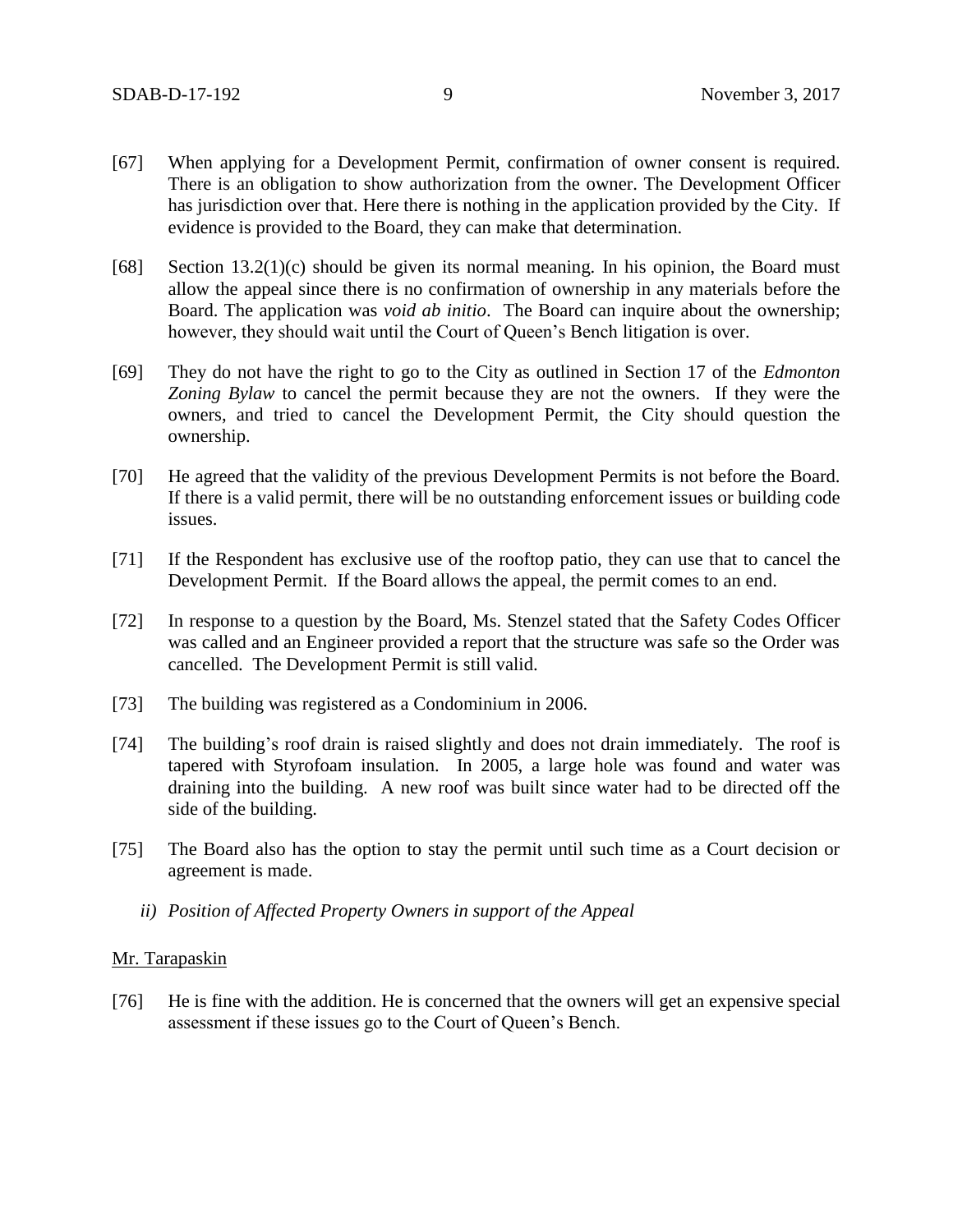- *iii) Position of the Development Officer, Mr. Angeles*
- [77] He had nothing to add to his written submission, but would answer questions of the Board.
- [78] He confirmed that according to the City system, there is an active Development Permit still in effect from 2008 for the rooftop structure. There was a Building Permit applied for and approved, but more information is required for the Building Permit.
- [79] Law Branch has advised him that there is no statutory requirement to get an owner's consent for a Development Permit application. They are not required to have proof of the ownership when an application is made. The Applicant must check a box on the Application Form indicating they are the registered owner or have permission from the registered owner. In this instance, it was checked. This is considered sufficient confirmation of permission.
- [80] The consent of all of the condominium owners would be required to cancel a Development Permit under section 17.
- [81] They review Development Permit applications based on conformance with provisions of the *Edmonton Zoning Bylaw*, not ownership.
	- *iv) Position of the Respondent, Bruce Yale*
- [82] Mr. Yale is Chairman of the Building Committee. He is active in maintaining the property because previously it was determined that \$840,000.00 was needed for repairs. He believed this was too high and rallied owners to lower the amount. With the support of the Condominium Board and most owners, he completed most projects the reserve study called for. He did most of the work himself or supervised tradesman. He listed several projects that he completed to prove to the Board that he has the trust of the Corporation.
- [83] Mr. Yale is also Chairman of the Rooftop Committee. The sole goal of the committee is to resolve an 11 year problem and get the rooftop addition either fixed and legalized or removed.
- [84] He never had owners' specific permission on every project, but had general permission to use \$250,000.00 to make repairs.
- [85] As per Mr. Noce's submission, the "pink lines" represent walls that used to be in place below the roof prior to the condo conversion. The developer removed those walls without a permit.
- [86] The pool of water on the roof needs to be addressed.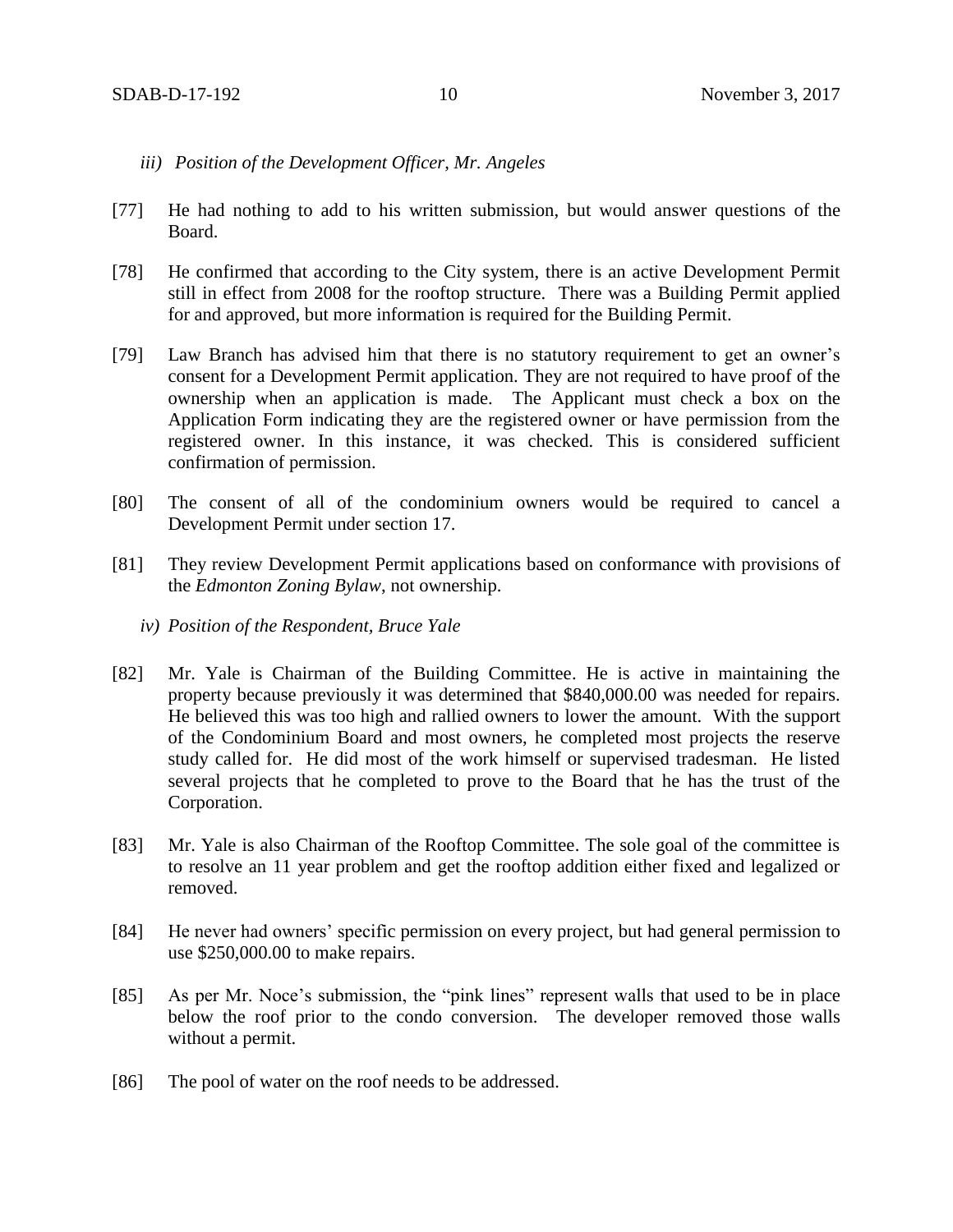- [87] When the City came out to inspect a cladding project, the rooftop addition came to their attention. On May 11, 2016, the City gave them a "red sticker" which stated that "the building permit was never issued…for an addition to an apartment (addition) access to roof top deck."
- [88] Mr. Yale referenced his pictures and pointed out amongst other things, that water is pooling in 3 places which correspond to the locations where walls were removed. There is proof the roof is sagging. The Appellant took out non-loading bearing walls and added extra weight. Their engineer cannot properly inspect the area. It may be solid, but crooked. There are no leaks now but the roof has been damaged. The building inspector had issues with the addition.
- [89] The Appellant's engineer says the addition is safe, but he believes that everything is fine until an accident happens.
- [90] The City asked the Appellant for six things and none were supplied, until ten years later when the Appellant provided an engineer report.
- [91] He disputes the Appellant's submissions about the state of the addition. Mr. Yale provided a video and several pictures to show the poor quality of the railing and the worn down membrane. While it looks solid, that appearance is deceiving.
- [92] Mr. Yale explained that upon a mortgage renewal, a bank requests a condo plan. This condo plan does not show the addition. Thus many mortgages have been obtained fraudulently by unit owners. This is extremely prejudicial to everyone in the building. This is the fifth Condominium Board trying to resolve this issue. The Condominium Board passed a resolution to do everything in its power to remove the addition.
- [93] Upon questioning from the Board, Mr. Yale indicated the Building Committee existed prior to his appointment. There was no specific resolution to apply for the permit, but he is part of the Maintenance Committee and Rooftop Committee and it falls within his purview to apply for everything. He believed he had leeway to make the application for the permit under appeal.
- [94] Asked whether he was an employee or a paid consultant to the Corporation, Mr. Yale confirmed that he has put in hundreds of volunteer hours for the Corporation, but more recently he charges the Condominium Corporation for his time.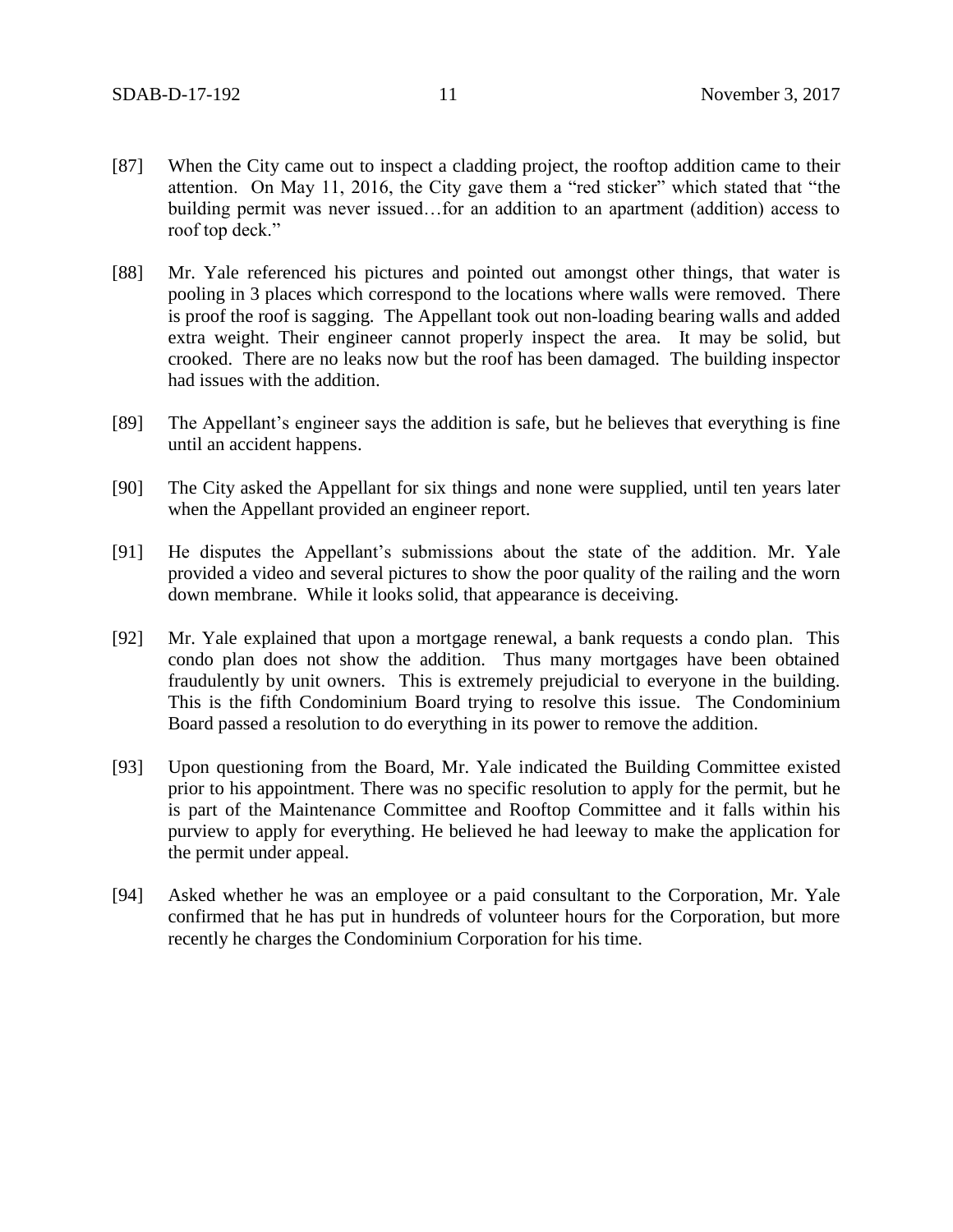*v) Position of Affected Property Owners in opposition to the Appeal*

#### Ms. D. McDonald

- [95] Ms. McDonald stated the Board of Directors determined in June 2016 that the Appellant's illegal structure must be removed. She clarified which City Order and Building Permit had been cancelled.
- [96] This situation has been ongoing for 10 years and it remains unresolved. The Appellant clearly has no intention to remove the addition.
- [97] There is an application, but no Building Permit in place for the addition.
- [98] The Condominium Board has every right to apply for this permit. They wanted to be ready to proceed in a timely fashion when the Court action is completed so they applied for the permit.
- [99] They were aware that Mr. Yale was going to apply for this permit. There are Board minutes creating a maintenance consultant. He is paid hourly. They do not pay a management company. He was nominated as Building Committee Chair. He acts as a liaison between the City and anything to do with building.
- [100] Everyone present at this hearing here is on the board of directors: D. McDonald, J. Mercer, M. Aquiletti; B. Watson, F. Nayebi, and R. Bourbeau.
- [101] The Corporation must be able to govern its property and has a duty to protect the building. The litigation is not about ownership. The judicial application is about access to the suite and getting a proper engineering report. Ownership is not in dispute. The Appellant may own the materials, but it is the Corporation's roof. They have a report indicating that the structure is damaging the roof. Even if it is the Appellant's structure, that does not mean it can remain where it currently is.
- [102] This has been a lengthy process. They want the Development Permit upheld so they remove it and have a proper condo plan.
- [103] It is fully within the Corporation's rights to remove something that is damaging the roof.
- [104] The Appellant's engineering report is irrelevant. It is the Corporation's roof and no development should occur without the Corporation's consent.
- [105] The City instructed them to board up patio and board up the panes of glass. Then the City Inspectors called the Appellant and the order was rescinded. This was in error. The Appellant should have never been contacted about the order.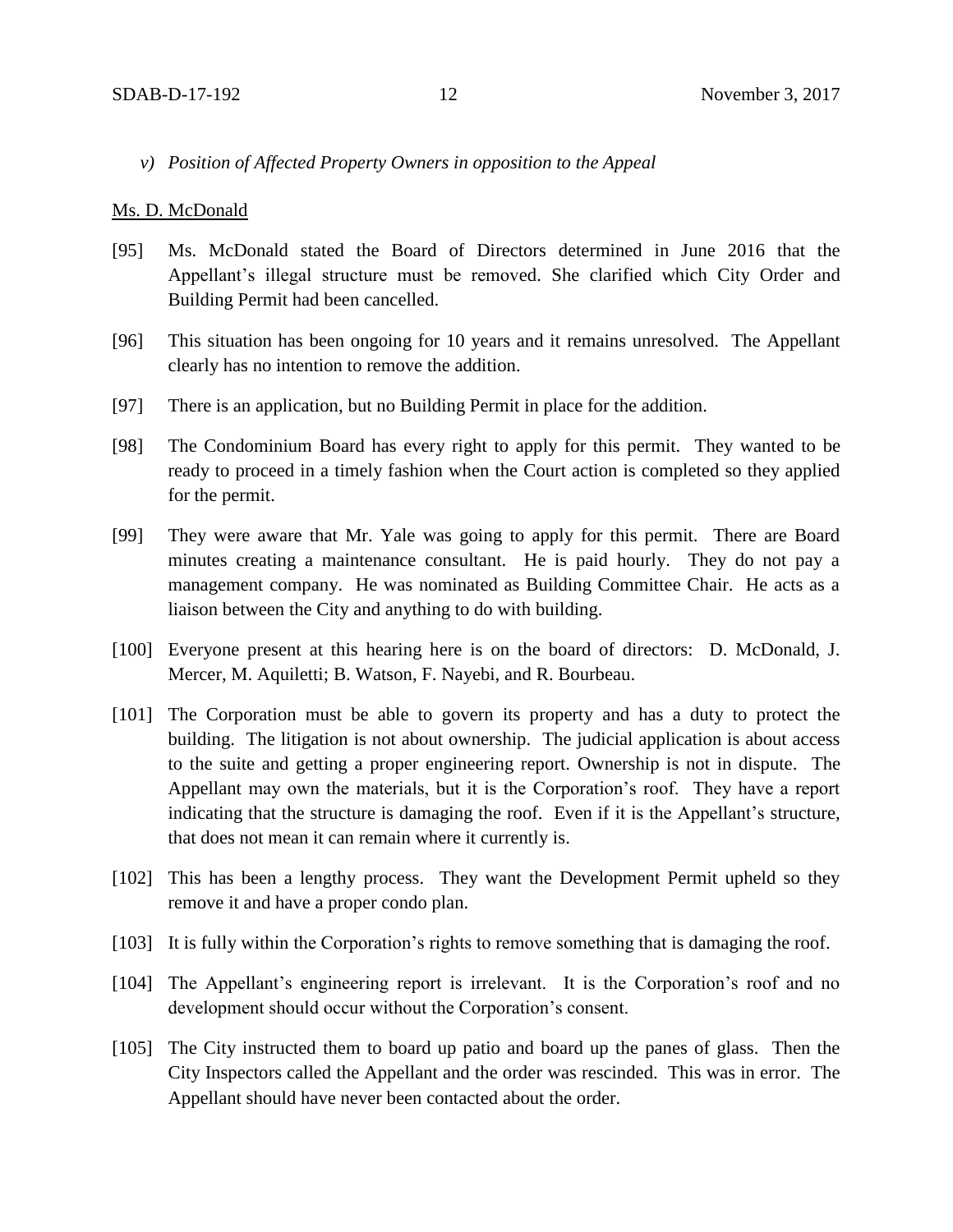- [106] Because of the structure, they were only able to renew their insurance for 6 months. Then they had to find a new insurance company. This situation is affecting residents and owners. It is detrimental to everyone, including the Appellants themselves.
- [107] The Appellant was given 30 days to comply after the May 16 notice. When no action was taken, the Condominium Board resolved to take action. After access to the unit was denied, Mr. Noce was retained. The Corporation then also retained a lawyer.
- [108] On September 22, 2016, they formally resolved to remove a structure and passed a new and improved resolution drafted by their lawyer and dated November 22, 2017.
- [109] Even they were originally unaware of the problems with the structure. With all this new information, the problems can no longer be ignored.
- [110] Ownership is not the key. The whole roof around the addition belongs to the Corporation.
- [111] They are aware this is only a Development Permit and that it only deals with compliance with the Bylaw. They understand that it is not permission for anything else. This is a first step. They want to start resolving these issues. They want the permit despite understanding they might or might not be able to act on it.

#### Mr. F. Nayebi

- [112] He is a mechanical engineer. He purchased his property last December. When he purchased the property, he was aware of the illegal structure and the ongoing issues. He was surprised by the severity of cracks and misalignment.
- [113] This is an illegal structure erected without consent from the Corporation and not represented in the Condominium Plan.
- [114] This roof is common property. The Board can make decisions about it, just like they did in previous decision on staircases and entrances.
- [115] Even if owners were entitled to build on the roof, they would still require Condominium Board approval.
- [116] There are cracks appearing on his west wall and they are worsening
- [117] This illegal structure must be removed.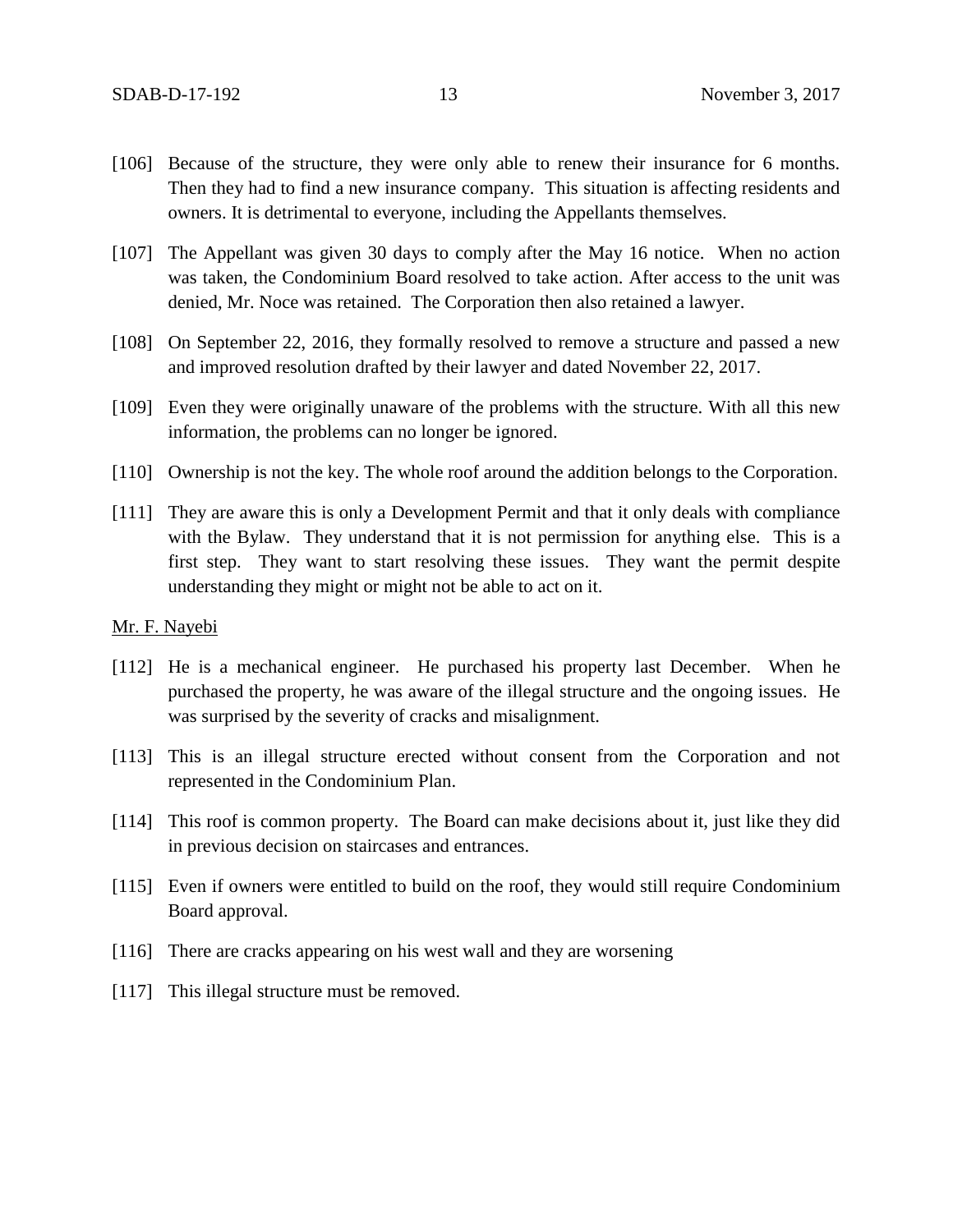# Mr. B. Watson

- [118] Mr. Watson has been on the board for three or four months and has owned a unit for one year.
- [119] When he bought his condo, he was notified about the illegal structure and at that time it looked like the issue would be resolved shortly.
- [120] He is concerned about the liability associated with structure.
- [121] It was deemed illegal and it impacts the building.

## Mr. M. Aquiletti

- [122] He is the owner of Suite 101. He is the incoming treasurer. He is also a professional engineer.
- [123] He referenced a marked up copy of Schedule B-2 of the Appellant's Engineering report, marked Exhibit C. This report is limited in scope. The author looked at the structure but did not look at the rafters. There is obviously deflection occurring as shown by the pooling water. The snow piles up on the sides of the addition adding to the load on the roof.
- [124] He is not suggesting this is a fraudulent report, just that it is limited in scope, based on "as-built" drawings and with no analysis of the roof.
- [125] The structure is not on the condominium plan. It was built without a permit on a roof which was neither conceived nor designed to hold its weight. The structure does not belong and it needs to go.
- [126] Upon questioning from the Board, he confirmed that it appears that the engineer crossed out lines which were not included in his review and then he initialed them to indicate that he had crossed them out.

#### Ms. J. Mercer

[127] There are two different engineering reports. She wonders how this structure can be allowed to stay when it is clear that damage is occurring. For her, safety is the primary concern, not money.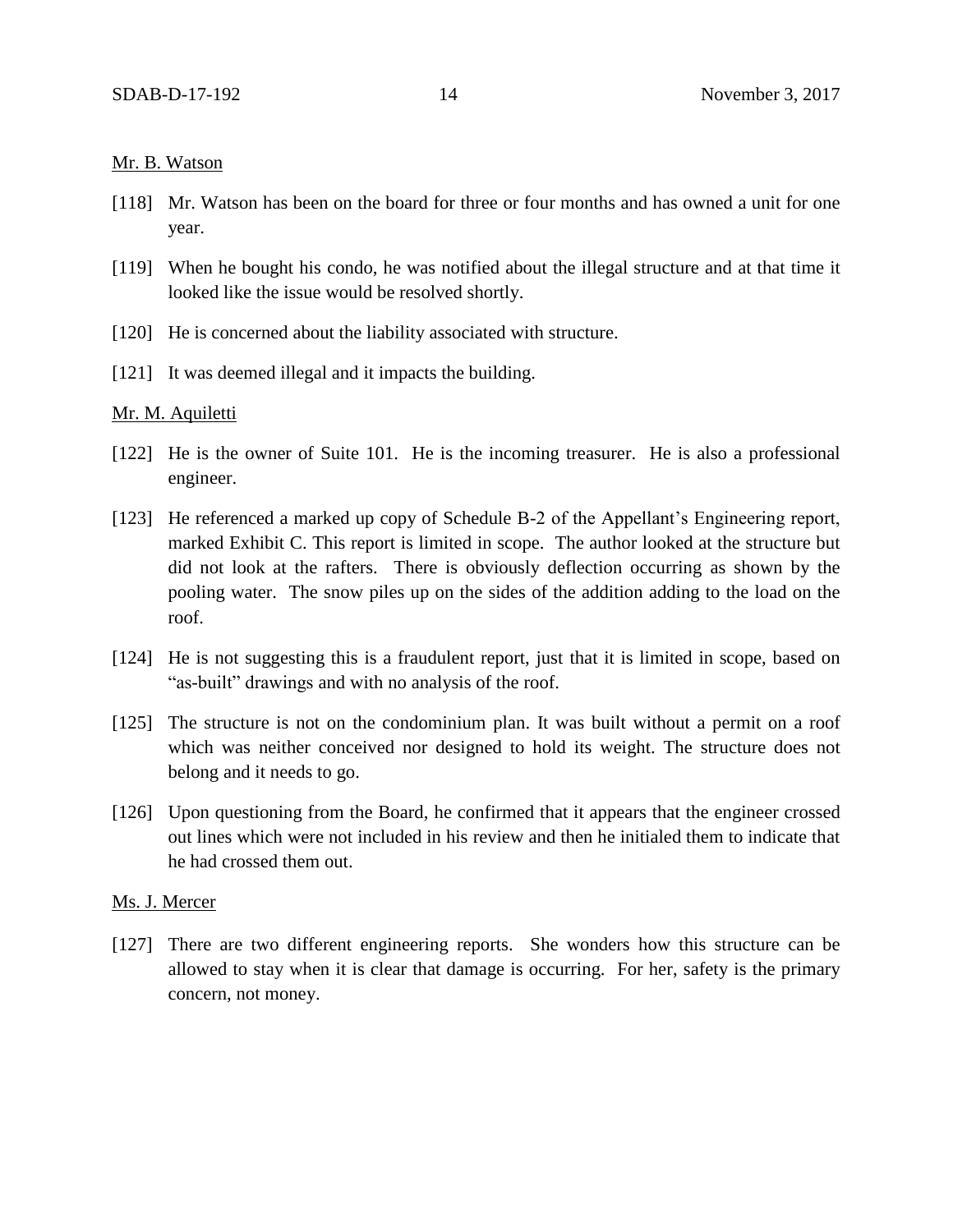- *vi) Rebuttal*
- [128] Evidence before the Board shows that there is no resolution by the Condominium Board of Directors with respect to the Development Permit. This in itself calls into question the validity of the application.
- [129] Mr. Yale's reference to the pink lines on the plan deal with his own unit, not the Appellant's unit. Mr. Yale's video is not relevant to this appeal.
- [130] There is a conflict between the evidence concerning the motivations of Mr. Yale, who either wants the addition legalized or removed, and Ms. McDonald, who wants it removed.
- [131] There has been no Condominium Board resolution for a Development Permit. A Condominium Corporation is not a "natural person." It can only act by board resolution. Thus the application is *void ab initio*.
- [132] Contrary to what has been said, the Court will determine ownership. One cannot apply for a permit without ownership. The Court is the only forum where the legality of the structure can be decided.
- [133] While Mr. Aquiletti is an engineer, he is a chemical engineer and has not personally conducted any testing.
- [134] There is an existing Development Permit. It does not matter if that permit was for an existing without permit structure. This does not affect the validity of the issued Development Permit.
- [135] No evidence was provided to explain why the Development Permit for demolition is required now. The ongoing issues should be resolved first and then the parties can apply again for a Development Permit if one is needed.
- [136] The Board asked Mr. Noce whether, apart from a dispute regarding ownership, there is any noncompliance with the *Edmonton Zoning Bylaw* that would make this permit invalid. He indicated that the application was light in specifics for the demolition permit and how that process would be undertaken. He noted that while the application was deficient in details as this is more than just a removal of a fence, the City accepted it and was probably not aware of the ongoing dispute.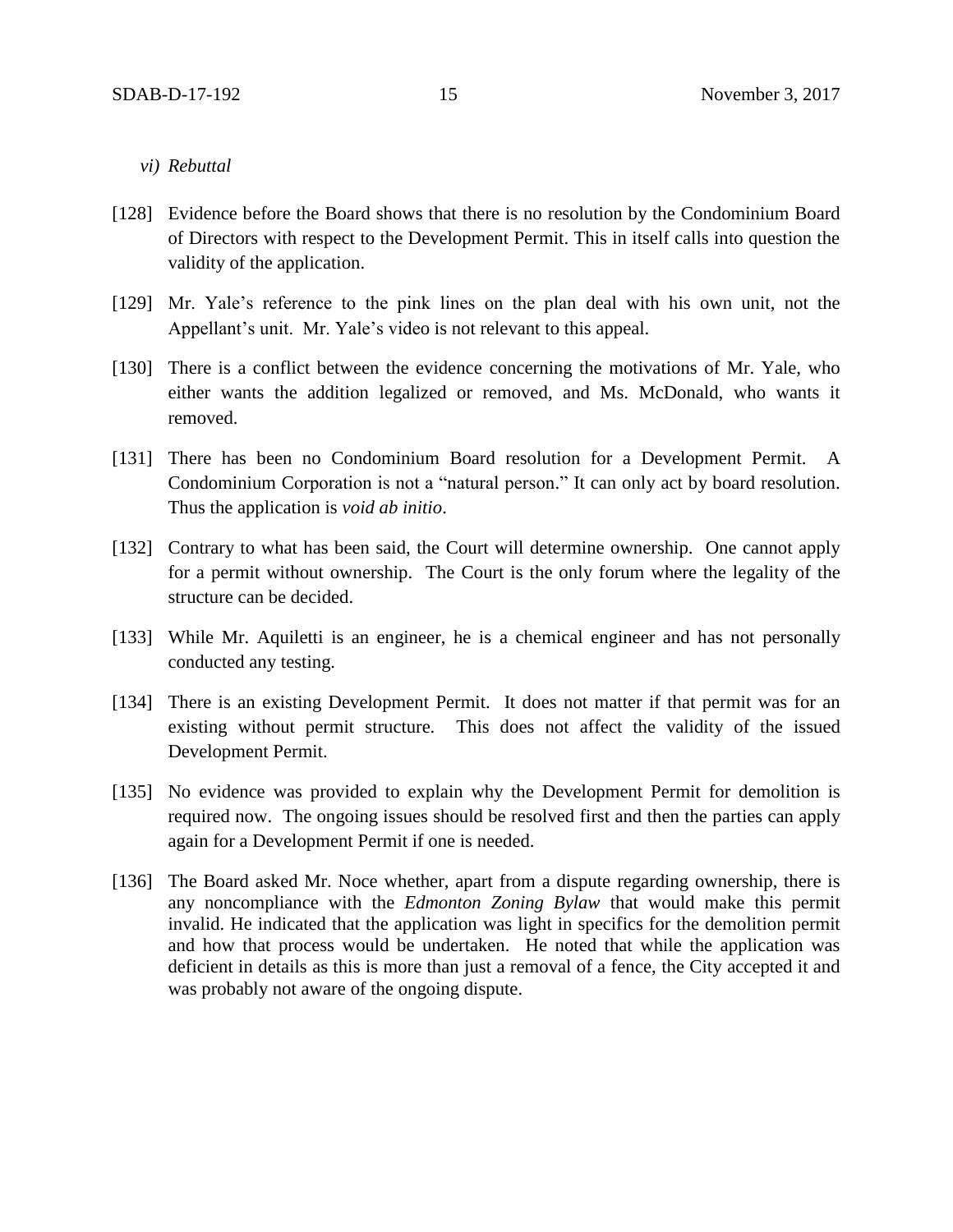# **Decision**

[137] The appeal is DENIED and the decision of the Development Authority is CONFIRMED. The development is GRANTED as applied for to the Development Authority.

# **Reasons for Decision**

- [138] This is an appeal of an application "to construct exterior alteration to an existing Apartment building (removing the rooftop addition and rooftop patio, 5.54 metres by 4.04 metres)"
- [139] Apartment Housing is a Permitted Use in the RA7 Low Rise Apartment Zone. The subject building is a condominium development with several unit owners including the Appellant and the Respondent (Applicant).
- [140] This appeal occurred within the context of a longstanding dispute amongst the Appellant, the Respondent and other interested parties who are also owners of units in the building, some of whom are members of the Condominium Board. This dispute concerns an addition constructed on the roof of the Apartment building which may be fully accessed only through the Appellant's unit.
- [141] As part of this dispute, the Condominium Corporation filed an application in the Court of Queens' Bench seeking, in addition to other remedies, a declaration that the roof top addition, including the patio and fence constitute a trespass upon the common property of the Corporation and an order permitting the Corporation and its agents access to the premises to remove the addition and to repair, inspect and plan the removal.
- [142] The concurrent judicial proceeding raises issues involving: the structural impact and soundness of the addition; ownership of the roof and other portions of the building; responsibility for compliance with various regulations and bylaws; the legality of previously issued Development Permits relating to the addition; and, the application of other property law principles and statutes including, but not limited to, the *Alberta Safety Codes Act*, RSA 2000, c S-1, the *Condominium Property Act*, RSA 2000, c C-22 and the condominium bylaws specific to this Apartment building.
- [143] The Appellant argued that the issued Development Permit is premature and must be vacated because:
	- i) The applicant, Mr. Yale, was not properly authorized by a written resolution of the Corporation to apply for the Development Permit; and,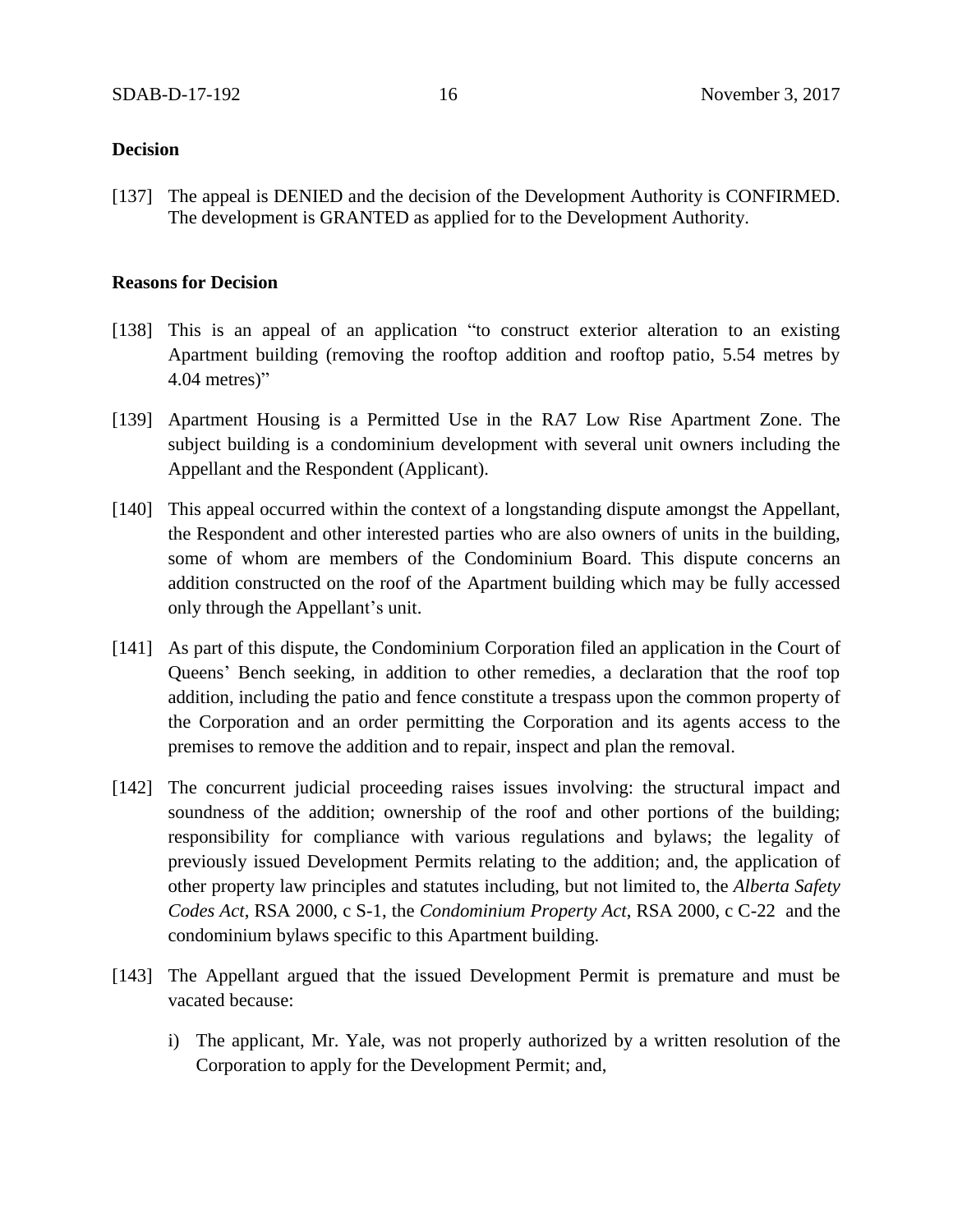- ii) Given that the issue of ownership is in dispute before the courts and raises issues beyond the jurisdiction of this Board, there is no jurisdiction to determine ownership and therefore no jurisdiction for this Board to issue a Development Permit.
- [144] The Board had difficulty reconciling the Appellant's argument that the City was required to verify consent of the owner through a written resolution of the Condominium Board as a precondition to accepting the application with the Appellant's assertion that neither the Development Authority, nor the Board, had any jurisdiction to decide issues of ownership.
- [145] The Board accepts the Development Officer's submission that there is no statutory or Bylaw requirement to obtain an owner's consent for a Development Permit application, nor to have proof of the ownership when an application is made. This makes sense as the purpose of obtaining a Development Permit is solely to verify the compliance of the proposed use or development with the regulations under the *Edmonton Zoning Bylaw* in order to comply with section 683 of the *Municipal Government Act*.
- [146] Section 683 of the Act states "except as otherwise provided in a land use bylaw, a person may not commence any development unless the person has been issued a development permit in respect of it pursuant to the land use bylaw."
- [147] Thus, while a Development Permit is a prerequisite to legal development, it is not a decision about ownership, nor about the Applicant's ultimate legal entitlement to carry out the development.
- [148] Informational requirements for a received Development Permit application are set out in the Bylaw in section 13.2.(1):

The applicant shall submit the appropriate application form fully and accurately completed in accordance with the following requirements.

(a) the municipal address of land and buildings presently occupying the Site, if any;

(b) a legal description of the land on which the proposed development is to occur, by lot, block, subdivision and registered plan numbers;

(c) the applicant's name, address, interest in the land, and confirmation of the owner's authorization to apply for the Development Permit;

- [149] To meet the information requirements in section 13.2, the City of Edmonton requires all Applicants to affirm one of the following:
	- i) I am the registered owner of the above noted property.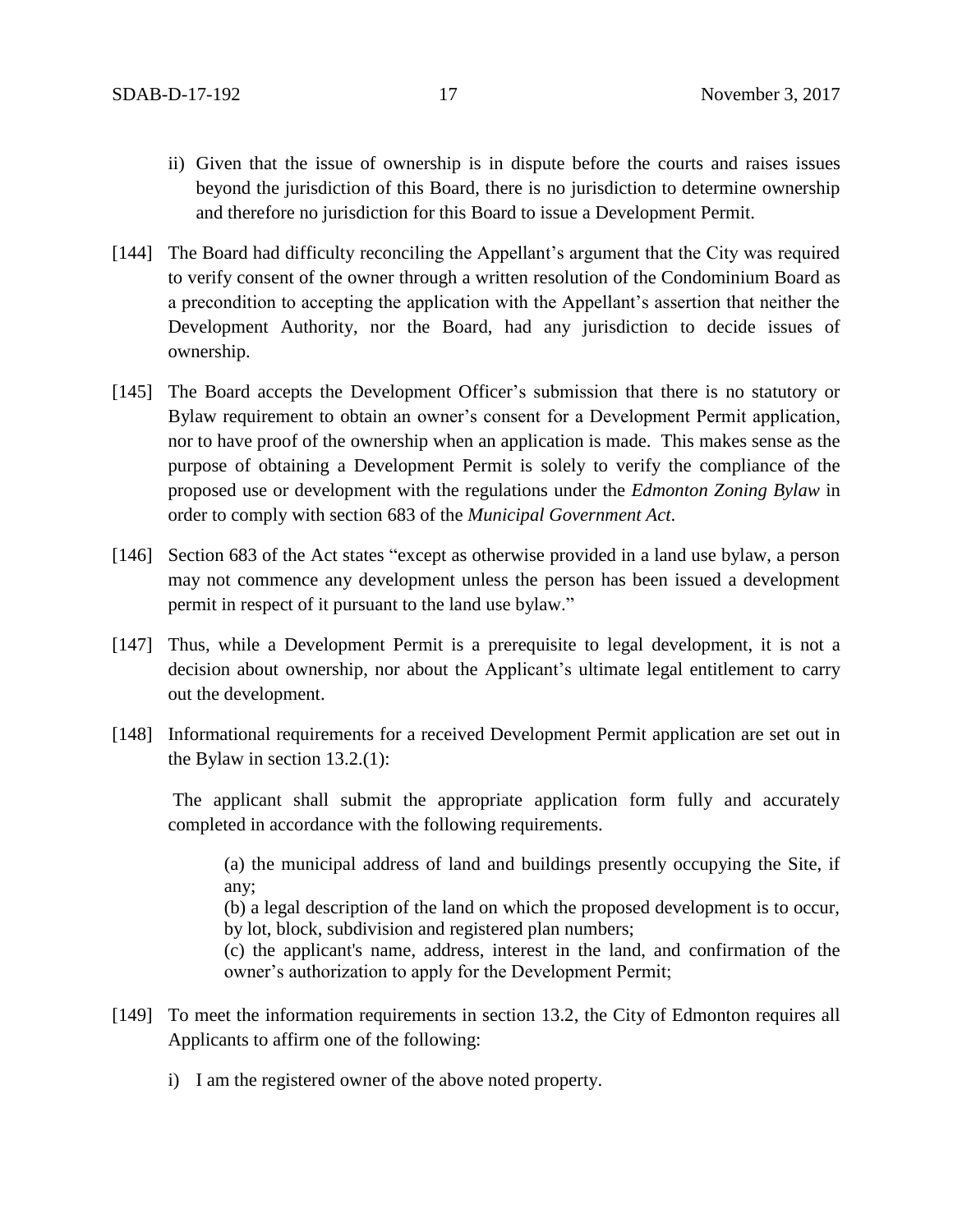- ii) I have entered into a binding agreement to purchase the above noted property with the registered owner(s).
- iii) I have permission of the registered owner(s) of the above noted property to make the attached application for a Development Permit.
- iv) I have permission of the registered owner(s) of the above noted property to make the attached application for a Combination Permit, which includes an application for a Development Permit and Building Permit.
- [150] The Development Authority does not look behind this affirmation.
- [151] The written submissions confirm that Mr. Yale checked off: "I have permission of the registered owner(s) of the above noted property to make the attached application for a Development Permit" and so the Development Officer proceeded to determine the application.
- [152] The Board finds that the informational requirements of the Bylaw were met.
- [153] The Board agrees with the parties that the judicial litigation raises issues far beyond its authority, but does not agree that the Board has no jurisdiction to determine this appeal until a court resolves those outstanding issues. The Board was not persuaded that there are any factors which preclude it from proceeding to hear this matter, although it recognizes that as a practical matter the project cannot proceed unless the Corporation wins the judicial application.
- [154] This is because a Development Permit merely confirms compliance with the applicable Zoning Bylaw. Obtaining a Development Permit does not relieve an applicant from the requirements of any other applicable federal, provincial or municipal legislation, the conditions of any caveat, covenant, easement or other instrument, including in this case the *Alberta Safety Codes Act,* or the *Condominium Property Act* and the applicable condominium bylaws. In other words, an applicant can obtain a Development Permit, but for other legal reasons be precluded from proceeding with the development.
- [155] As the Board agrees with the parties that many issues in the judicial application are beyond its purview, it makes no findings with respect to: the structural impact and soundness of the addition; ownership of the roof and other portions of the building; responsibility for compliance with various regulations and bylaws; the legality of previously issued Development Permits relating to the addition; or, the application of the *Alberta Safety Codes Act*, the *Condominium Property Act* and the condominium bylaws for this building.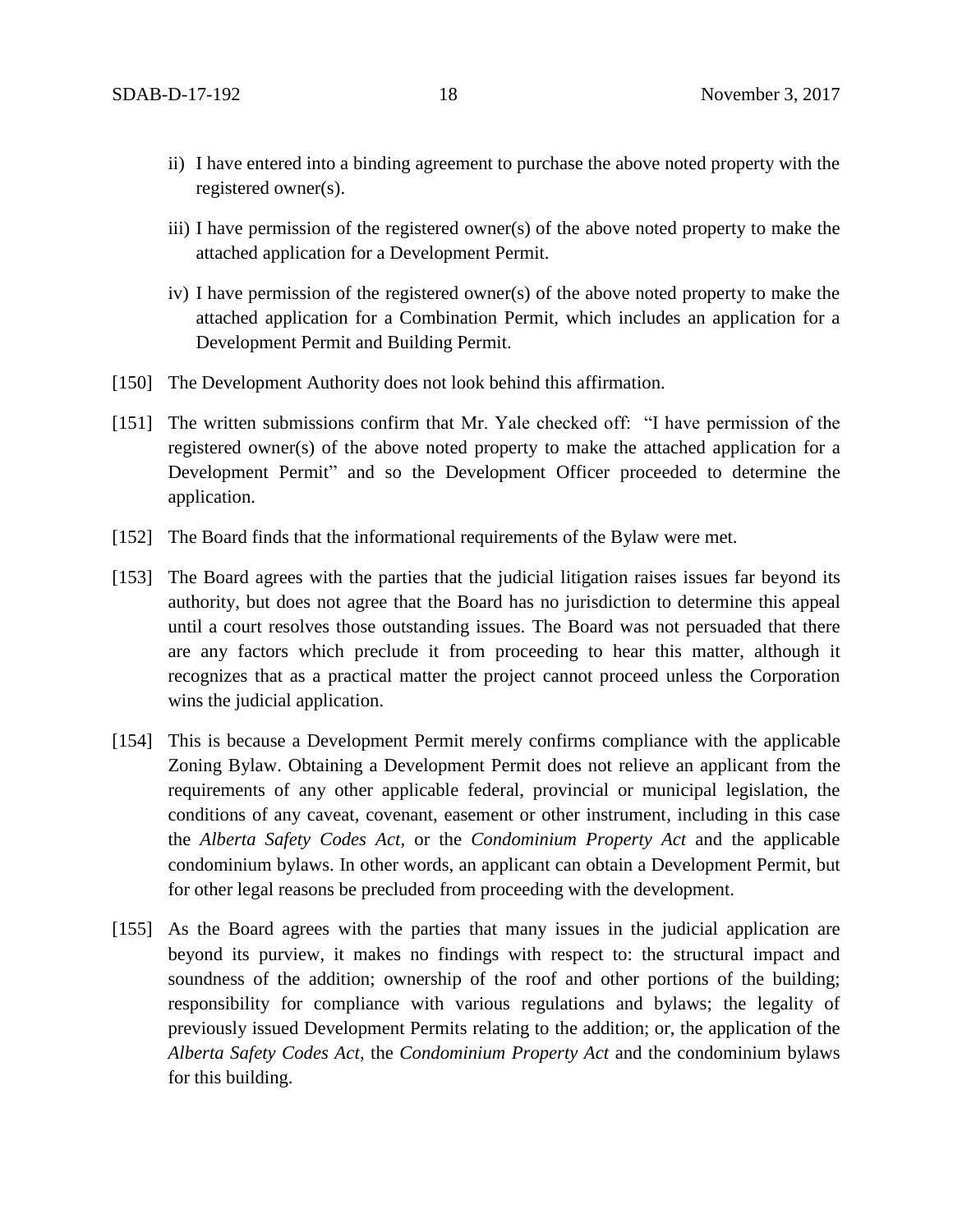- [156] Finally, the Board notes that the Appellant also objected to the Development Permit, without reference to any particular development regulation, based on the general premise that the application provided insufficient details.
- [157] The Board notes that the application was reviewed and approved by the Development Officer on August 21, 2017 as a class B development with a single notation under the heading Variance: "Non-conforming Building – The Apartment Housing which may have changed since it was originally constructed, no longer conforms to current zoning rules. (Section 11.3.3)." No insufficiencies or variances to any applicable development regulations are noted in the approval.
- [158] Therefore, Board declines to vacate the permit based on this general argument.
- [159] For the above reasons, the decision to issue the Development Permit is affirmed and the appeal is dismissed.

KChiman of

Ms. K. Cherniawsky, Presiding Officer Subdivision and Development Appeal Board

Board Members in Attendance Mr. B. Gibson; Ms. S. LaPerle; Ms. E. Solez; Mr. A. Nagy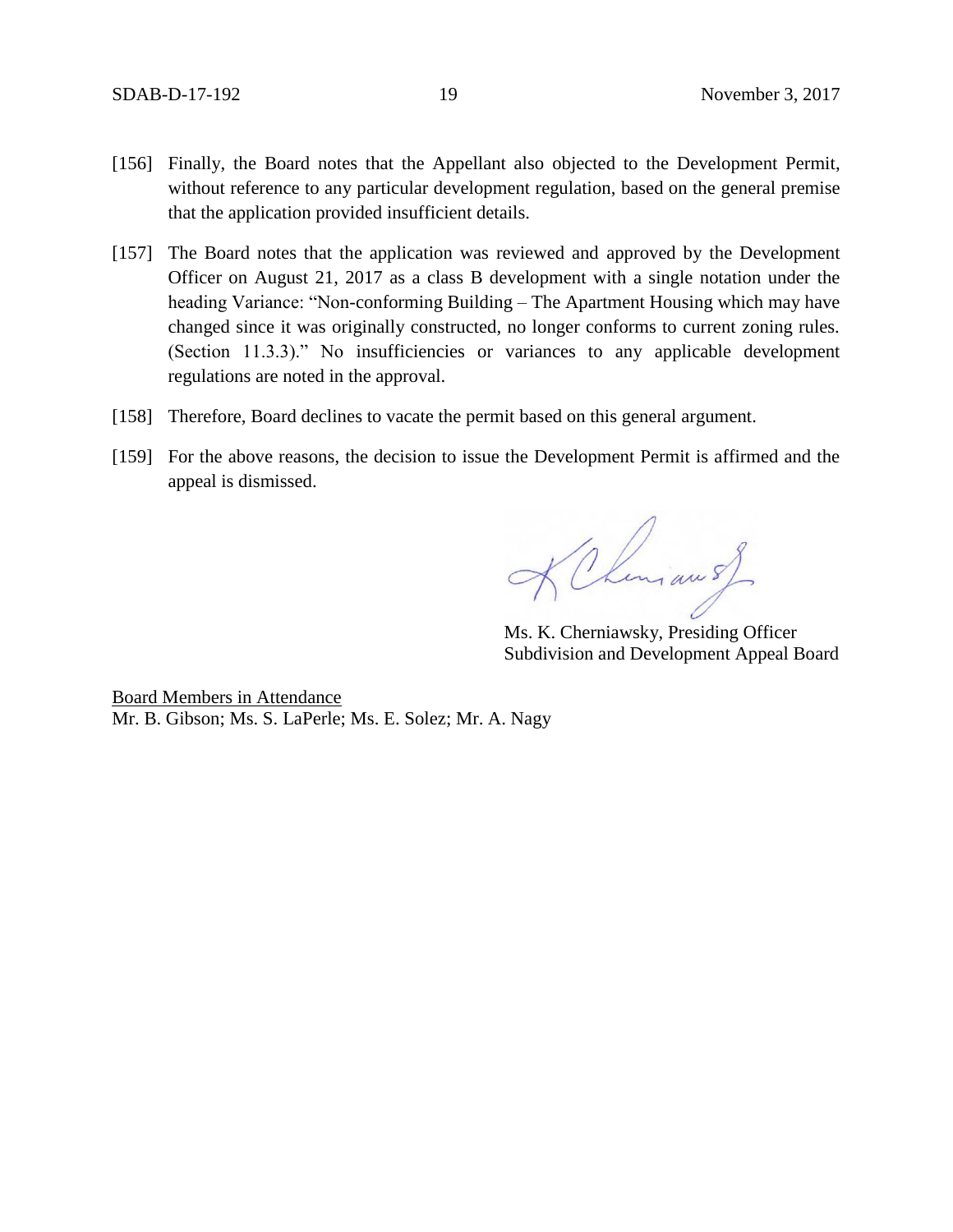# **Important Information for the Applicant/Appellant**

- 1. This is not a Building Permit. A Building Permit must be obtained separately from the Sustainable Development Department, located on the 2nd Floor, Edmonton Tower, 10111 – 104 Avenue NW, Edmonton, AB T5J 0J4.
- 2. Obtaining a Development Permit does not relieve you from complying with:
	- a) the requirements of the *Edmonton Zoning Bylaw*, insofar as those requirements have not been relaxed or varied by a decision of the Subdivision and Development Appeal Board,
	- b) the requirements of the *Alberta Safety Codes Act*,
	- c) the *Alberta Regulation 204/207 – Safety Codes Act – Permit Regulation*,
	- d) the requirements of any other appropriate federal, provincial or municipal legislation,
	- e) the conditions of any caveat, covenant, easement or other instrument affecting a building or land.
- 3. When an application for a Development Permit has been approved by the Subdivision and Development Appeal Board, it shall not be valid unless and until any conditions of approval, save those of a continuing nature, have been fulfilled.
- 4. A Development Permit will expire in accordance to the provisions of Section 22 of the *Edmonton Zoning Bylaw, Bylaw 12800*, as amended.
- 5. This decision may be appealed to the Alberta Court of Appeal on a question of law or jurisdiction under Section 688 of the *Municipal Government Act*, RSA 2000, c M-26. If the Subdivision and Development Appeal Board is served with notice of an application for leave to appeal its decision, such notice shall operate to suspend the Development Permit.
- 6. When a decision on a Development Permit application has been rendered by the Subdivision and Development Appeal Board, the enforcement of that decision is carried out by the Sustainable Development Department, located on the 2nd Floor, Edmonton Tower, 10111 – 104 Avenue NW, Edmonton, AB T5J 0J4.

*NOTE: The City of Edmonton does not conduct independent environmental checks of land within the City. If you are concerned about the stability of this property for any purpose, you should conduct your own tests and reviews. The City of Edmonton, when issuing a development permit, makes no representations and offers no warranties as to the suitability of the property for any purpose or as to the presence or absence of any environmental contaminants on the property.*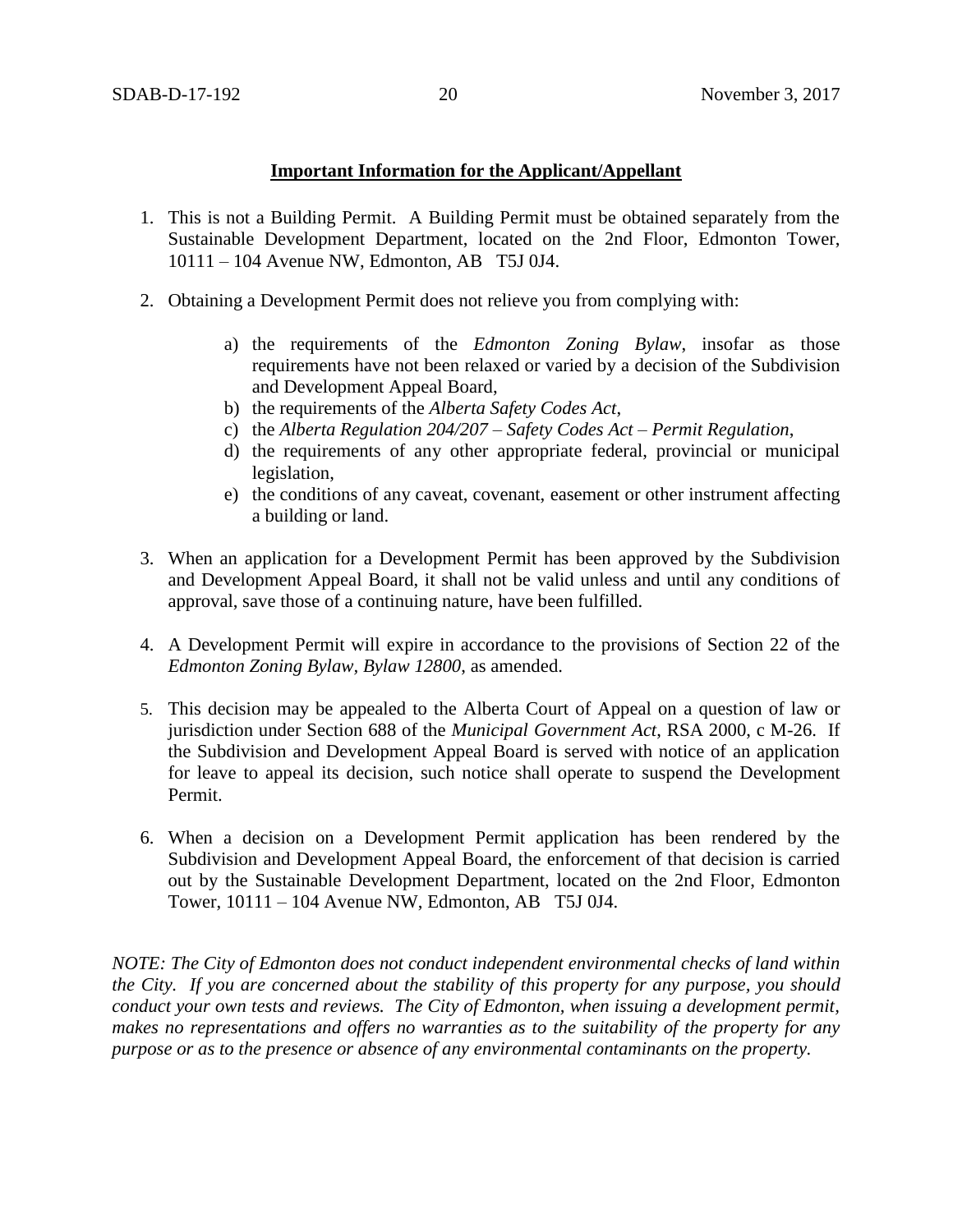

# **SDAB-D-17-232 Application No. 258470653-003**

An appeal by \_\_\_\_\_\_\_\_\_\_\_ to add (1) additional Dwelling to an existing (13) Dwelling Apartment House for a total of 14 Dwellings and to construct exterior alterations (additional window for egress), was **TABLED TO JANUARY 31, 2018**.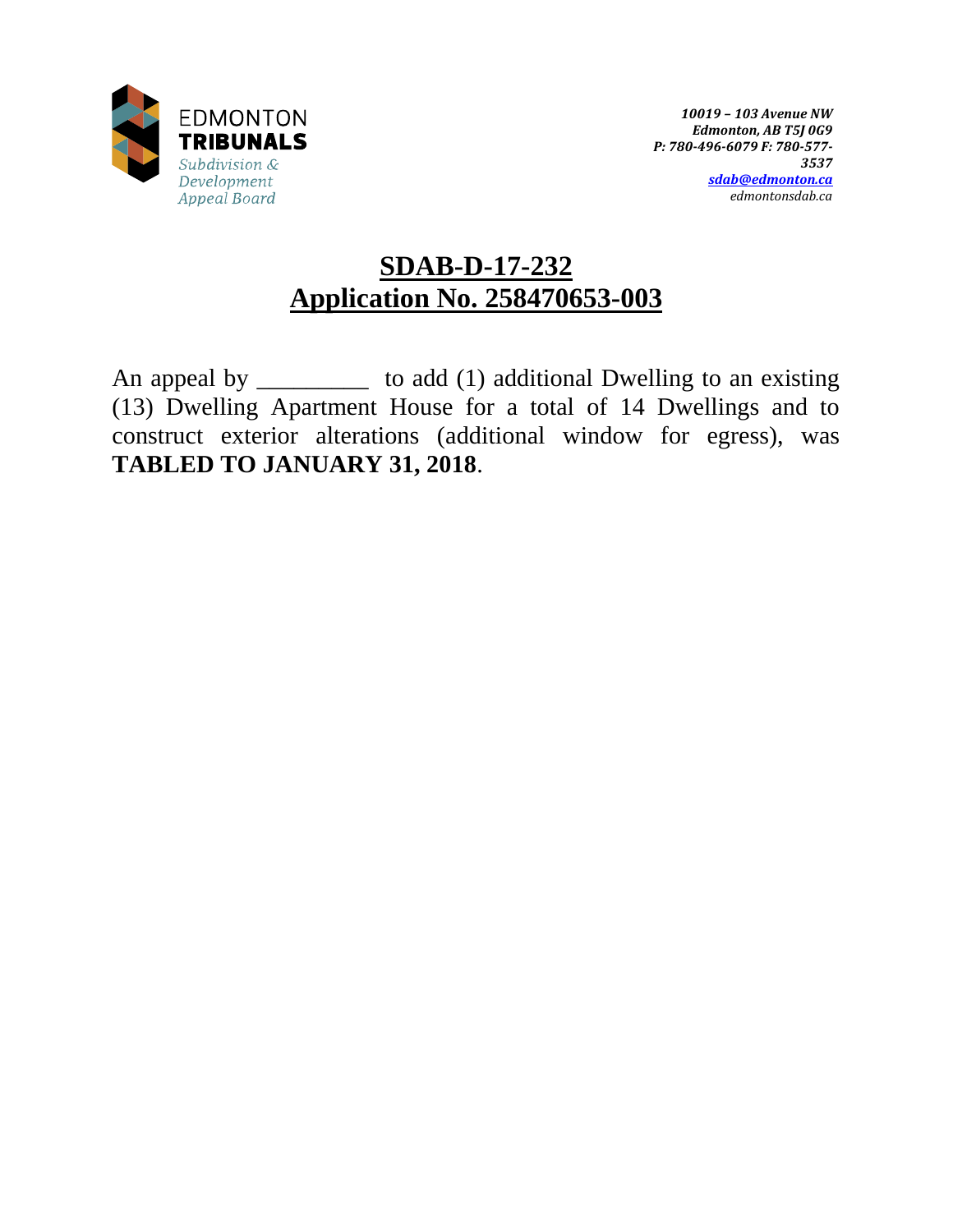

Date: December 8, 2017 Project Number: 024987724-009 File Number: SDAB-D-17-233

# **Notice of Decision**

[1] On November 23, 2017, the Subdivision and Development Appeal Board (the "Board") heard an appeal that was filed on **November 1, 2017**. The appeal concerned the decision of the Development Authority, issued on October 20, 2017, to refuse the following development:

> **Change the Use of the site from an Automotive and Minor Recreation Vehicle Sales/Rentals to a temporary Non-accessory Parking lot (surface parking lot with 52 vehicular parking stalls), and to construct exterior alterations (adding landscaping) that is valid for up to 5 years**

- [2] The subject property is on Plan B3 Blk 4 Lot 211, located at 10617 105 Street NW and Plan B3 Blk 4 Lots 209-210, located at 10430 - 106 Avenue NW, within the CB1 Low Intensity Business Zone. The Central McDougall / Queen Mary Park Area Redevelopment Plan (the "Area Redevelopment Plan" or "ARP") apply to the subject property.
- [3] The following documents were received prior to the hearing and form part of the record:
	- Copy of the Development Permit application with attachments, proposed plans, and the refused Development Permit;
	- The Development Officer's written submissions;
	- The Appellant's written submissions;
	- Central McDougall Community League's written submission;
	- Neighbour in opposition's written submission; and
	- Online responses.
- [4] The following exhibits were presented during the hearing and form part of the record:
	- Exhibit A *Lillo's School of Modern Music Ltd.* v. *Edmonton (City of)*, 2004 ABCA 37
	- Exhibit B Letter from Subdivision Planning to Appellant
	- Exhibit C Partial Copy of Development Permit #24987724-006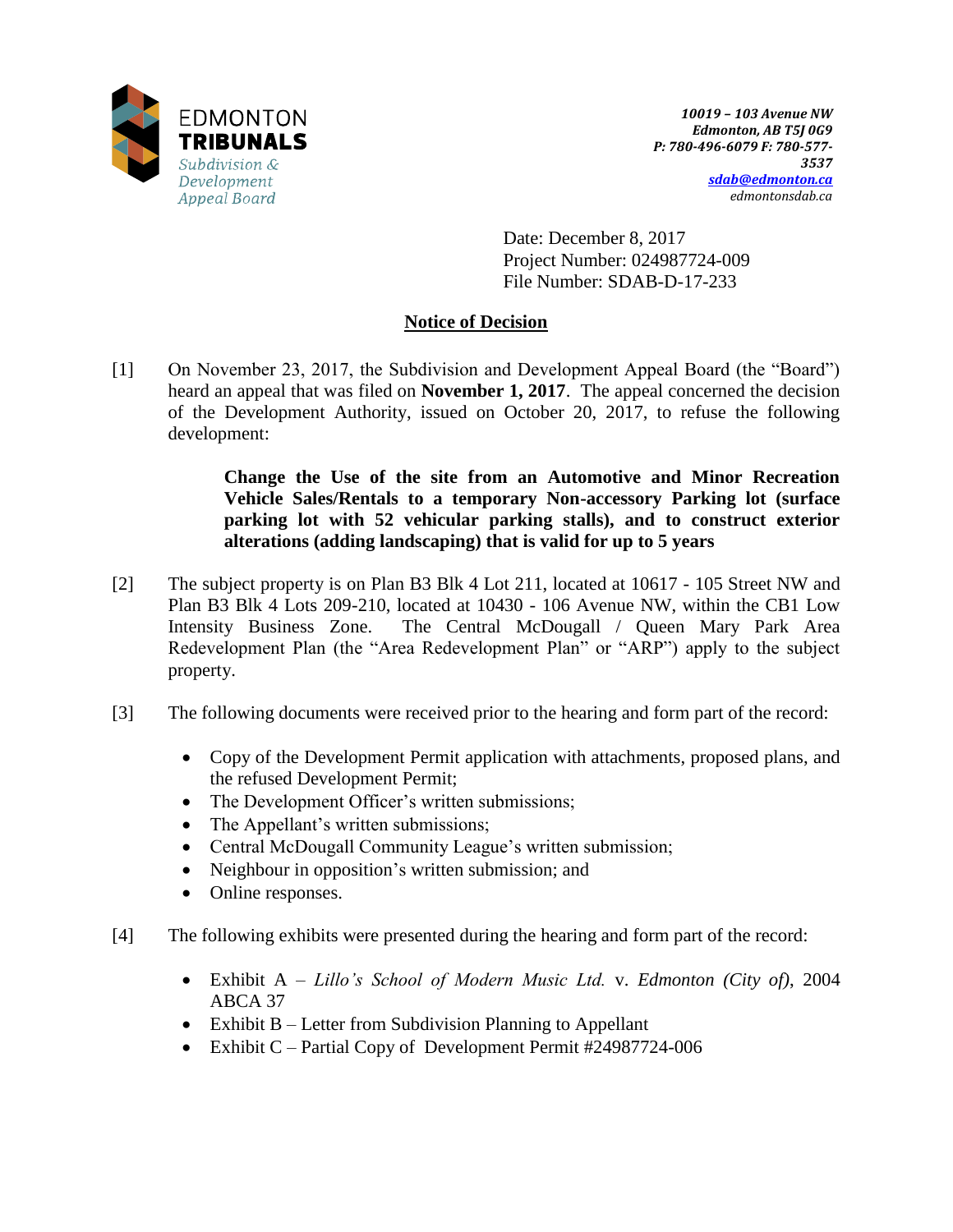# **Preliminary Matters**

- [5] At the outset of the appeal hearing, the Presiding Officer confirmed with the parties in attendance that there was no opposition to the composition of the panel.
- [6] The Presiding Officer outlined how the hearing would be conducted, including the order of appearance of parties, and no opposition was noted.
- [7] The appeal was filed on time, in accordance with Section 686 of the *Municipal Government Act*, RSA 2000, c M-26 (the "*Municipal Government Act*").

The parties in attendance asked some questions of the Board.

### **Summary of Hearing**

- *i) Position of Mr. Noce, Legal Counsel for the Appellant, Jutt Management Inc., who was accompanied by Mr. Jutt*
- [8] Mr. Jutt is the corporate representative for Jutt Management Inc.
- [9] Mr. Noce indicated that he will be challenging some of the individuals in attendance as to their residence in proximity to the subject Site and if they are an affected party under Section 687 of the *Municipal Government Act*.

The Presiding Officer indicated that only the people in attendance that are within the 60 metre notification radius and the Community League wanted to make a presentation.

Mr. Noce stated that he no longer had an issue with the parties in attendance.

- [10] The proposed application is to change the Use of the subject Site which is zoned CB1 Low Intensity Business Zone to allow for a temporary Non-accessory Parking lot.
- [11] Mr. Jutt referred to his PowerPoint presentation.
- [12] Mr. Jutt stated that Jutt Management Inc. owns and operates several properties and businesses in the area.
- [13] He referred to a photograph that showed the previous state of the property.
- [14] Their goal is to invest in the community. The parking lot will be for students, event goers and LRT commuters while planning a residential/ commercial high-rise with his professional architectural team. Their plans highly rely on the future development of surrounding area.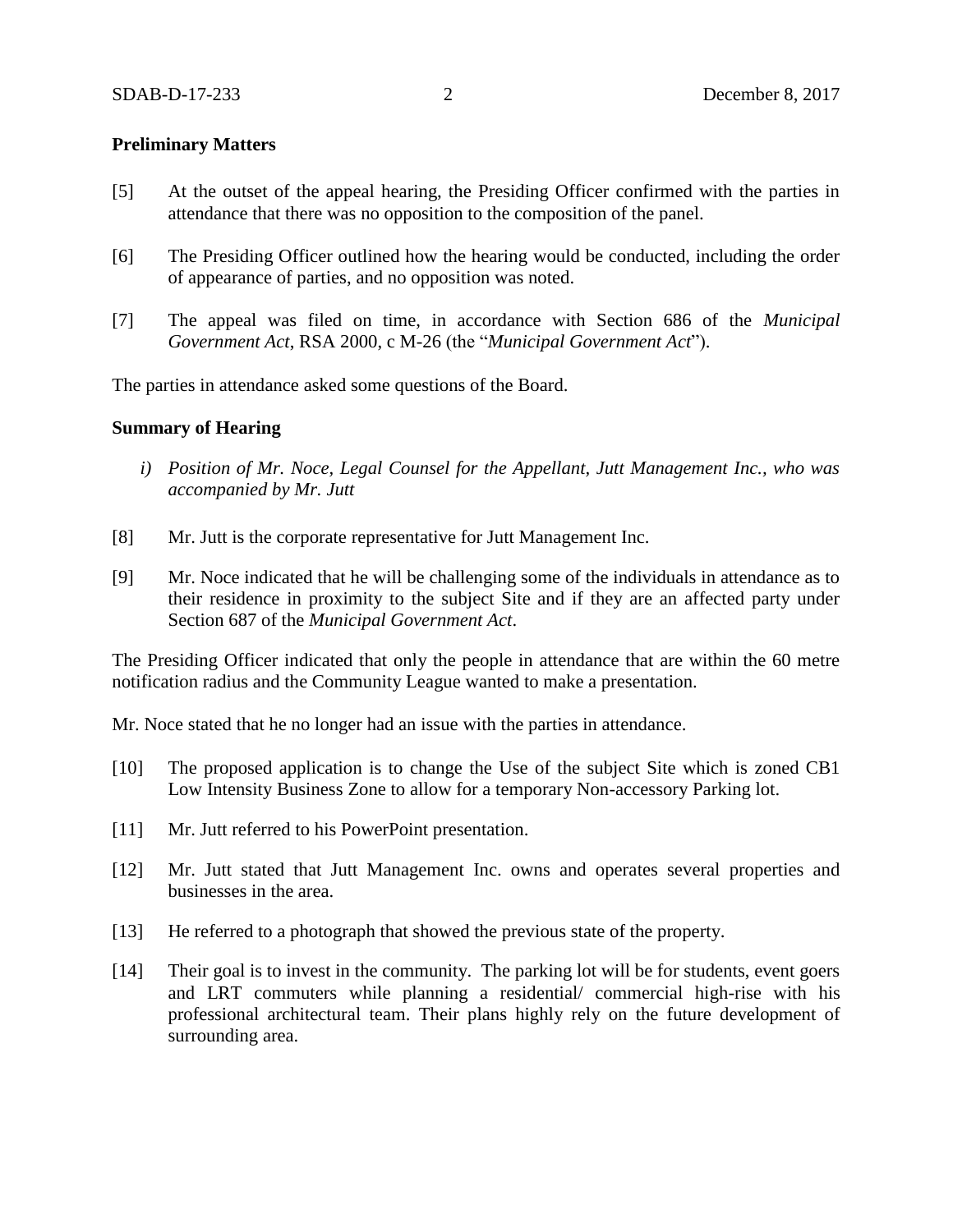- [15] He referred to photographs showing the parking lots in the area.
- [16] They intend on operating a safer and more appealing parking lot to the community. He believes a temporary parking lot is more suitable for this site than a vacant lot with a temporary surrounding construction fence.
- [17] He referred to the rendering of the parking lot showing two access points that has been approved by Transportation.
- [18] He referred to a page showing the surveillance cameras that would be used on the parking lot.
- [19] He referred to a graffiti mural that will be professionally done on the fence separating the parking lot and the Condominium building.
- [20] He referred to a picture showing that site is paved with asphalt, the new fence and light posts that have been installed on the subject Site.
- [21] He stated that they want to invest in their community.
- [22] Mr. Noce stated that all of the concerns relating to the landscaping from the previous development permit application have been addressed.
- [23] Individuals were double and triple parking on the subject Site. The proposed parking lot will now have 52 marked parking spaces which will address this issue.
- [24] The previous development permit did not have a Setback but that has changed in the proposed application.
- [25] Landscaping will consist of the installation of sod, shrubs, bark mulch, and planting of several trees totaling approximately \$25,000. Landscaping is the most significant change in the proposed development.
- [26] A buffer will be installed between the side lot, the trees on the perimeter of the property, and in the parking lot.
- [27] If the proposed parking lot is approved, the Appellant will need to reapply for a parking lot after five years or apply for another Use.
- [28] A fence will be developed between the Condominium building and the parking lot to mitigate any concerns.
- [29] The parking lot be kept clean, will be aesthetically pleasing, and will have onsite security.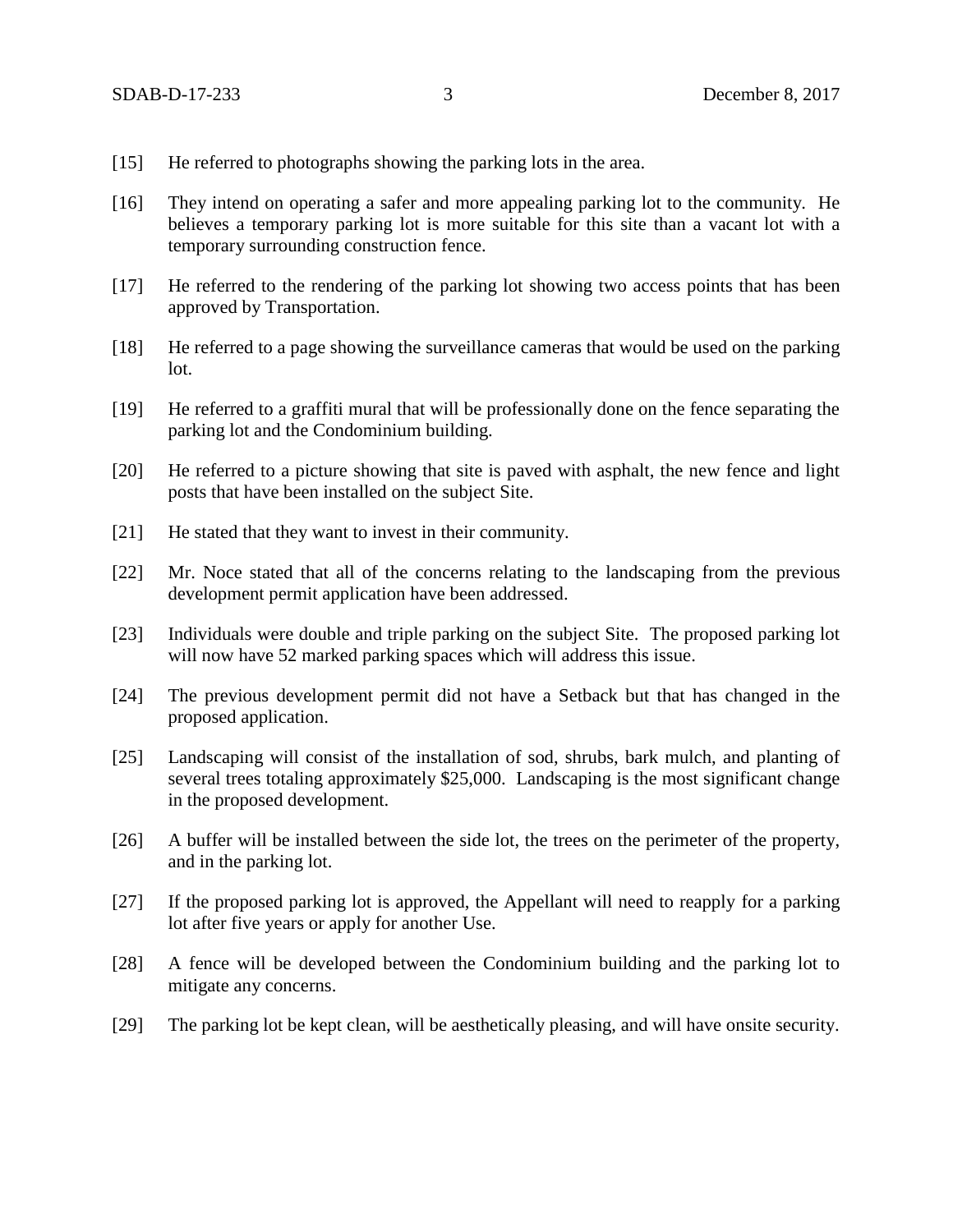- [30] Allowing for a temporary parking lot will not offend or be contrary to any of City Council's approach to parking lots. Council approved the rezoning of a property north of Rogers Place but on a temporary basis.
- [31] The Development Officer refused the proposed development because the proposed Nonaccessory Parking lot (surface parking lot) is located in Precinct B: Medium Rise Apartments of the ARP. Precinct B is designated in the ARP for the purpose of preserving and maintaining the residential character of the area of Medium Rise Apartments under the existing RA8 (Medium Rise Apartment) Zone. (Reference: pages 22  $\&$  64). In the opinion of the Development Officer, a Non-accessory Parking lot is not a suitable Use for the site, that is adjacent to existing apartment housing. The subject site is located in an area that is designated for the purpose of medium-rise apartments. The second listed Reason for Refusal is that Non-accessory Parking is a Discretionary Use. This is just a conclusionary statement and not really a Reason for Refusal.
- [32] They are not tearing down any buildings but want to retain the purpose of the vacant land with a parking lot, which is not taking away from the site. They are not breaching the objectives to the Precinct provision in the ARP.
- [33] This is a compatible infill development and the Board needs to look at the zoning to see if it is compatible or not.
- [34] Transportation did not have an objection to the proposed parking lot with the objectives in Precinct B.
- [35] They will preserve the exiting trees and plant additional trees which will be aesthetically pleasing to the area. They will be complying with all the requirements for a parking lot.
- [36] The site is zoned CB1 Low Intensity Business Zone which is for commercial Uses. He reviewed the Permitted Uses listed in the *Edmonton Zoning Bylaw.*
- [37] Apartment Housing on the subject Site is a Discretionary Use under the current zoning. Apartment Housing under this zone is a residential development. An applicant is entitled to rely on the zoning for their development rights.
- [38] A Bar and Neighbourhood Pub, for less than 200 occupants and 240 square metres of Public Space, is a Permitted Use. If an individual can open a Bar and Neighbourhood Pub and comply with all the requirements with the development regulations under the zone, the community would have no say as it is a Permitted Use.
- [39] Section 685(3) states that despite subsections (1) and (2), no appeal lies in respect of the issuance of a development permit for a permitted use unless the provisions of the land use bylaw were relaxed, varied or misinterpreted.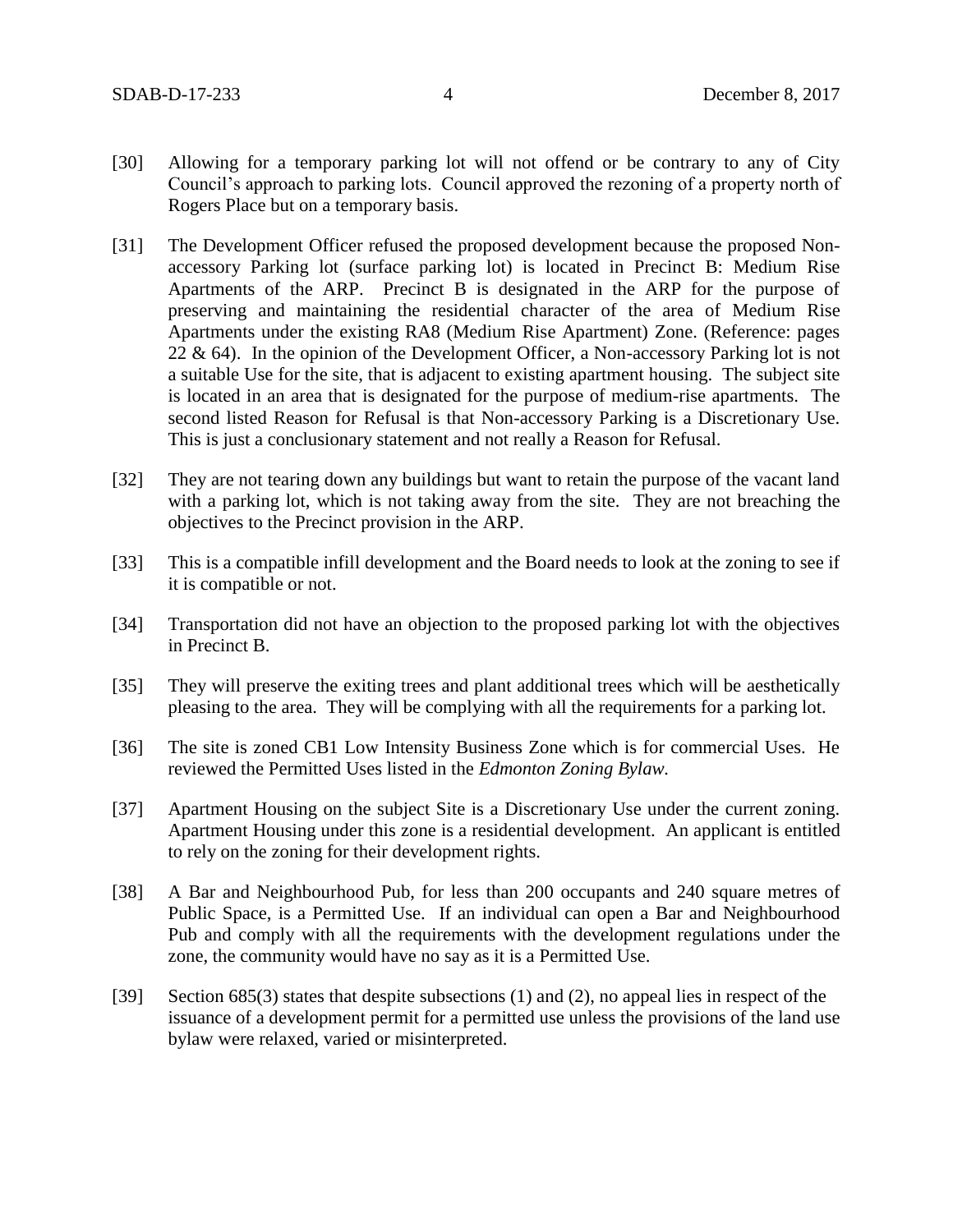- [40] If a Bar and Neighbourhood Pub with no variances was approved and opened in the area, the neighborhood would have no valid reasons to file an appeal. However, the community would rather have a residential development which is only a Discretionary Use.
- [41] Section 330.5 outlines Additional Development Regulations for Discretionary Uses
	- 1. The following regulations shall apply to Apartment Housing developments:
		- a. Apartment Housing shall be permitted only in buildings where the first Storey is used for commercial purposes;
		- b. the housing component shall have access at Grade, which is separate from the access for the commercial premises;

….

- [42] This would apply in a building where the first storey is used for commercial purpose. A walk up development cannot be built without commercial development on the main level.
- [43] Under the current CB1 Low Intensity Business Zone, the Non-accessory Parking use is a Discretionary Use like an Apartment House is a Discretionary Use.
- [44] He referred to developments that are Permitted Uses in the CB1 Zone and stated that these types of developments could all have parking issues.
- [45] The proposed parking lot will not be used every day and parking will most likely be limited to students at Grant MacEwan and people going to events at Rogers Place.
- [46] The Non-accessory Parking Use with the addition of the landscaping and setback will be a low impact Use.
- [47] The proposed parking lot will be an advantage for the community as it will clean up the lot and will be temporary for five years.
- [48] Mr. Noce referred to the *Lillo's School of Modern Music Ltd.* v. *Edmonton (City of),*  2004 ABCA 37 Court of Appeal Decision outlining that the correct test on a Discretionary Use applies requires the Board to consider general planning principles (Exhibit "A").
- [49] He stated that if a proposed development is a Discretionary Use and meets all the Bylaws development standards, the application should be approved.
- [50] He referred to the petition that was submitted at the previous hearing and also at this hearing. The Board cannot rely on this petition or the photographs in the Respondent's submission since it is not recent material.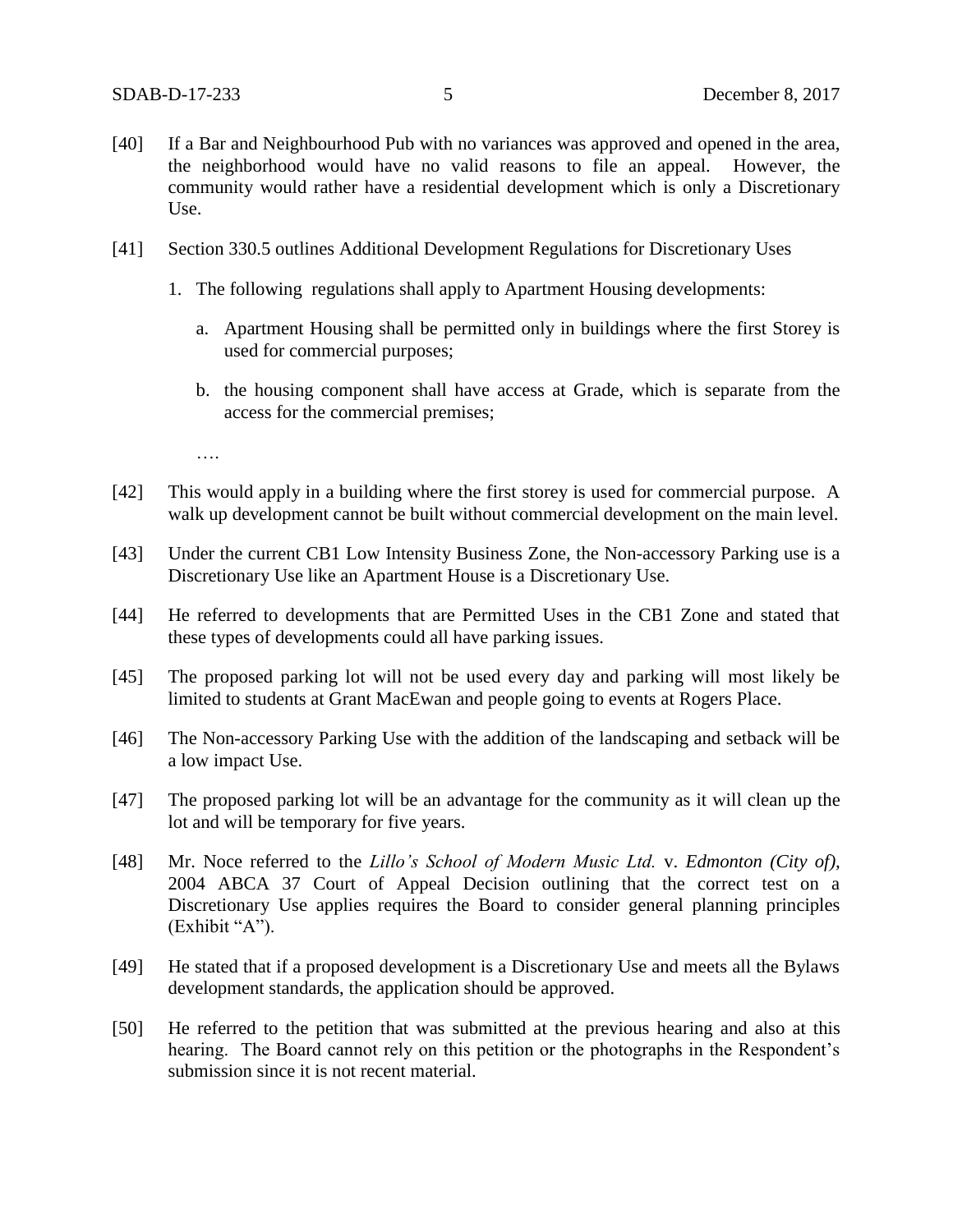- [51] They have made considerable changes to the proposed development and the petition would not have outlined those changes and should be disregarded.
- [52] The photos taken do not reflect what is being proposed and also requested their material be discarded.
- [53] The letter from Catholic Social Services submitted in Ms. Strate's submission has no date on it and was submitted at the last hearing.
- [54] Some of the materials submitted by the Community League were submitted at the previous hearing and should be disregarded.
- [55] The Appellant has spent a significant amount of money making changes to the proposed development to minimize any concerns.
- [56] In response to questions by the Board, Mr. Noce stated that when there is a conflict between the underlying Zone and the ARP, the underlying zone should govern.
- [57] He reiterated that if the development application was for a bar with no variances, it would be approved. The Development Officer would have no discretion as it is a Permitted Use. The proposed development is not taking away the residential component as this is not a residential site.
- [58] The Site Plan for the parking lot indicates that there will be 52 parking stalls.
- [59] The property was purchased in 2014 and previously operated as a used car lot.
- [60] The Board asked the Appellant about the reference to a temporary permit in the previous decision. The permit they originally applied for was a permanent permit, but they asked the Board to consider a temporary option. The Board advised them to reapply if they wanted a temporary permit.
- [61] The Development Officer's written submission confirms that there is access from the site to 105 Street, 106 Avenue, and the alley. The submission also confirms that the existing commercial access to 105 Street from the north property line must be removed and the curb, gutter and sidewalk constructed and boulevard restored.
- [62] They presented the plan over five years which Transportation approved. They submitted a copy of an email (marked "Exhibit B"):

"Based on the temporary and short-term use of the development, the most southerly access to 105 Street may remain open to facilitate the site. The most northerly access to 105 Street will require to be filled-in. The access to 106 Avenue is also acceptable. Please note that changes to the accesses will be required with redevelopment of the site in the future.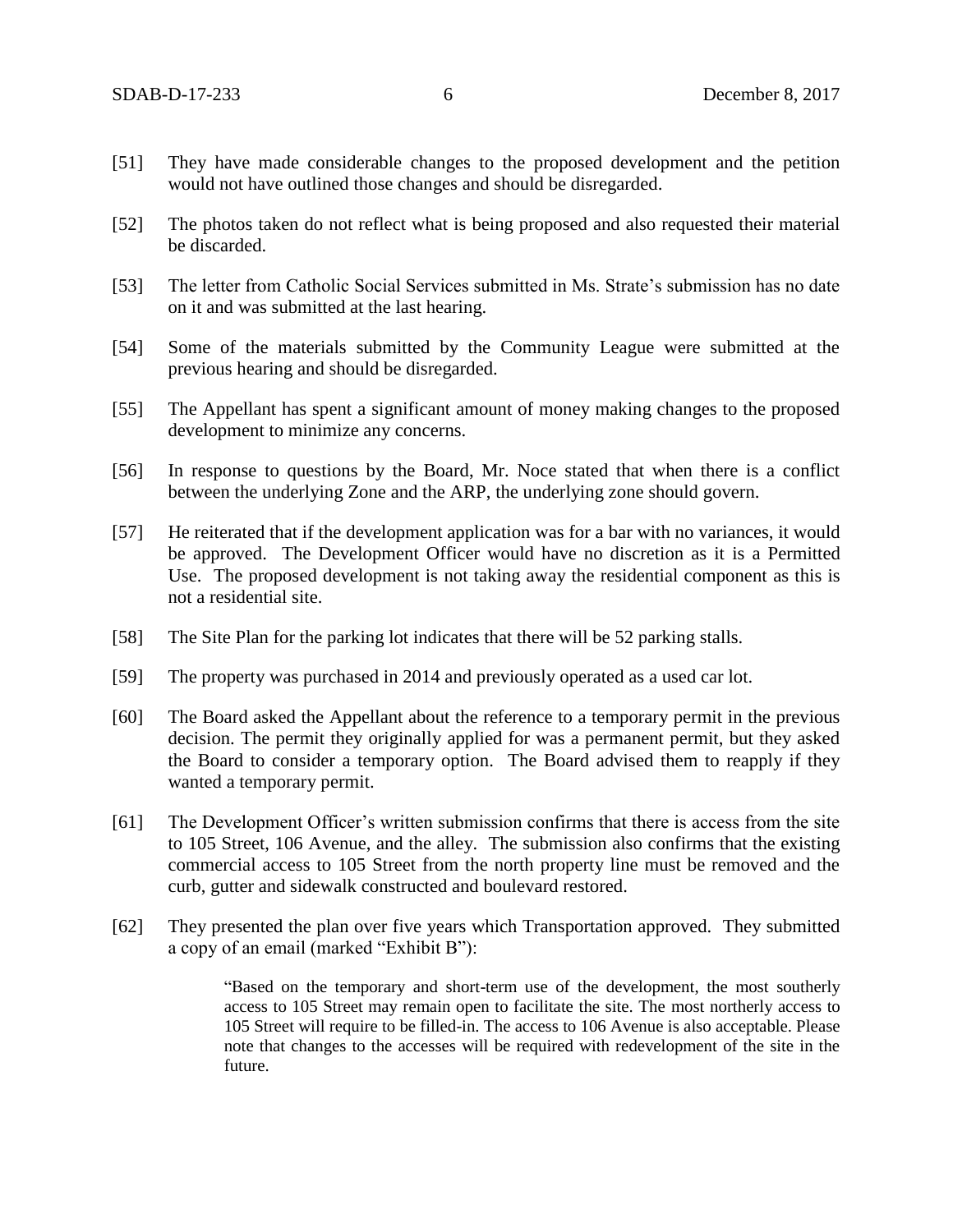As discussed, the plans submitted appear to show a different width for the southerly access. Should you choose to use the existing access, please show the current access width on a revised site plan.

You may choose to reduce the width as shown on the submitted plan to meet onsite setbacks or concerns, although, a fill-in is needed in addition to the fill-in permit required for the north access.

A site plan with dimensions, including existing utilities, and landscaping in PDF format is acceptable and can be emailed to me. Cindy Louie may require a hard copy. Please check with her for requirements."

- [63] He referred to the drawing showing access to the parking lot which circulated to Transportation and has been approved.
- [64] The Condominium Board offered to pay for half of the fence if it was built a certain way. They were not in agreement to the design, so Mr. Jutt agreed to pay for the whole fence.
- [65] People cut through the parking lot on a regular basis. Although it was not a requirement, they installed a temporary construction fence in September 2017 to close it off.
- [66] With regard to Community Consultation, they stated that Mr. Jutt met with the Business Association. He chose not to continue to discuss the development further with Mr. Champion because it would be unproductive. He met with Ms. Strate several times and offered her compensation, cameras to be installed, and a fence would be developed. He was told that she would reply back to him and she chose not to.
- [67] They could not confirm the zone of the parking lots shown in their PowerPoint.
- [68] If the proposed parking lot is not approved, people will park there illegally and the City could ask them to block off the site.
- [69] If there is an issue with the residents, they are willing to block the alley entrance at the beginning of the events at Rogers Place so the only entrance will be on 105 Street and 106 Avenue. The alley entrance can be reopened when vehicles start to leave.
- [70] They are willing to close off entrances to address any concerns.
- [71] A parking lot attendant will be on the site two hours prior to events taking place and security cameras will be installed.
- [72] If the parking lot is approved and if congestion occurs in the area, they will be in breach of the approval.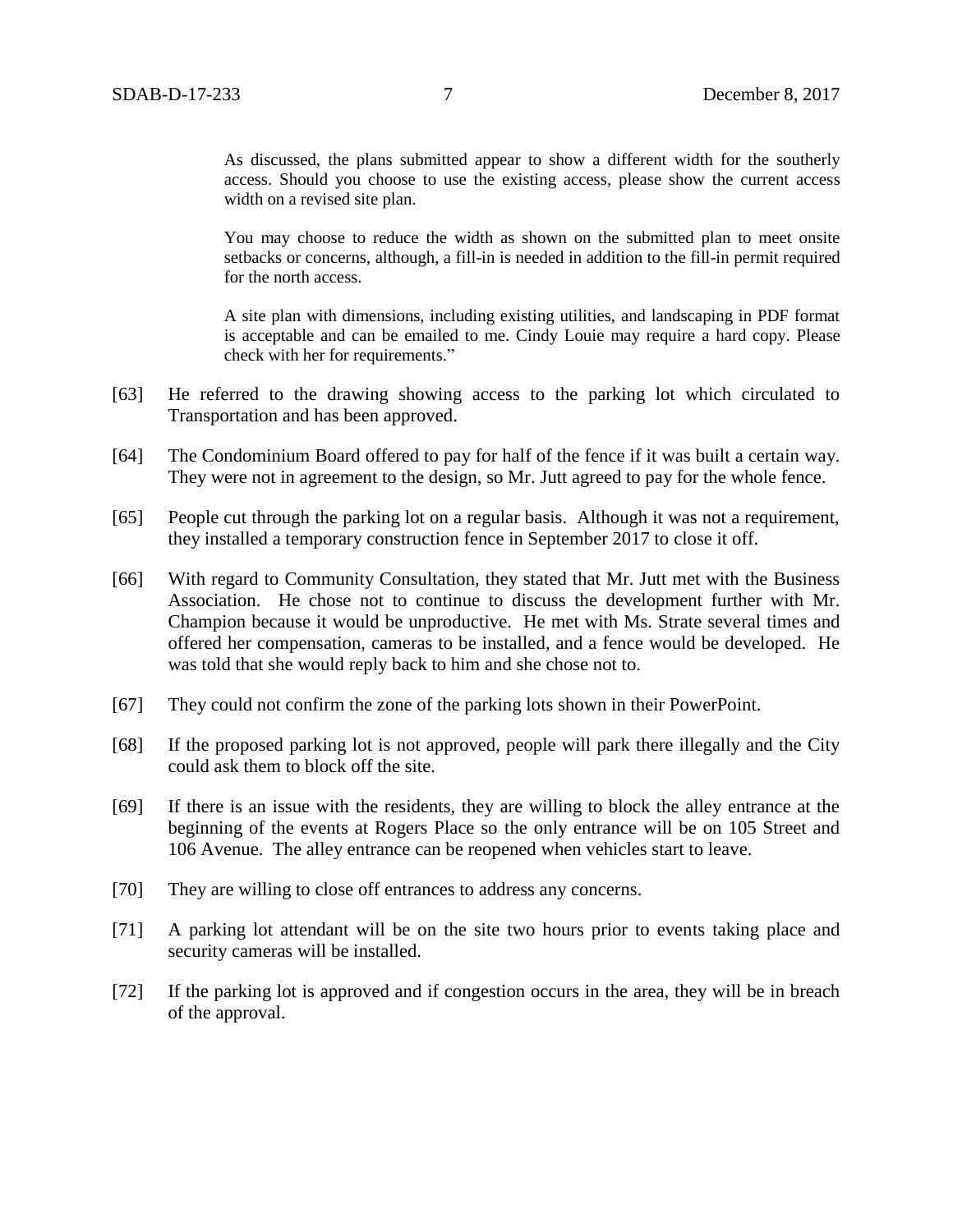- *ii) Position of the Development Officer, Ms. Louie*
- [73] Ms. Louie provided written submissions and did not attend the hearing.

#### *iii) Position of Affected Property Owners*

Mrs. D. Strate and Mr. K. Strate

- [74] Mr. and Mrs. Strate are the owners of an apartment building located adjacent to the parking lots across the Lane to the east and rents out the units.
- [75] She appreciates the changes Mr. Jutt made to the plans for the proposed parking lot indicating that it will be different.
- [76] With regard to her presentation, the photographs, and the people she spoke to in the neighbourhood, it was not based on a property that would look different if a parking lot was for 30 to 50 spaces.
- [77] There are a large number of patrons and event goers that walk by from Rogers Place through their property. Even if the property is fenced, they cut across the parking lot late at night and can be loud.
- [78] She referred to photographs in her submission showing the sidewalk in close proximity to their building where people walk and the proximity of the alley to the building.
- [79] Regardless of where the entrance points are, there will be vehicles in the parking lot with lights shining on their building.
- [80] The landscaping plan does not show the construction taking place, the LRT, and 105 Street which is currently a one-way access point.
- [81] Traffic on 106 Avenue can get backed up when the LRT arms are down. When the alley is not blocked off, traffic can get backed up even if the LRT arms are up or down.
- [82] The alley is in disrepair and can be a hazard to traffic. Large vehicles, such as garbage trucks, can barely maneuver in the alley.
- [83] She walked the Board through her PowerPoint Presentation. She read a letter from K. Uhl, who was in opposition to the proposed development.
- [84] She referred to all of the letters in her PowerPoint Presentation.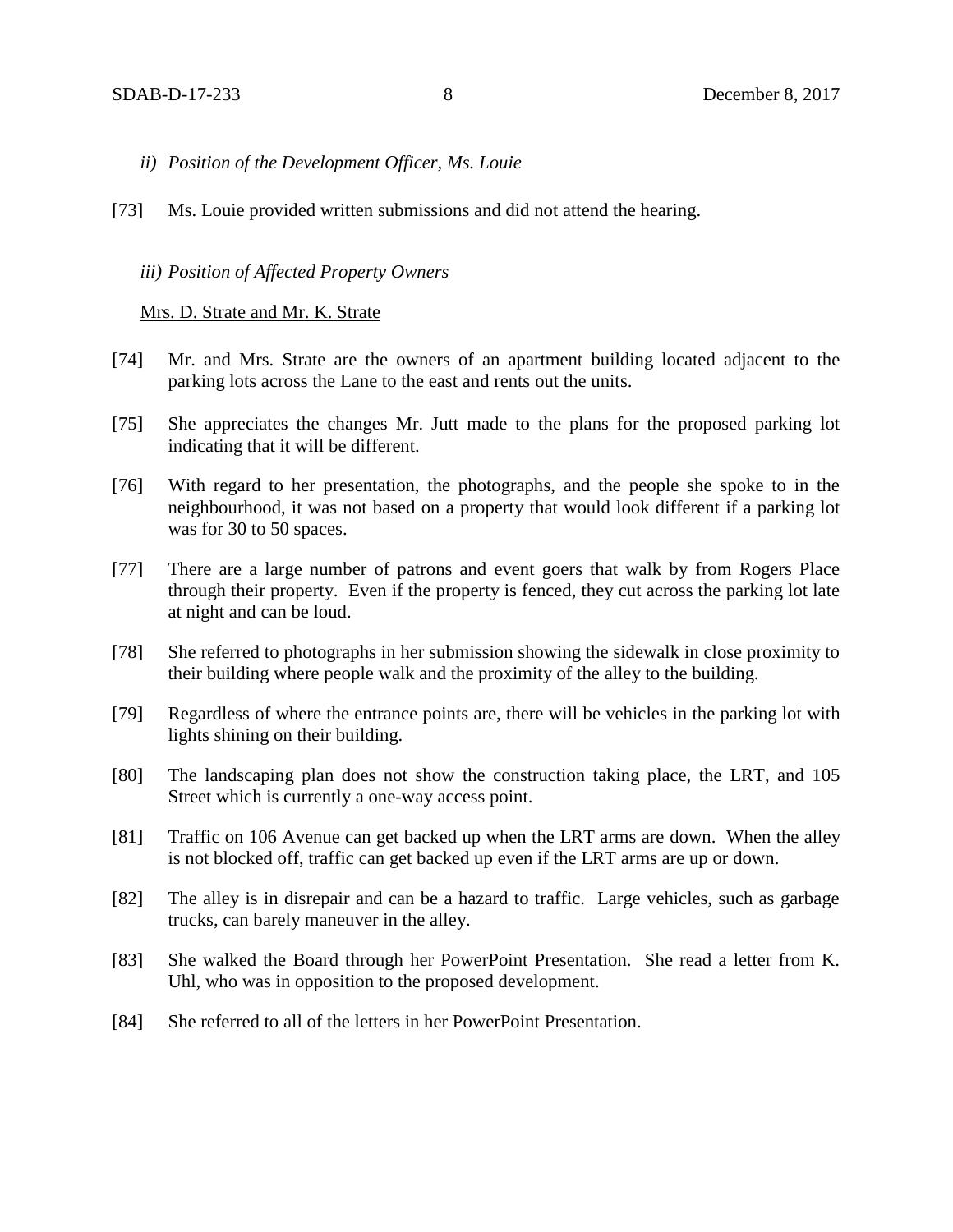- [85] She referred to her PowerPoint Presentation and stated that the proposed development is not compatible with the ARP for the lands in that area.
- [86] The ARP Purpose helps guide City decision regarding land use and development issues and the provision of civic services. Success of the Plan depends on the leadership and volunteer resources in each community and their ability, and willingness to initiate action on the priorities areas they identified.
- [87] The proposed parking lot is within the impacted ARP Area.
- [88] The ARP is an important part of reinvestment in the North Edge area and is creating vibrancy and sense of place. They are trying to maintain the character of the area.
- [89] She reviewed the ARP Strategic Priorities: Foster a pedestrian friendly neighborhood; increase recreational opportunities; reduce crime and increase safety; encourage nonvehicular modes of transportation; and maintain the current character of the area.
- [90] She referred to a picture of their property with the upgrades that they have done.
- [91] She referred to the Neighbouring Residential Investment map of the area from her submission.
- [92] She referred to a photograph in her submission of the alley and the parking lot that is need is repair. She contacted the City to pour asphalt to deal with the drainage issues.
- [93] Since the temporary fence was installed, vehicles do not cut across the lot.
- [94] The Site is not attractive or inviting of the area.
- [95] She referred to the photographs in her submission showing people walking across the lot and vehicle lights shining into their building.
- [96] She referred to the comments she received from neighbouring property owners and their concerns with the lot.
- [97] In her opinion, if a wooden fence is installed, people will do personal business along the fence as it is taking place already. People hit her balconies.
- [98] There is no on-street parking or parking near their building.
- [99] When the parking lot was operating, panhandlers knew when to come and ask patrons for money. Panhandlers would look in the car windows for items that may be left on the seats.
- [100] The city did not grant Mr. Jutt a development permit prior to this hearing but he chose to pour asphalt on the lot anyhow. Water from the lot drains onto the alley.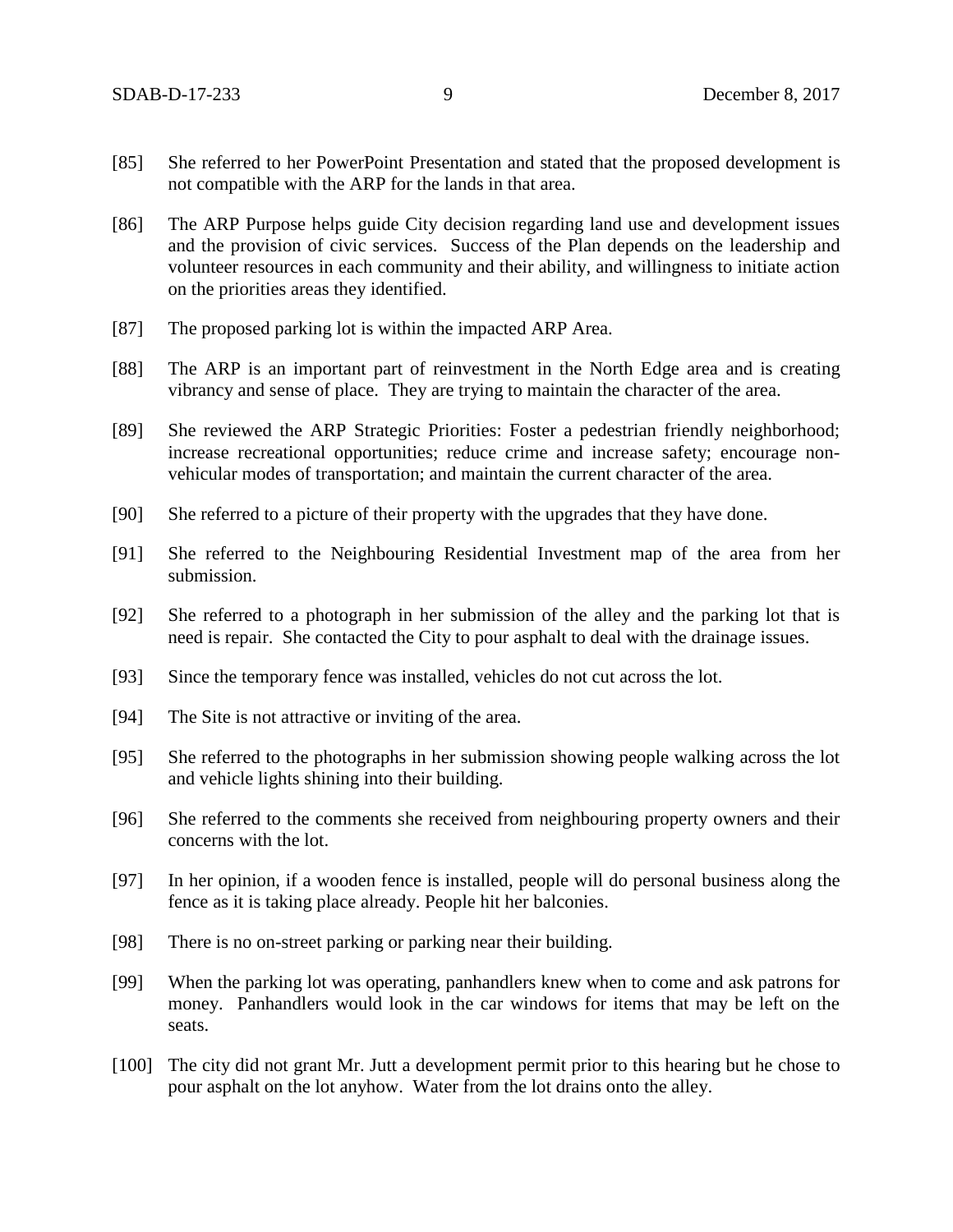- [101] They spoke to a commercial realtor and read their response from her submission outlining that the proposed parking lot may affect tenants' desire to live nearby.
- [102] One of her tenants gave notice and moved out of the building due to the issues with the subject Site. She does not want more vacancies in her building.
- [103] She referred to her submission and what is opposite of the ARP Vision: Unsuitable use of lands that prove negative impact.
- [104] There is drug dealing that takes place in the area and the parking lot will contribute to this happening more.
- [105] She attended the City Council Public Hearing and outlined her concerns to City Council who did not support the Use of lands as a temporary parking lot.
- [106] Parking lots will start as temporary but will continue on after they are approved.
- [107] Transportation may approve additional access beyond the alley but she not certain how this will happen.
- [108] She referred to a video in her submission showing people walking right next to her building. People only walk by her building after they park. Individuals coming and going are just for the use of this parking lot. If the lot was blocked off, this would change.
- [109] She referred to the petition in her submission and stated that the signatures received in opposition speak for themselves.
- [110] They do not want the subject Site to be turned into a large parking lot for Rogers Place.
- [111] In response to questions by the Board, she stated that the parking lot might not negatively impact her if there was no vehicular access onto the alley. However, Transportation would have to support full access from 106 Avenue.
- [112] She referenced her PowerPoint presentation showing the parking lot, the alley, and their building. On the other side of the alley, are three sites that are open to the alley. With the proposed landscaping there will be two openings to the alley.
- [113] The fence on the east side of the lot stops traffic in the alley and vehicles not go onto 106 Avenue but that has not stopped people walking along the sidewalk along her property.
- [114] It is not possible for two vehicles to pass each other in this area as vehicle congestion increases with the LRT that goes up to 106 Avenue and to the Royal Alexandra Hospital.
- [115] In her opinion, people walking in this area are not walking to neighbouring residences.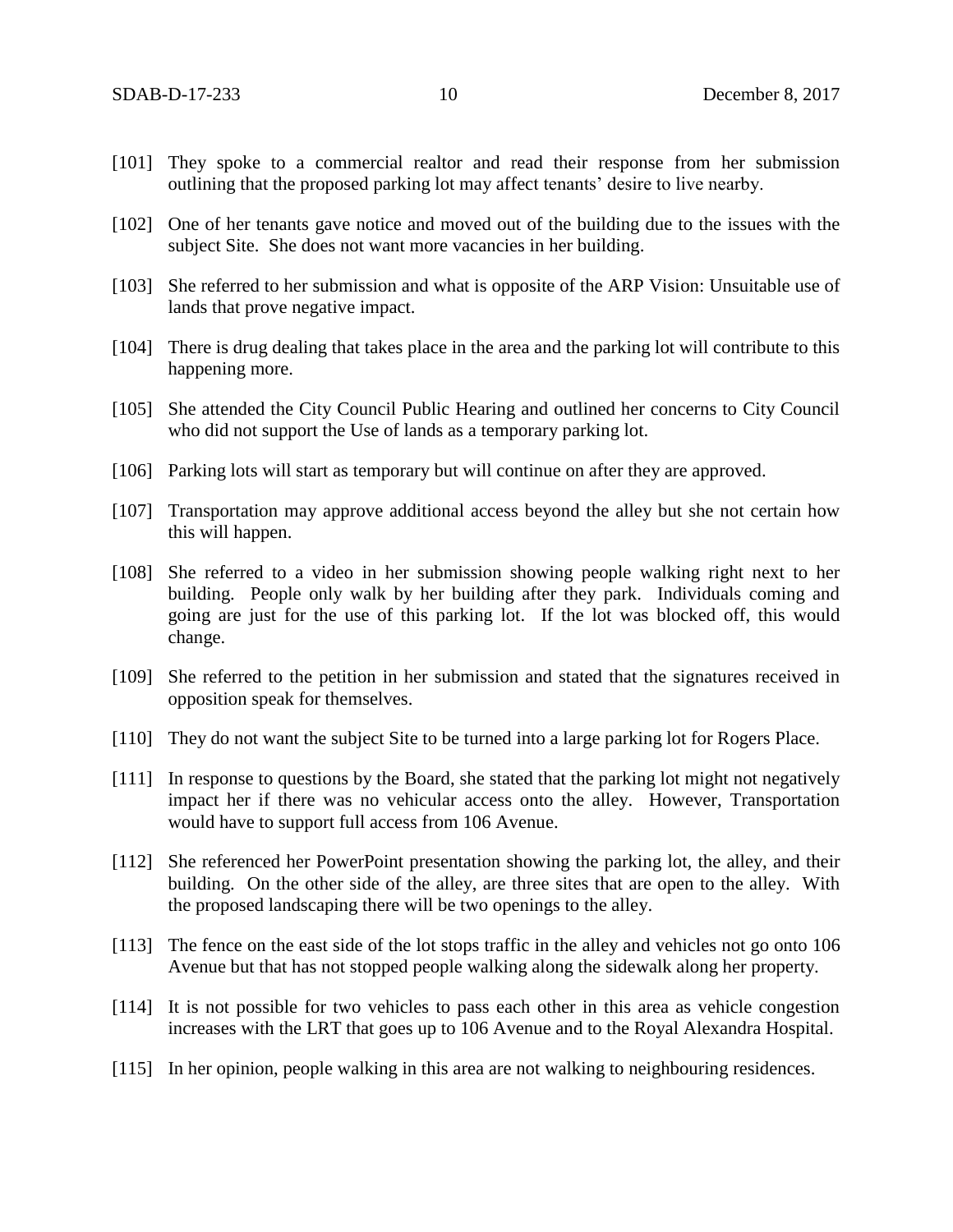- [116] Even though there is no parking available on 106 Avenue, the City installed No Parking Signs in this area.
- [117] In her opinion, Mr. Jutt needs to develop this lot in a different way rather than operate a parking lot.
- [118] A chain link fence around the site will help keep vehicles out but it will not address the people walking in the area, the garbage, and noise.
- [119] She agreed that a commercial development on the site will still have vehicles and people in the area but not as much if as a parking lot would create.

# Mr. P. Zygmunt

- [120] Mr. Zygmunt advised that he owns a condominium in the building immediately to the north of the parking lot.
- [121] His parking faces the proposed parking.
- [122] When the parking lot was previously being operated, attendants were only present beginning of the night.
- [123] People illegally park in his spot.
- [124] There are photos currently showing parking of 12 or 13 cars. He is not sure if the Appellants are getting paid.
- [125] He wonders if the proposal would plans interfere with their garbage and recycle bin trucks going through there.
- [126] He would be fine with other developments.
- [127] Homelessness has increased since the operation of the Parking lot.
- [128] He has been offered parking for free during Oilers game.
- [129] He conceded the fence has helped the situation.

#### Mr. Champion, speaking on behalf of the Central McDougall Community League

- [130] Mr. Champion submitted a partial copy of Development Permit #24987724-006 (Exhibit  $C$ ").
- [131] Mr. Champion argued that there is a "bigger vision at stake" than just the proposed development.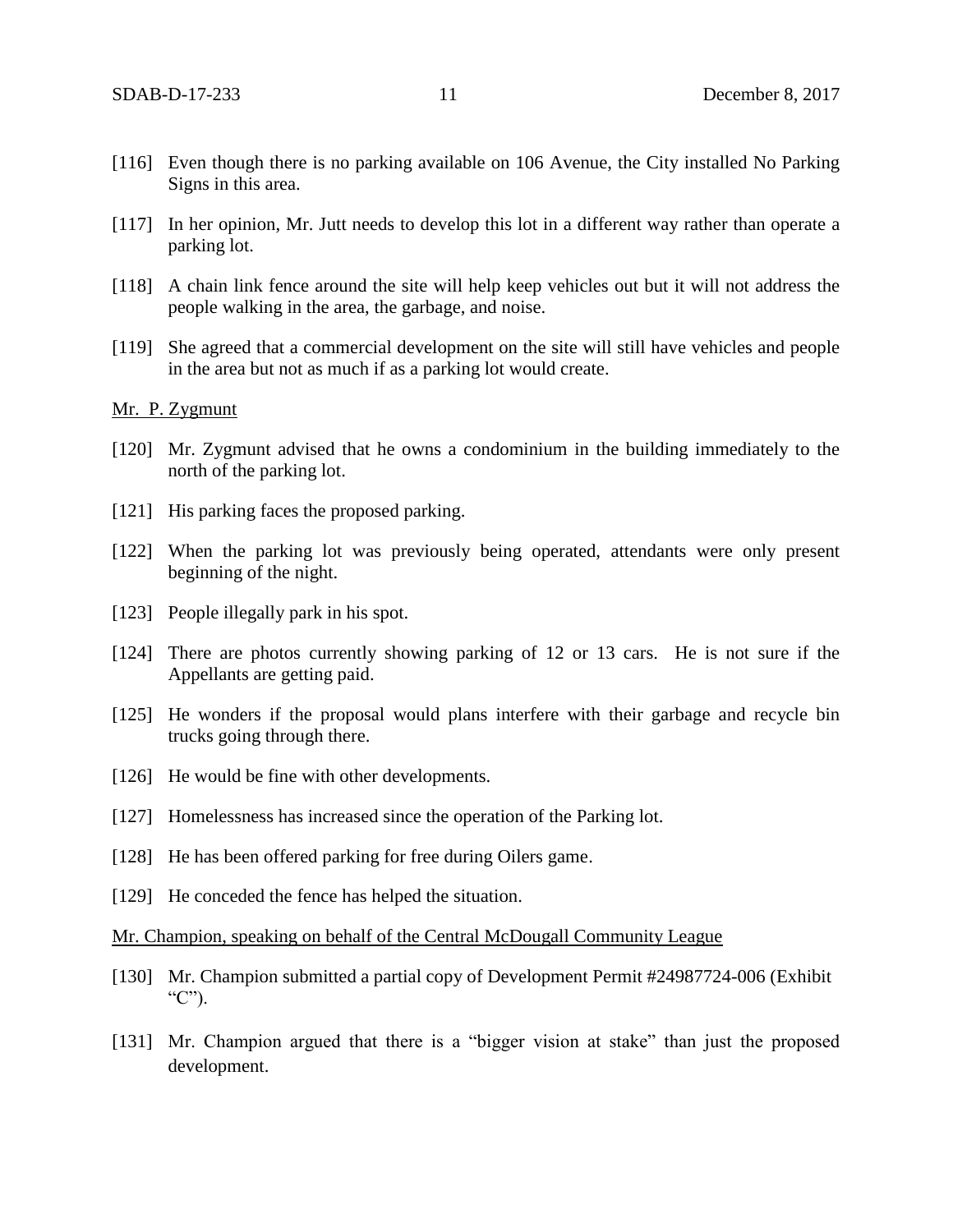- [132] This is the  $7<sup>th</sup>$  time the Applicant has come back.
- [133] The only way to secure the site is by fence.
- [134] It makes sense that a building gets built there. The Community League is happy to support rezoning. There has been no attempt to file a development permit or build anything.
- [135] The Applicant decided to demolish without permit.
- [136] Consideration should be given as to what is healthy for the whole community not just one developer.
- [137] Parking lots are addictive. It takes a small amount of money to set up and reap this guaranteed cash flow.
- [138] He has no idea what is going to happen in future. But he is confident that after 5 years, the Applicant will most likely to apply again. A development permit should not be dependent on other developers.
- [139] On November 3, the parking lot had 12 cars parked there.
- [140] Mr. Champion referenced Enclosure B of his written submission. Page 84 of the ARP states:

The goal of the Downtown North Edge Development Concept Precincts 'B' and 'G' is to maintain the existing stock of housing while continuing to allow for redevelopment. In order to preserve the existing streetscape and character of these portions of the North Edge area, any redevelopment in Precincts 'B' and 'G' should occur under the zoning that meets the development criteria for these precincts. For Precinct '13', Medium Density Residential Precinct, the zone that meets the development criteria is the (RA8) Medium Rise Apartment Zone.

- [141] Currently in the area, there are three CB1 zoned properties. Two of them have properties on them.
- [142] The North Edge Study took three years and several people to complete. It is the most complex redevelopment proposal next to Blatchford.
- [143] The Applicant has right to talk to you about it being a Discretionary permit, but the Board should look at the vision and the amount of money, time, and expertise put into developing it.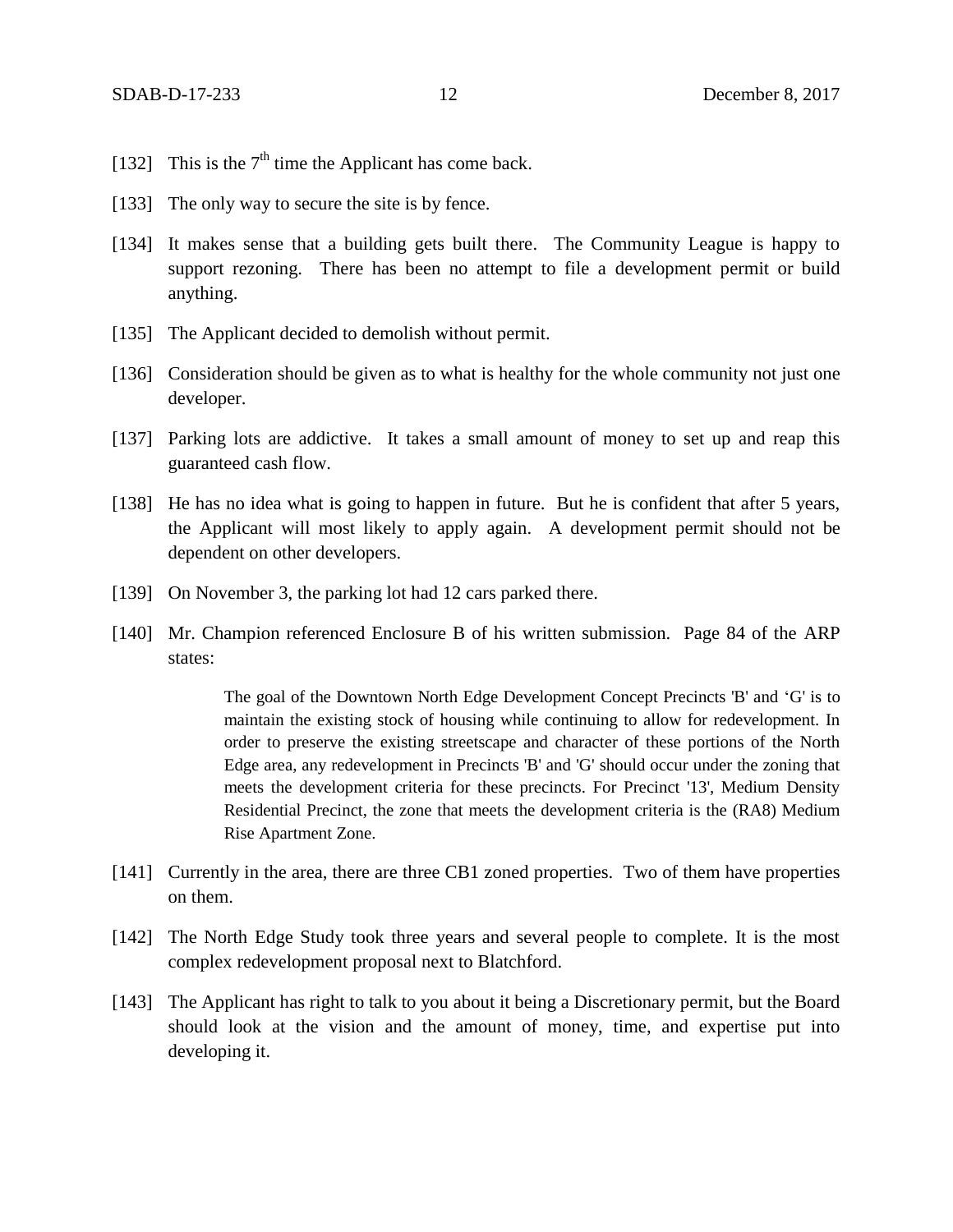- [144] In 2006, when the area was being redevelopment, no one knew there was going to be an arena.
- [145] The Board is there to determine how development should occur and why and how the proposed development supports the vision.
- [146] The Applicant should have the property zoned, and then he can truly find out what council thinks.
- [147] The Katz Group argued vigorously with City Council to get a 3 year permit on their lot.
- [148] There are no parking lots on the north side of 106 Avenue from 101 Street to 109 Street. This would be only one.
- [149] The Community League monitors the area nightly. Creating a parking lot is not conducive to the area.
- [150] All parking south of 106 Avenue is illegal.
- [151] The Community League supported the Katz group parking lot because they are investing in the community.
- [152] In smart progressive cities, a surface parking lot is called a "cancer".
- [153] The Applicant forced to put a fence.
- [154] As free parking dries up, a surface parking lot is very lucrative.
- [155] This is not event driven surface parking, parking will be all day and night.
- [156] The traffic down 106 Avenue is overwhelming. They can potentially have 90 cars parking there. The last time before the Board, it was made clear that the Applicant not be able to access 105 Avenue because of the LRT. Between LRT and the curb is only 12 feet. Big trucks that park on site are not able to navigate that small area. He is surprised at Transportation's support of the development (Exhibit B). This makes no sense.
- [157] He referenced page 47 of the ARP (Enclosure 7):

Strategic Priority #4 - Encourage non-vehicular modes of transportation (walking, bus, LRT, cycling) that are convenient, safe and accessible to all.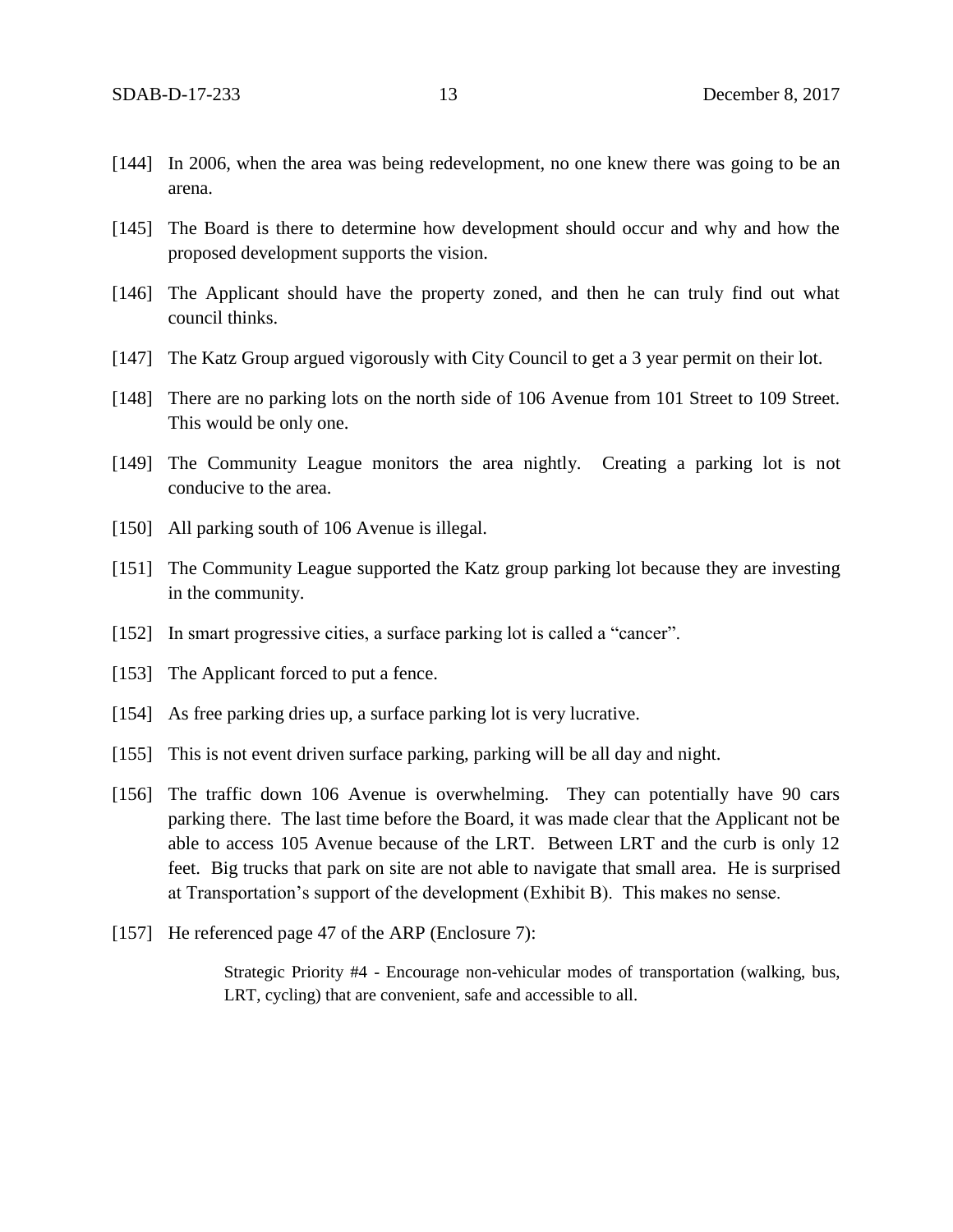[158] He referenced page 48 of the ARP (Enclosure 8):

Other strategic priorities that were mentioned include:

…

minimize the impact of surface parking lots;

…

An amalgamation of the group's ideas and strategic priorities were used to create the community vision for the North Edge area. The vision for the North Edge area has been used to guide the preparation of the development concept.

[159] He referenced page 50 of the ARP (Enclosure 9):

#### PROMOTE WALKABILITY

Blank walls or surface parking lots that front directly on the street shall be avoided.

- [160] The North Edge runs from 105 Avenue to 108 Avenue.
- [161] A surface parking lot is not high on the priority list.
- [162] Mr. Champion does not believe the Board is just there to process paper. There is a vision. This is the last opportunity for developer or community to be heard.
- [163] Everything that has been done would be a waste if someone can open surface parking lot. It does not jive with intent of the plan, it does not foster anything. He would far rather see it fenced off, at least not promoting safety issues.
- [164] The only real parking lot is on east side of street, not bothering to substantial degree the residential area.
- [165] If you put people in area to live, need something productive, need to look view at vision.
- [166] He referenced page 51 of ARP (Enclosure 10):

## EMPHASIZE HIGH QUALITY AESTHETIC CHARACTER AND DEVELOPMENT

Design regulations should be created to promote high quality design and development. Creating a safe, attractive and comfortable pedestrian environment should also be a key consideration.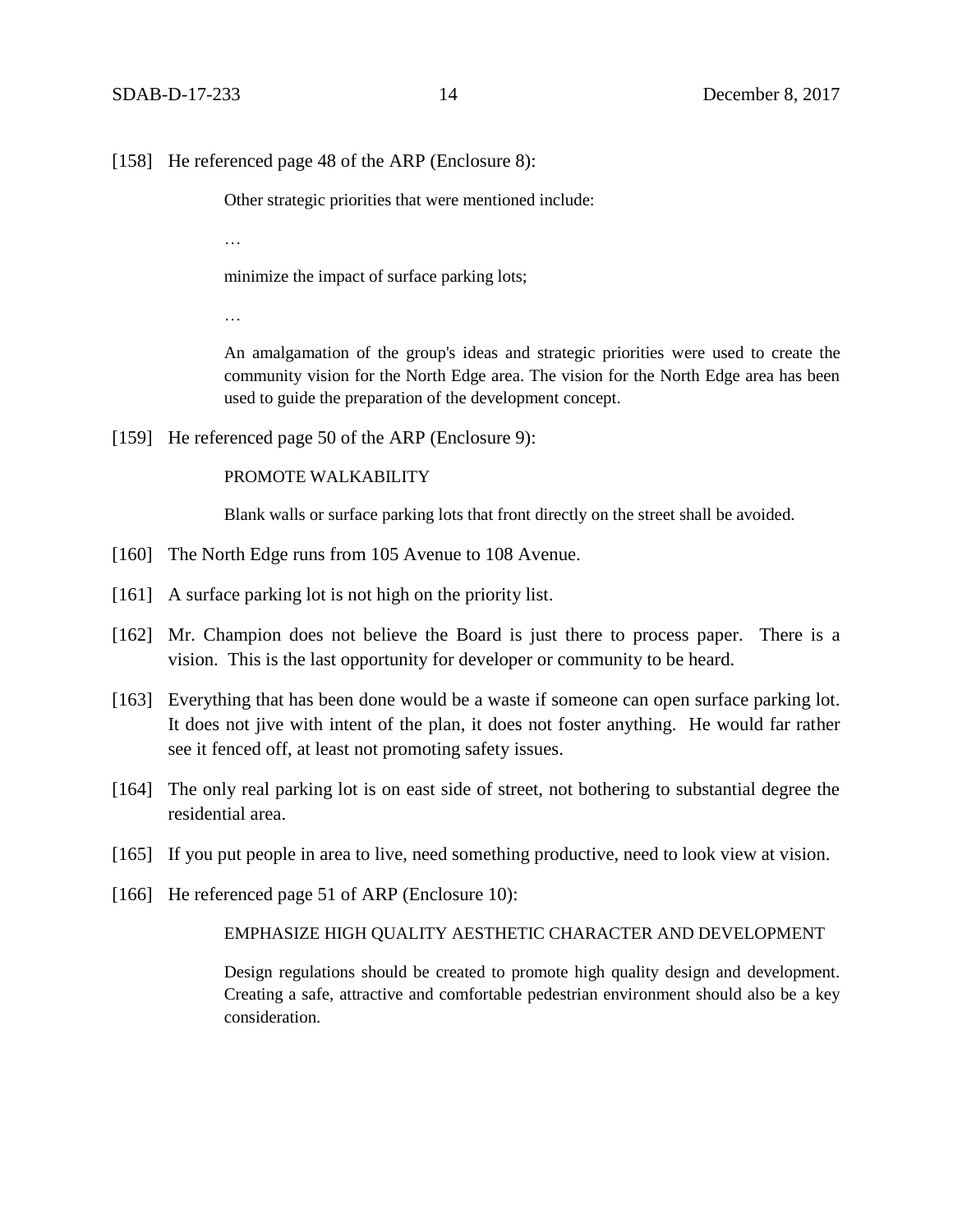[167] He referenced page 54 of the ARP (Enclosure 11):

Avenue to 106 Avenue contains a mixture of vacant lots, office, commercial and light industrial uses. There is a general lack of ambience and street activity due to large surface parking areas, vacant lots and minimal landscaping and/or streetscaping.

[168] He referenced page 55 of the ARP (Enclosure 12):

outdoor storage and considerable areas of surface parking lots create a visually unattractive environment, devoid of street life and greenery.

- [169] That site empty is better than filled with cars.
- [170] He referenced page 57 of ARP (Enclosure 13):

Density

…

concentrating development on existing underutilized sites such as blighted areas and surface parking lots; and

Active Streetfronts

Create street-level pedestrian activity to enhance the appeal of the area by:

…

sculptural relief; placing parking and loading in the rear of new development with lane access; and • ensuring active residential frontages through individual private street level unit access.

[171] He referenced page 59 of the ARP (Enclosure 14):

Transit-Oriented Development (TOD)

Support TOD Development by:

promoting higher density development in proximity to transit stations and corridors;

. managing parking in the Study area to encourage walking and transit use;

. creating a 'sense of place' at each transit station;

providing for bicycle parking at transit stations;

. encouraging pedestrian-supportive land use patterns; and

. separating vehicular and pedestrian circulation.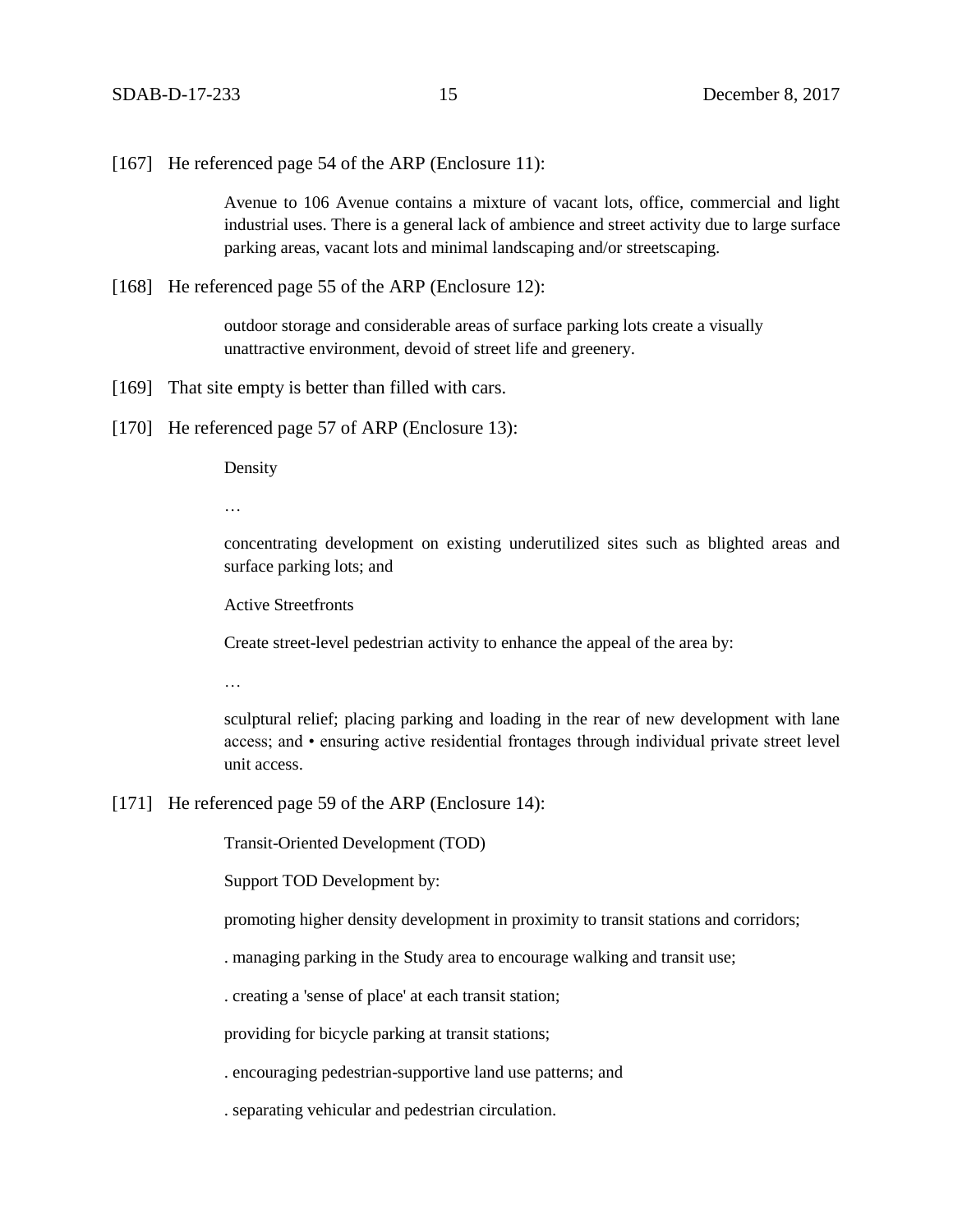Vehicular Parking, Access and Loading

Adverse effects of vehicular parking, access, and loading within the Study area will be reduced by:

. where above-grade structured vehicular parking is provided, requiring it to provide active uses adjacent to the street;

. encouraging the use of fencing and planting to screen surface vehicular parking;

. orienting surface vehicular parking and loading accesses

[172] He referenced page 64 of the ARP (Enclosure 15):

Precinct B: Medium Rise Apartments

Purpose

To preserve and maintain the residential character of the area by maintaining the existing low-rise (walk-up) apartment building stock and allowing compatible 6 storey infill at higher densities under the existing (RA8) Medium Rise Apartment Zone.

**Objectives** 

. Preserve existing rental housing stock;

. Allow compatible infill development;

. Replacement of sidewalks and road rehabilitation as required by the Transportation and Streets Department;

. Preserve existing treed streets; and

. Provide consistent front yard setbacks.

- [173] He is here to represent the community interest.
- [174] In the rest of the Precincts approved, surface parking lots cannot front on 105 Avenue. This is not in this Precinct, because never thought it would happen.
- [175] Why would City Council approve multiuse system if wanted surface parking.
- [176] No surface vehicular parking areas are permitted abutting any public roadway, other than a Lane in (DC1) Direct Development Control Provision (Area 1 - Precinct 'C') (Enclosures 19 - 21).
- [177] He has inquired with Legal Counsel what action they have against city with illegal parking lots.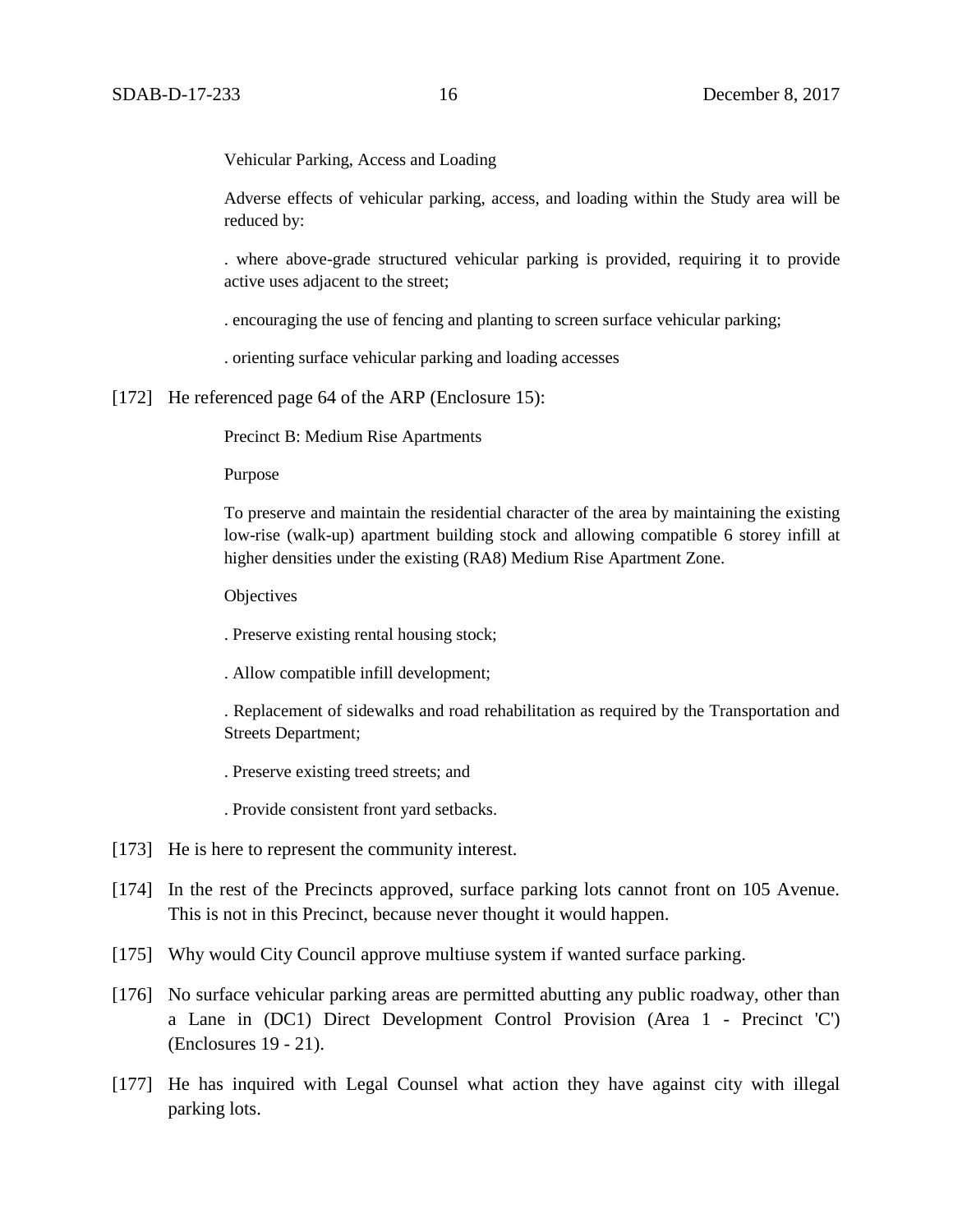- [178] Referencing Enclosure 6, he stated that there were open house meetings and things were decided in public meetings.
- [179] This is orphan or non-conforming property. If someone going to buy a property in area of change, pull zoning, Area Redevelopment Plan and North Edge Study and find out what is actually happening and what community is doing.
- [180] He invites the Applicant to go to City Council, who would not approve of this development. He invites him to bring forth an idea. A bar would probably not work. A restaurant is not feasible either.
- [181] Two hotels are proposed and third one with a condo. The goal is to provide residential to the south.
- [182] In North Edge, allowed to build a commercial development on ground floor of a high rise, however this is meant to be residential area.
- [183] Council envisioned an Urban Village. The Urban Village requires people.
- [184] He is asking the Board to deny the Appeal and encourages the Applicant to develop something else or sell it.
- [185] The surface parking lots south of Army Navy makes too much money to redevelop.
- [186] The Applicant will be back once the Development Permit expires. Once it is there, harder to turn down.
- [187] The CB1 Low Intensity Business Zone only allows 3 storey building with commercial on the main floor. The CB1 Zoning is orphan zoning.
- [188] Since the operation of this parking lot, drug use has escalated dramatically. They have started to watch this site. On two separate occasions, people soliciting for drugs were observed. This happens frequently on parking lots.
- [189] This is a different area than the area near Rogers Place. People are not living there.
- [190] 106 Avenue is divided line between industrial area and developed area with no surface lots.
- [191] People are meeting, openly drinking, and creating noise etc.
- [192] The last application included substantial discussion about it being temporary.
- [193] These are issues the dominated around Commonwealth Stadium.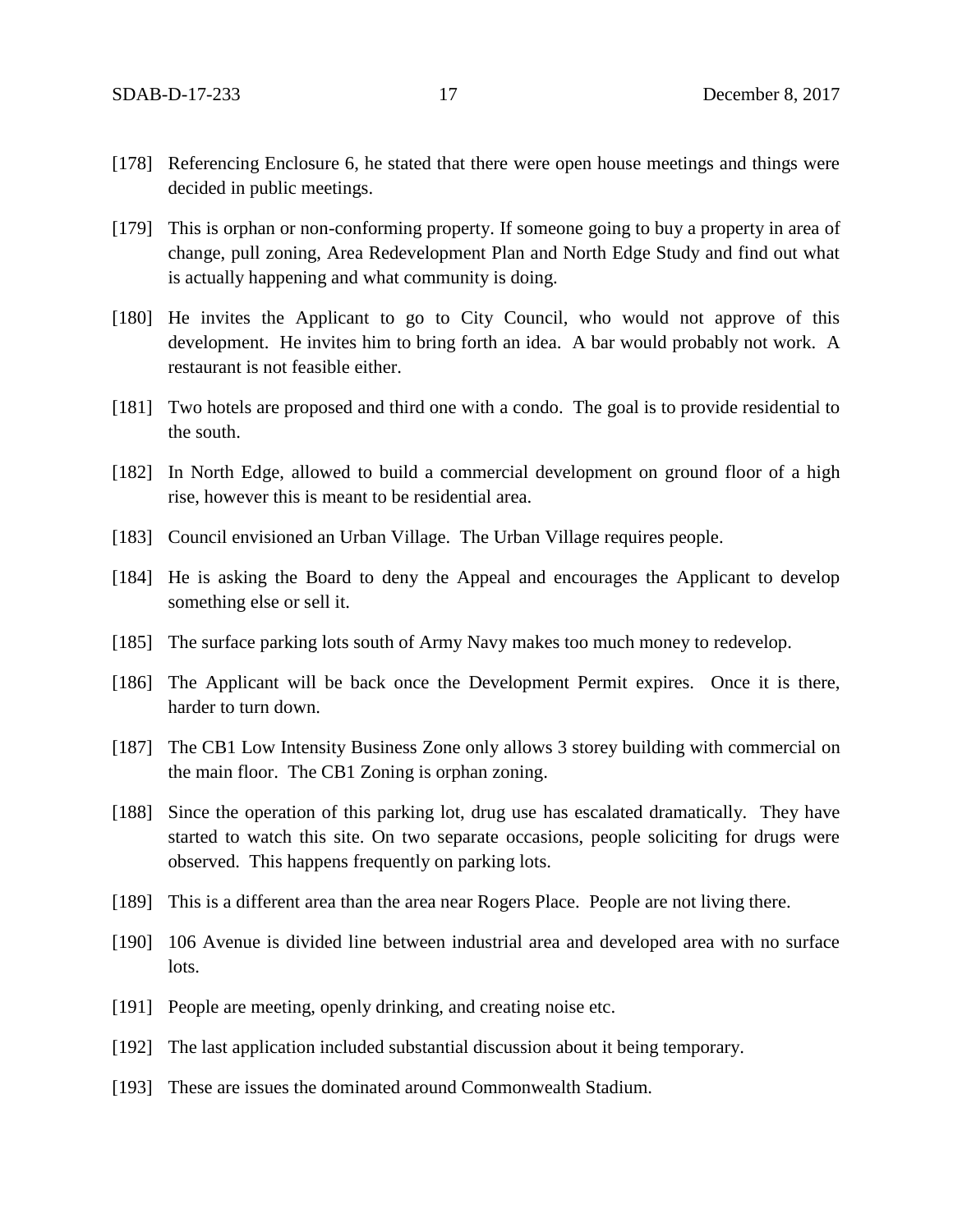- [194] It is bad enough that every Community Board Member talked to the City.
- [195] This proposed development set a bad precedent.
- [196] The Board asked Mr. Champion to reference Enclosure 8, the reference in the Area Redevelopment Plan, which states "minimize the impact of surface parking lots", not prohibit them. Mr. Champion indicated this was poor word choice.
- [197] The Area Redevelopment Plan was completed long before Rogers Place. The Plan is updated constantly just depends on the City and funding.
- [198] Mr. Champion was asked if City Council was averse to parking, why is the use allowed in CB1 Low Intensity Business Zone. There are only three orphan properties, Council did not see the need to address it.
	- *v) Rebuttal of Legal Counsel for the Appellant, Mr. Noce*
- [199] Mr. Noce stated that Ms. Strate's presentation was submitted at the appeal hearing last year.
- [200] Mr. and Mrs. Strate supported the closure of the back lane. Mr. Noce stated that Mr. Jutt is support of that as well if it will minimize the impact on the residential community.
- [201] Mr. Jutt is willing to plant additional shrubs along the lane to minimize the impact on the neighbourhood.
- [202] With regard to the Use not being compatible, he stated that the Use of a Non-accessory parking lot does not impact the provisions of the CB1 Low Intensity Business Zone.
- [203] Section 687(3)(b) is not the test of a Discretionary Use.
- [204] The Residents have had issue with Roger Place in this area and the parking lot will not increase those concerns.
- [205] This is a Commercial Zone not a Residential Zone.
- [206] Mr. Zygmunt indicated that at one time there were 80 to 90 vehicles parked on the subject Site. Mr. Noce stated that the maximum number of parking stalls on the site will be 52.
- [207] Individuals are using the site to park illegally, but Mr. Jutt is not operating a parking lot there and is not enforcing that it is being used illegally.
- [208] With regard to garbage along the alley. Mr. Noce stated that garbage trucks cannot go onto the parking lot to collect garbage for the adjacent building.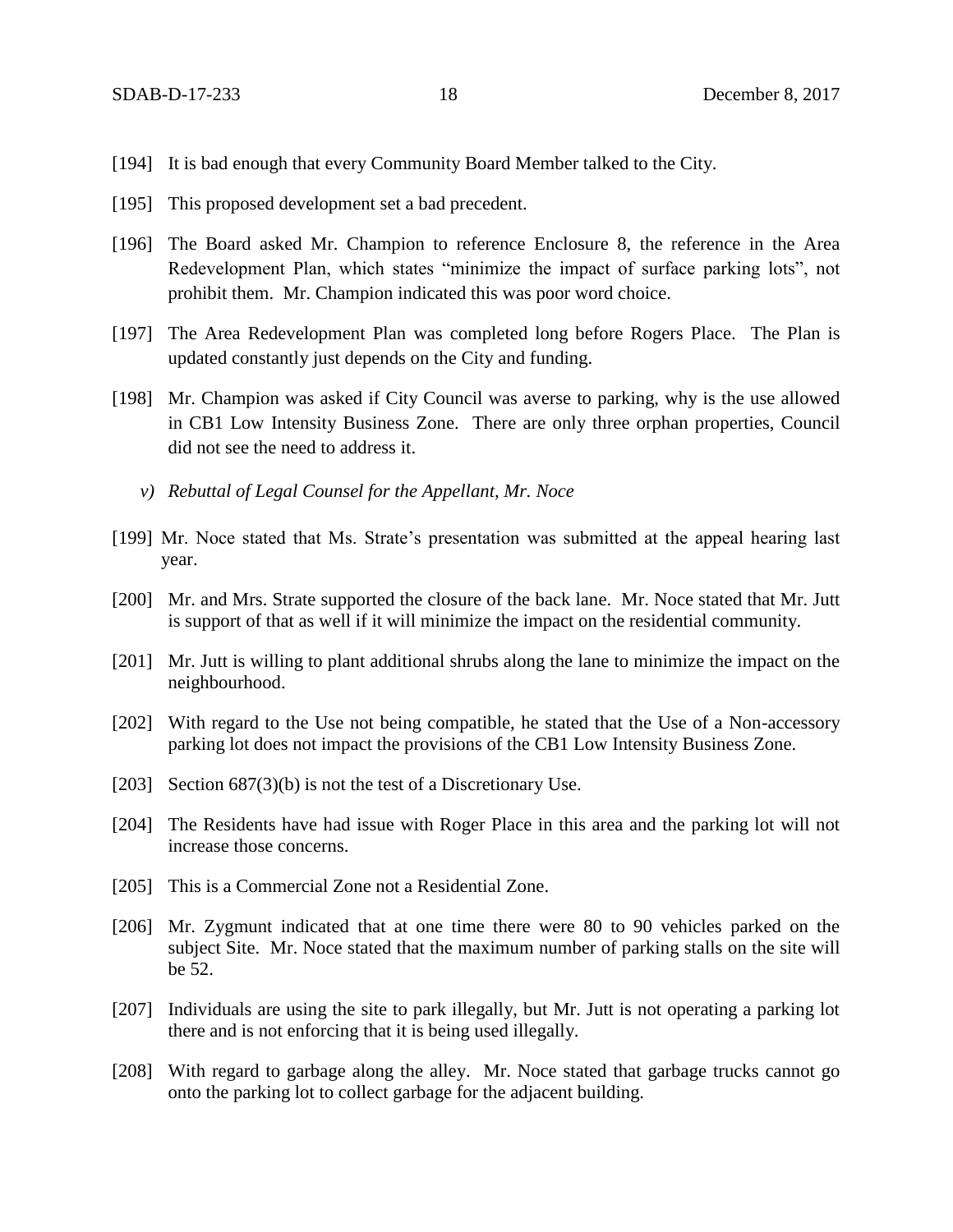- [209] Mr. Noce clarified that this is the fourth time Mr. Jutt has been before the Board, not seven as indicated by Mr. Champion. Mr. Jutt has owned the site since 2014.
- [210] Mr. Noce stated that the buildings on the site were demolished before Mr. Jutt purchased the property.
- [211] In response to the comment that there are no surface parking lots north of 106 Avenue, Mr. Noce indicated he researched and found two parking lots on 106 Street, and 107 Avenue. Surface parking is available north of Rogers Place.
- [212] As highlighted in Enclosure #8 of Mr. Champion's written submission, he stated that Mr. Jutt will take steps to minimize the impact of surface parking lots. With regard to Enclosure #9, he stated that on-street parking will be avoided.
- [213] With regard to Enclosure #19, he stated that the proposed parking lot is in Precinct C and not Precinct B which is a different zoning.
- [214] With regard to Mr. Champion stating that the parking lot is Non-conforming, Mr. Noce stated that Non-conforming has a legal definition to it and if a development permit is granted it will be conforming.
- [215] With regard to Exhibit C, Enclosure 1, a page from the Major Development Permit submitted by Mr. Champion, Mr. Noce referred to the reasons for refusal and stated that they have all been addressed.
- [216] Mr. Noce concluded by saying that the proposed development is a Discretionary Use and within Precinct B. The Appellant has addressed the issues of neighbouring property owners and what is taking place on the site.

## **Decision**

- [217] The appeal is ALLOWED and the decision of the Development Authority is REVOKED. The development is GRANTED as applied for to the Development Authority, subject to the following CONDITIONS:
	- 1) The Development Permit is valid up until December 8, 2022.
	- 2) The proposed Development shall be constructed in accordance with the stamped approved revised site plan.
	- 3) Vehicular access to the parking lot from the Laneway shall be eliminated by the installation of a six feet (1.83 metre) high chain link fence from the (north) abutting building fence along the (east) lot line to the south edge of the parking lot as per the stamped approved revised site plan.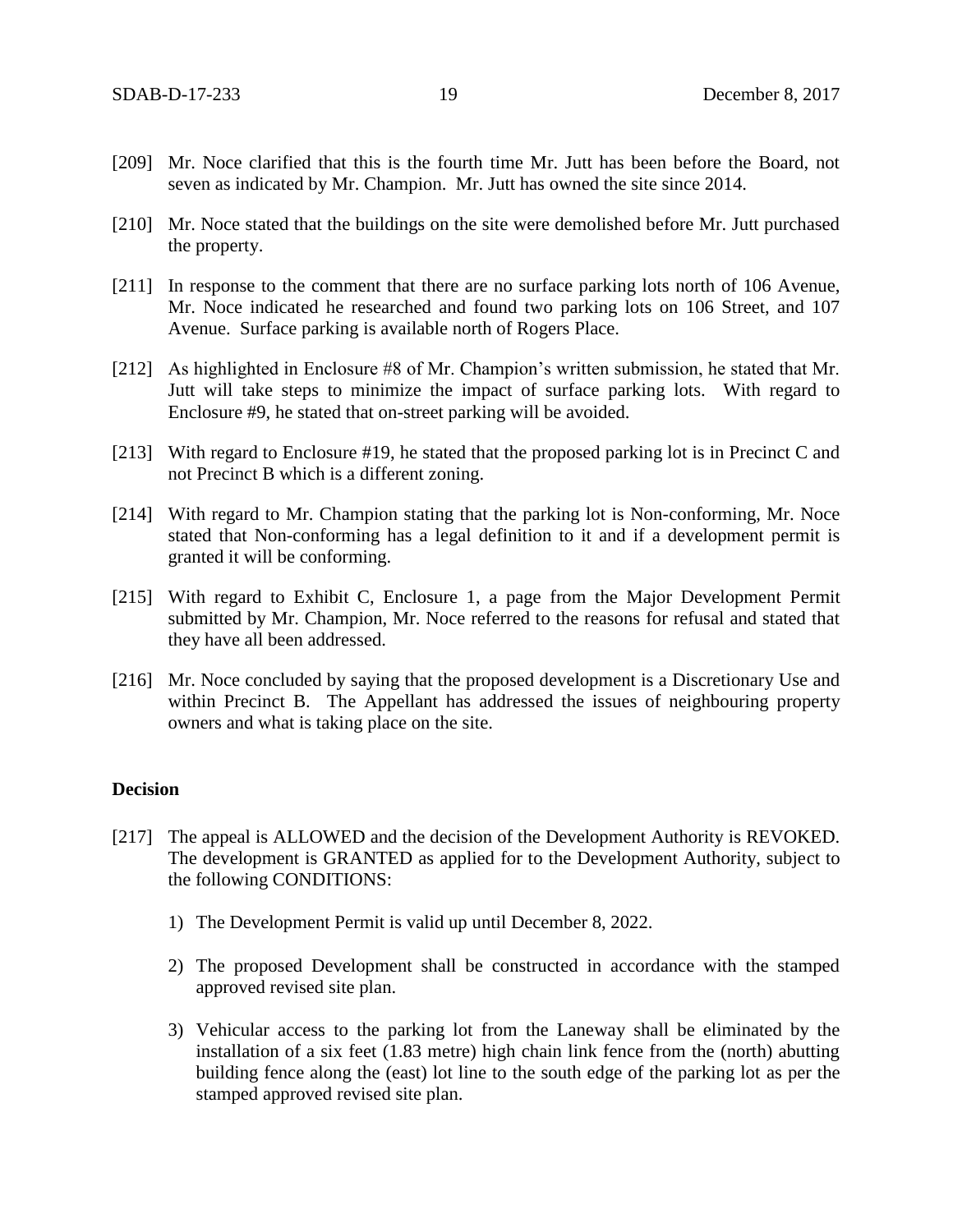Shrubbery arrangements of sufficient mass and height shall be installed to minimize vehicle lights shining on the adjacent buildings to the east and shall be planted along the Laneway fence to the satisfaction of the Development Officer.

- 4) Landscaping shall be in accordance with the approved landscaping plan, Section 55 of the Zoning Bylaw and to the satisfaction of the Development Officer.
- 5) Any changes to an approved Landscape Plan requires the approval of the Development Officer prior to the Landscaping being installed.
- 6) Landscaping shall be maintained in a healthy condition for a minimum of 24 months after the landscaping has been installed, to the satisfaction of the Development Officer.
- 7) A Guaranteed Landscaping Security in the amount of \$25,055.42 shall be provided to the City of Edmonton at the time of Development Permit Inspection, to the satisfaction of the Development Officer.
- 8) PRIOR TO THE RELEASE OF DRAWINGS FOR BUILDING PERMIT REVIEW, the applicant or property owner shall provide a guaranteed security to ensure that landscaping is provided and maintained for two growing seasons. The Landscape Security may be held for two full years after the landscaping has been completed.

This security may take the following forms:

- a) cash to a value equal to 100% of the established landscaping costs; or
- b) an irrevocable letter of credit having a value equivalent to 100% of the established landscaping costs.

Any letter of credit shall allow for partial draws. If the landscaping is not completed in accordance with the approved Landscape Plan(s) within one growing season after completion of the development or if the landscaping is not well maintained and in a healthy condition two growing seasons after completion of the landscaping, the City may draw on the security for its use absolutely. Reference Section 55.6

- 9) The applicant shall comply with the requirements of Traffic Bylaw No. 5590 Part II (59) regarding boulevard landscaping. For information call the Parks Branch at 780- 496-TREE.
- 10) PRIOR TO THE RELEASE OF DRAWINGS FOR BUILDING PERMIT REVIEW, the applicant or property owner shall pay for the following:
	- 1) Lot Grading Fee of \$227.00.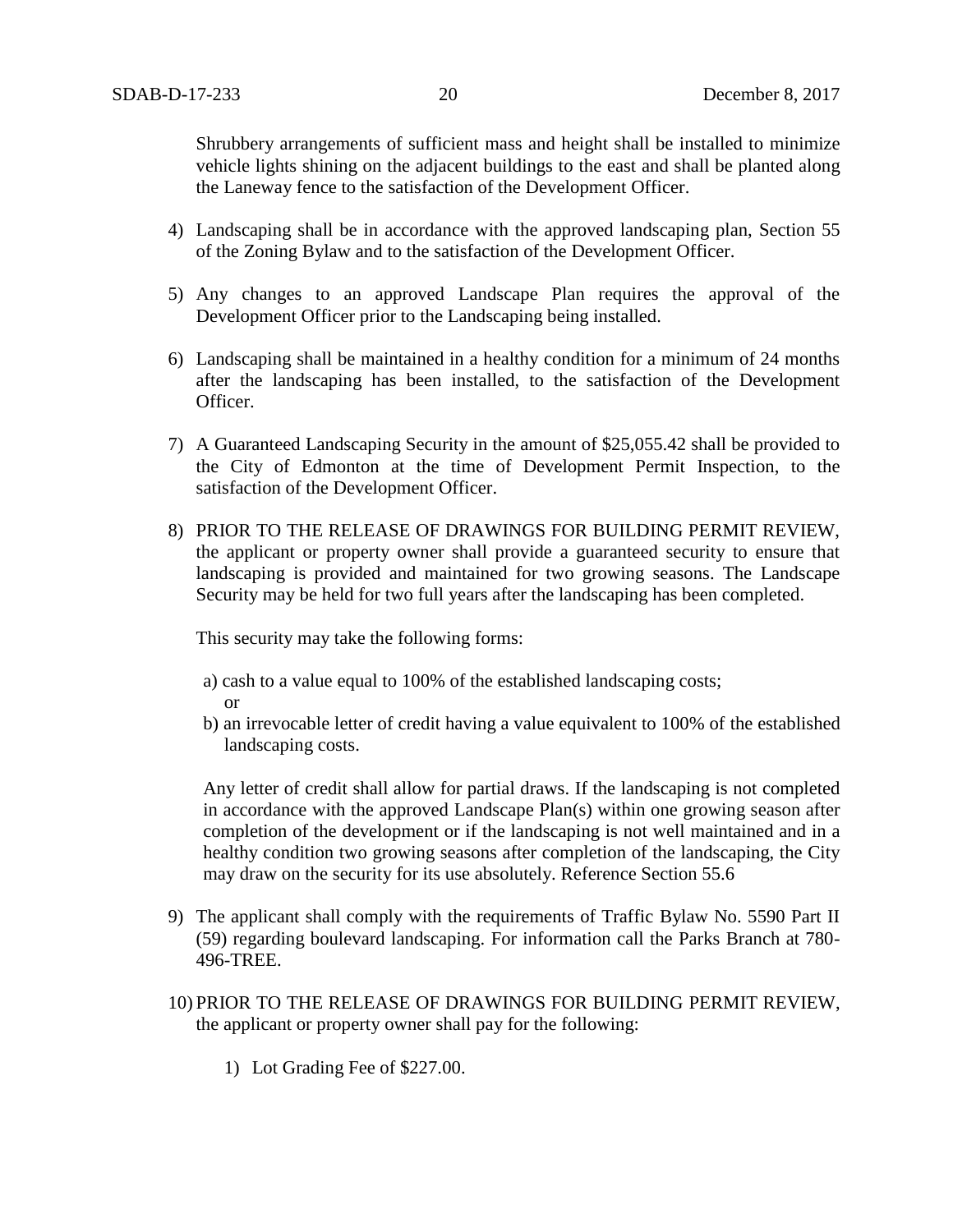- 2) Sanitary Sewer Trunk Fund fee of \$1,636.89. All assessments are based upon information currently available to the City. The SSTF charges are quoted for the calendar year in which the development permit is granted. The final applicable rate is subject to change based on the year in which the payment is collected by the City of Edmonton.
- 11) There shall be no parking, loading, storage, trash collection, outdoor service or display area permitted within the required 3.0 metres (9.8 feet) Setback. (Reference Section 330.4(3) and 330.4(5).)
- 12) The off-street parking, loading and unloading (including aisles or driveways) shall be hardsurfaced, curbed, drained and maintained in accordance to Section 54.6
- 13) Exterior lighting shall be developed to provide a safe lit environment to the satisfaction of the Development Officer, and be in accordance with Section 51 and 58.
- 14) Any outdoor lighting for any development shall be located and arranged so that no direct rays of light are directed at any adjoining properties, or interfere with the effectiveness of any traffic control devices. (Reference Section 51 of the *Edmonton Zoning Bylaw* 12800.)

Subdivision Planning (Transportation) provide the following conditions:

- 1. Access from the site to 105 Street, 106 Avenue and the alley exists. Any modification to the existing accesses requires the review and approval of Subdivision Planning.
- 2. The existing 5 metres commercial access to 105 Street located 14 metres from the north property line of Lot 211 must be removed and the curb, gutter and sidewalk constructed and boulevard restored. The owner/applicant must obtain a permit to remove the access, available from the Development and Zoning Services Branch, 2nd Floor, 10111-104 Avenue. The applicant must contact Gary Kerr (780-944-7683) 48 hours prior to removal or construction within city road right-of-way.
- 3. There is an existing power pole in the alley that may interfere with access to the site. Should relocation of the pole/guy-wire be required, all costs associated with relocation must be borne by the owner/applicant. The applicant should contact Ron Hewitt (780-412-3128) of EPCOR Customer Engineering for more information.
- 4. Any parking access card devices must be located on site, a minimum of 3 metres inside the property line.
- 5. A barrier must be placed between the parking stalls and the alley/roadway.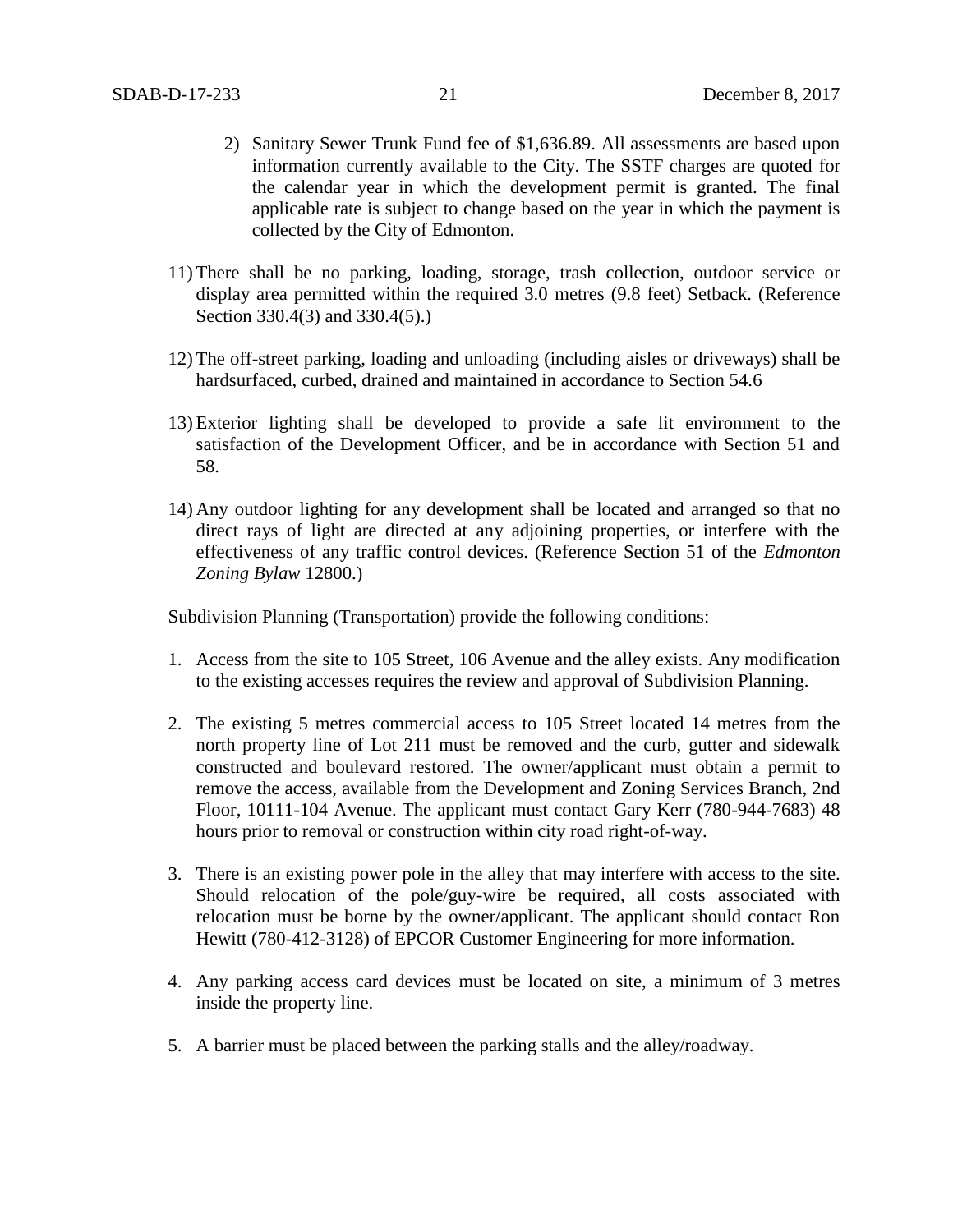- 6. Any proposed gates must not swing out over road right-of-way. It must either swing into the property or slide along the fence. No objects are permitted to encroach onto, over or under road right-of-way.
- 7. All required landscaping for the development must be provided on site.
- 8. There may be utilities within road right-of-way not specified that must be considered during construction. The owner/applicant is responsible for the location of all underground and above ground utilities and maintaining required clearances as specified by the utility companies. Alberta One-Call (1-800-242-3447) and Shaw Cable (1-866-344-7429; www.digshaw.ca) should be contacted at least two weeks prior to the work beginning to have utilities located. Any costs associated with relocations and/or removals shall be at the expense of the owner/applicant.
- 9. Any hoarding or construction taking place on road right-of-way requires an OSCAM (On-Street Construction and Maintenance) permit. OSCAM permit applications require Transportation Management Plan (TMP) information. The TMP must include:
	- the start/finish date of project;
	- accommodation of pedestrians and vehicles during construction;
	- confirmation of lay down area within legal road right of way if required;
	- and to confirm if crossing the sidewalk and/or boulevard is required to temporarily access the site.

It should be noted that the hoarding must not damage boulevard trees. The owner or Prime Contractor must apply for an OSCAM online at:

http://www.edmonton.ca/transportation/on\_your\_streets/on-street-constructionmaintenance-permit.aspx

10. Any alley, sidewalk or boulevard damage occurring as a result of construction traffic must be restored to the satisfaction of Development Inspections, as per Section 15.5(f) of the *Edmonton Zoning Bylaw*. The alley, sidewalks and boulevard will be inspected by Development Inspections prior to construction, and again once construction is complete. All expenses incurred for repair are to be borne by the owner.

Subdivision Planning provide the following advisements:

1. Subdivision Planning recognizes that the subject application is a temporary use for up to 5 years. The applicant is strongly advised that modifications including removal of the existing accesses will be required with redevelopment of the site.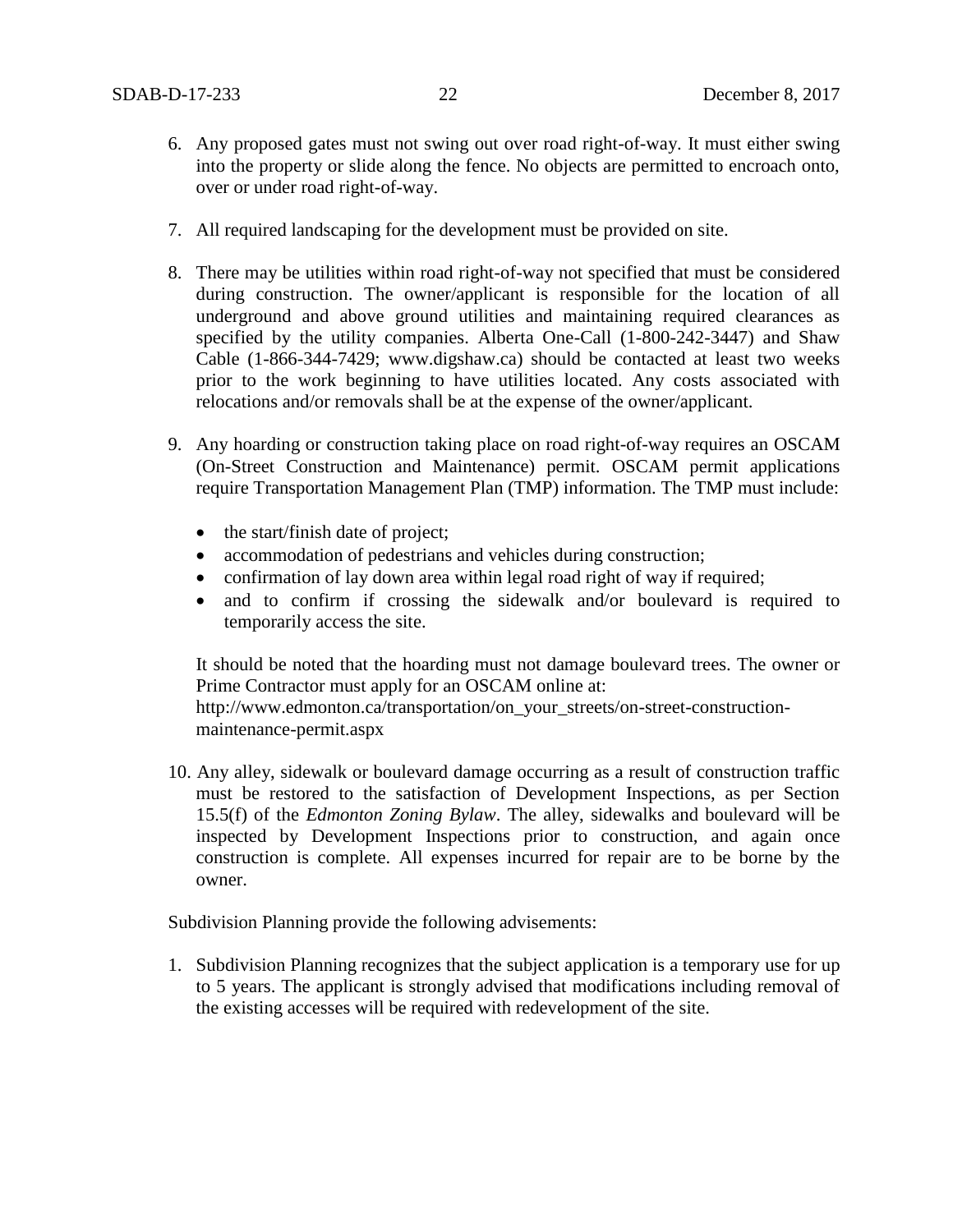NOTES:

- 1. A Building Permit is required for any construction or change in use of a building. For a building permit, and prior to the Plans Examination review, you require construction drawings and the payment of fees. Please contact the 311 Call Centre for further information.
- 2. This Development Permit is not a Business Licence. A separate application must be made for a Business Licence.
- 3. All signage including for hoarding shall require a separate Development Application.
- 4. The City of Edmonton does not conduct independent environmental checks of land within the City. If you are concerned about the suitability of this property for any purpose, you should conduct your own tests and reviews. The City of Edmonton, in issuing this Development Permit, makes no representations and offers no warranties as to the suitability of the property for any purpose or as to the presence or absence of any environmental contaminants on the property.
- 5. The applicant/owner is responsible for ensuring that the proposed development does not encroach on or impair the operation of any existing hydrants and/or valves that are located either in the boulevard, sidewalk, or the street. If a conflict exists then it will be responsibility of the applicant/owner to rectify the problem by:
	- 1) redesign of the proposed development followed by a resubmission for approval to the City or,
	- 2) relocation of the utility which is to be done by the City staff at the sole expense of the applicant/owner.

For further information, please contact the Drainage Branch of the Asset Management and Public Works Department at 780-496-5460.

- 6. The City of Edmonton does not conduct independent environmental checks of land within the City. If you are concerned about the suitability of this property for any purpose, you should conduct your own tests and reviews. The City of Edmonton, in issuing this Development Permit, makes no representations and offers no warranties as to the suitability of the property for any purpose or as to the presence or absence of any environmental contaminants on the property.
- 7. Residential Sales Trailers require a separate development permit. Construction trailers must be located on private property or within the hoarded area.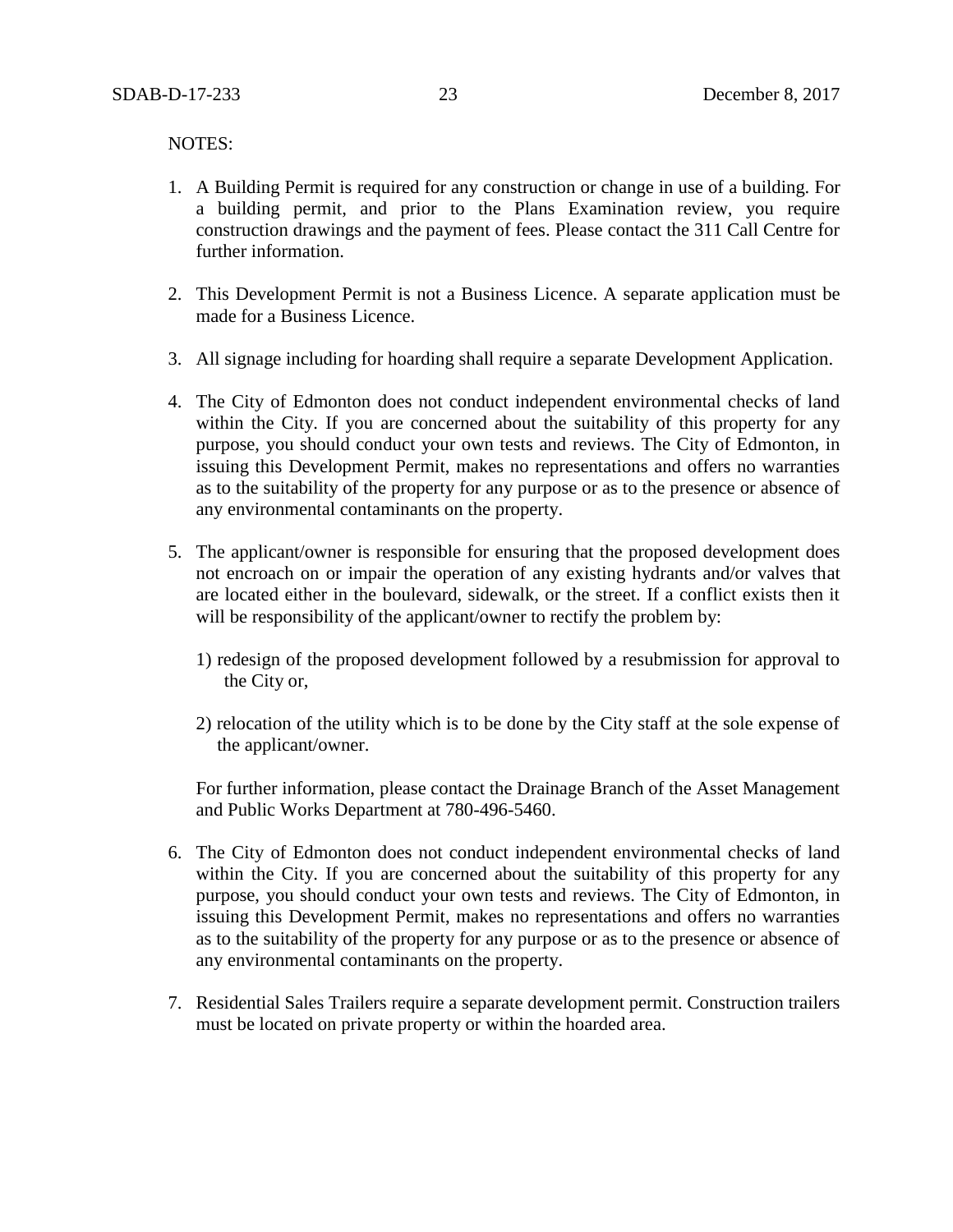## **Reasons for Decision**

- [218] The subject site falls under a statutory plan, the Central McDougall/Queen Mary Park Area Redevelopment Plan (Area Redevelopment Plan), and specifically Precinct B: Medium Rise Apartments. The Purpose is to "to preserve and maintain the residential character of the area by maintaining the existing low-rise (walk-up) apartment building stock and allowing compatible 6 storey infill at higher densities under the existing (RA8) Medium Rise Apartment Zone." The current zoning of the subject property, CB1 Low Intensity Business Zone, was in place prior to the implementation of the Area Redevelopment Plan and does not match the zoning of the Plan.
- [219] Section 687(3)(a.2) of the *Municipal Government Act* provides that the Subdivision and Development Appeal Board must comply with any applicable statutory plans. The Board finds that the Area Redevelopment Plan does not specifically prohibit the proposed Use, Non-accessory Parking, in Precinct B. The Board notes the following Precincts specifically refer and appear to limit Non-accessory Parking lots:
	- Precinct A (page 63): New surface parking lots fronting main streets should be discouraged.
	- Precinct D (page 68): Surface vehicular parking lots shall not be permitted fronting onto 105 Avenue (Multi-use Trail) or any north/south street.
	- Precinct E (page 72): Surface vehicular parking lots shall not be permitted fronting onto 105 Avenue (Multi-use Trail)
- [220] At most, for Precinct B, that Area Redevelopment Plan stresses the importance of minimizing any impacts of the Use. For instance:
	- Strategic Priority  $#5...$  minimize the impact of surface parking lots (page 48)
	- Vehicular Parking, Access and Loading (page 59)

Adverse effects of vehicular parking, access, and loading within the Study area will be reduced by:

 $\Omega$  …

o encouraging the use of fencing and planting to screen surface vehicular parking;

o …

o requiring the proper lighting, surfacing, and drainage of surface vehicular parking areas.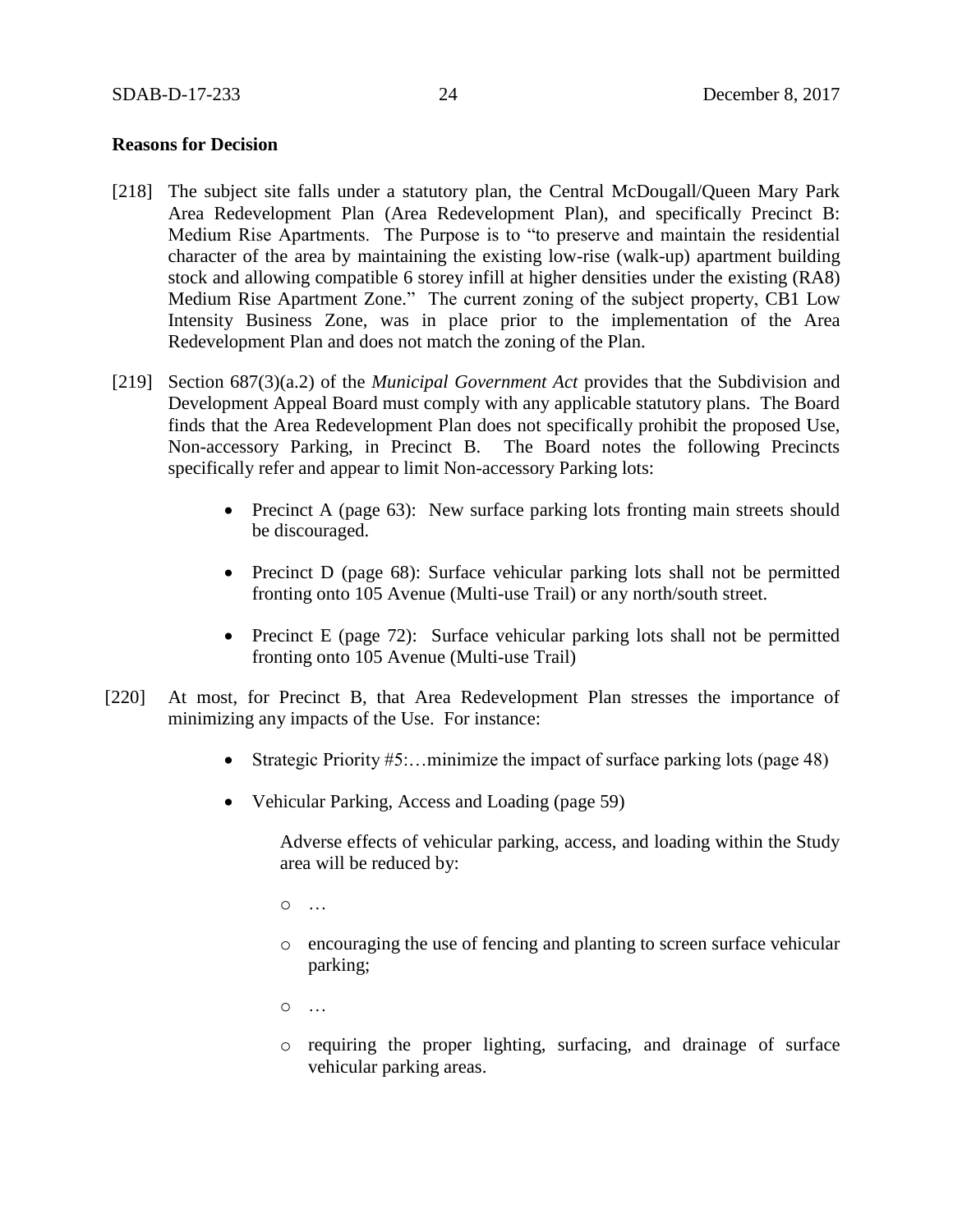- [221] The Board concludes that there is nothing in the Area Redevelopment Plan prohibiting Non-accessory Parking in Precinct B or on the subject site.
- [222] While to Board is not bound by precedent, it must be consistent in its decisions of previous applications particularly given this is an application for the same use on the same property. The Board has determined that this application is substantively different than the previous decision SDAB-D-16-283. It makes this determination for the following reasons:
	- a) This is an application for a temporary Development Permit.
	- b) There are no variances being sought.
	- c) The number of stalls has been reduced.
	- d) Based on the temporary and short-term use of the development, Subdivision Planning (Transportation) has allowed the most southerly access to 105 Street and access to 106 Avenue to remain open to facilitate the site. One access to 105 Street has been removed.
	- e) The removal of Laneway access combined with the additional condition of a constructing a 6 foot fence with further landscaping being added along the lane side of this development will ensure additional foot and vehicular traffic in the lane is mitigated as well as the visual impact on neighbouring properties is reduced.
- [223] The proposed development, a temporary Non-accessory Parking lot, is a Discretionary Use in the CB1 Low Intensity Business Zone.
- [224] In *Lillo's School of Modern Music Ltd.* v. *Edmonton (City of)*, 2004 ABCA 37, the Court of Appeal sets of the following test for a Discretionary Use:

[15] The applicants also claim that the correct test requires the SDAB to consider general planning principles. In this respect the applicants rely on a statement made by Professor F.A. Laux:

Even though an application for a discretionary use meets all the bylaw's development standards, the application may be refused by the development authority if it has a sound planning basis for concluding the development is inappropriate.

#### *Planning Law and Practice in Alberta* **(3' ed. 2001) at 9-22**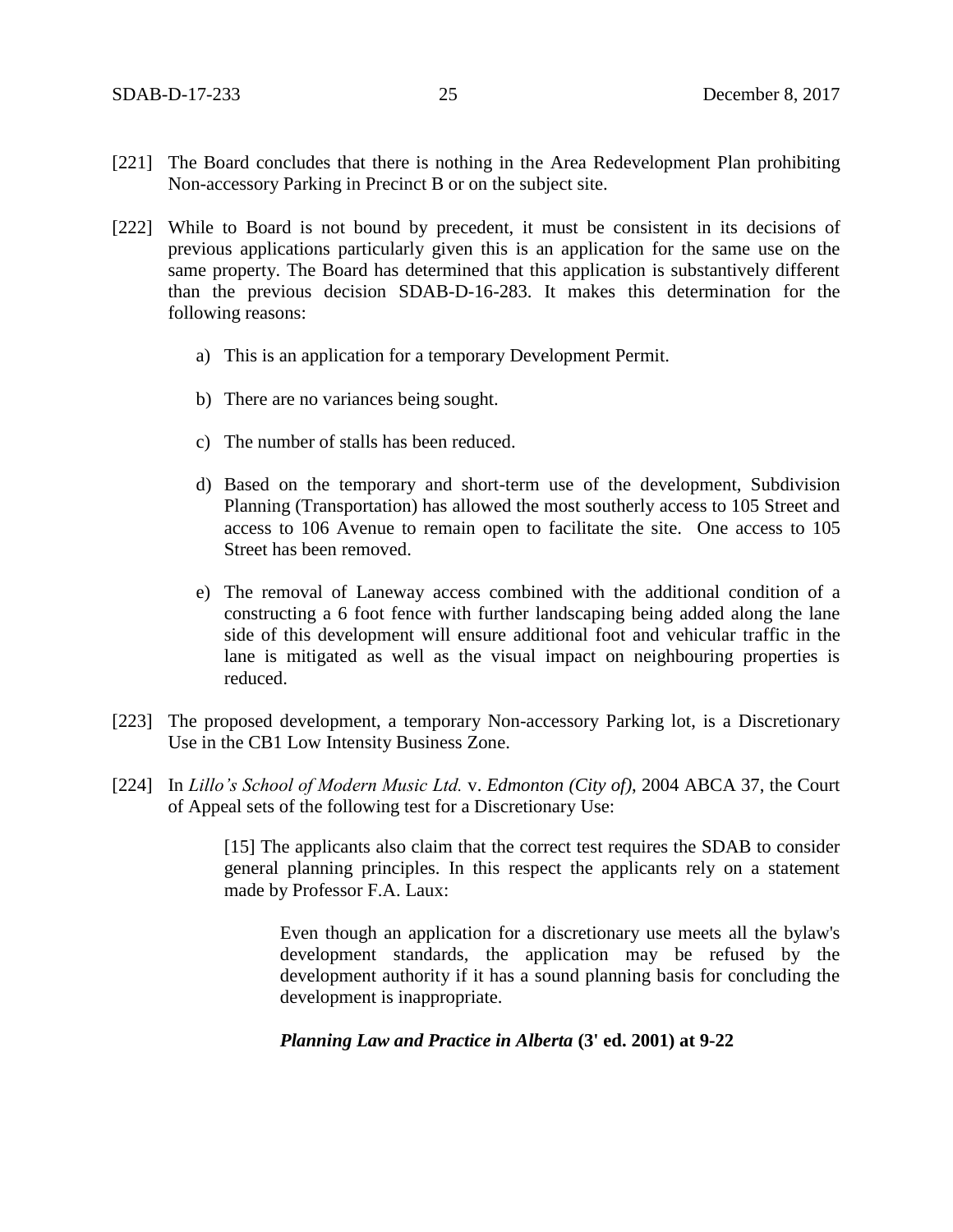[225] This test was further articulated by the Court of Appeal in *Rossdale Community League (1974)* v. *Edmonton (Subdivision and Development Appeal Board)*, 2009 ABCA 261:

> The object and purpose of a discretionary use is to allow the development authority to assess the particular type and character of the use involved, including its intensity and its compatibility with adjacent uses.

- [226] As set out by the Court of Appeal above, the Board's test in granting an appeal for this specific Discretionary Use application is to determine whether or not the proposed Use is reasonably compatible with the neighbourhood.
- [227] The Board finds the proposed development is reasonably compatible with surrounding development for the following reasons:
	- a) The maximum number of parking stalls will be 52 on the site. This constitutes a reduction from the amount proposed under the previous application and a reduction from the site's potential of 80 to 90 cars (from evidence provided to the Board).
	- b) Based on the temporary and short-term use of the development, Subdivision Planning (Transportation) has allowed the most southerly access to 105 Street and access to 106 Avenue to remain open to facilitate the site. Further, under the Board's conditions, a fence must be provided blocking off Laneway access, which alleviates some of the pressure on the lane.
	- c) A minimum Setback of 3.0 metres has been provided in accordance with Section 330.4(3) of the *Edmonton Zoning Bylaw*.
	- d) The Development, through the Board's conditions, must provide sufficient landscaping, landscaped islands, and perimeter planting in accordance with Section 54.2 and Section 55 of the *Edmonton Zoning Bylaw*.
	- e) The Board has imposed additional fence and shrubbery conditions to minimize any potential impacts of the proposed development.
	- f) There are at least two other surface parking lots operating in Precinct B and several other large surface parking lots operating within a 3 or 4 block radius.
	- g) This development application is fully compliant with all regulations contained within the CB1 zone of the *Edmonton Zoning Bylaw* and has no identified variances.
- [228] The proposed development is approved on a temporary basis for a five year term to provide an opportunity for the neighbourhood to reassess the Development Permit in light of the mitigating factors and/or allow time for the Area Redevelopment Plan to be amended.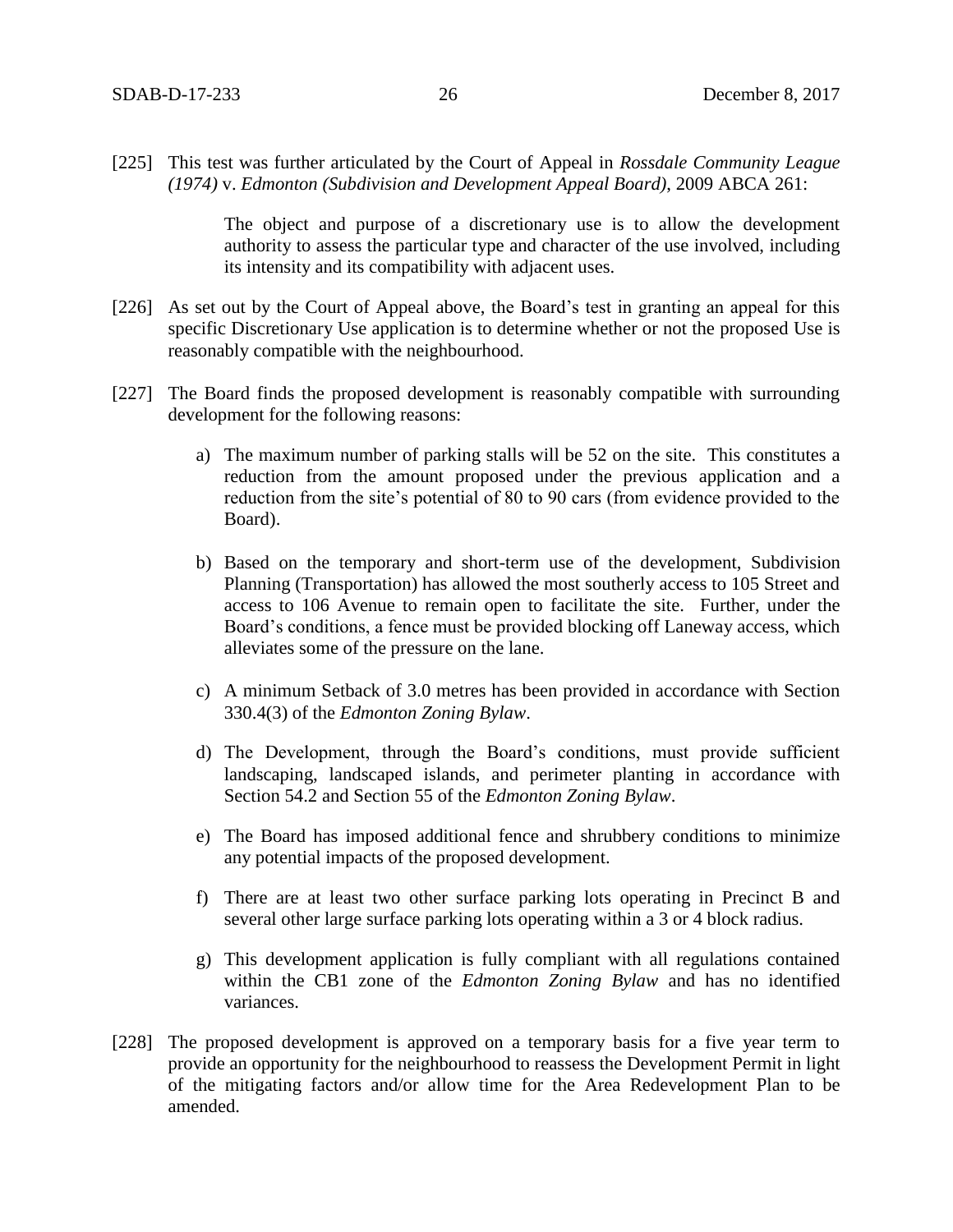- [229] The Board acknowledges the concerns cited by neighbors and the Community League. However, many of them stem from the increased activity associated with the opening of the new arena and not planning reasons specific to the CB1 Low Intensity Business Zone. The Board recognizes that there is need for the Area Redevelopment Plan to be updated as it was prepared prior to Rogers Place being constructed which has impacted pedestrian and vehicular traffic along the north side of that venue specific on 106 Avenue.
- [230] For the above reasons, the appeal is allowed with conditions imposed.

Mr. B. Gibson, Presiding Officer Subdivision and Development Appeal Board

Board Members in Attendance Mr. V. Laberge; Mr. A. Peterson; Ms. E. Solez; Mr. A. Nagy